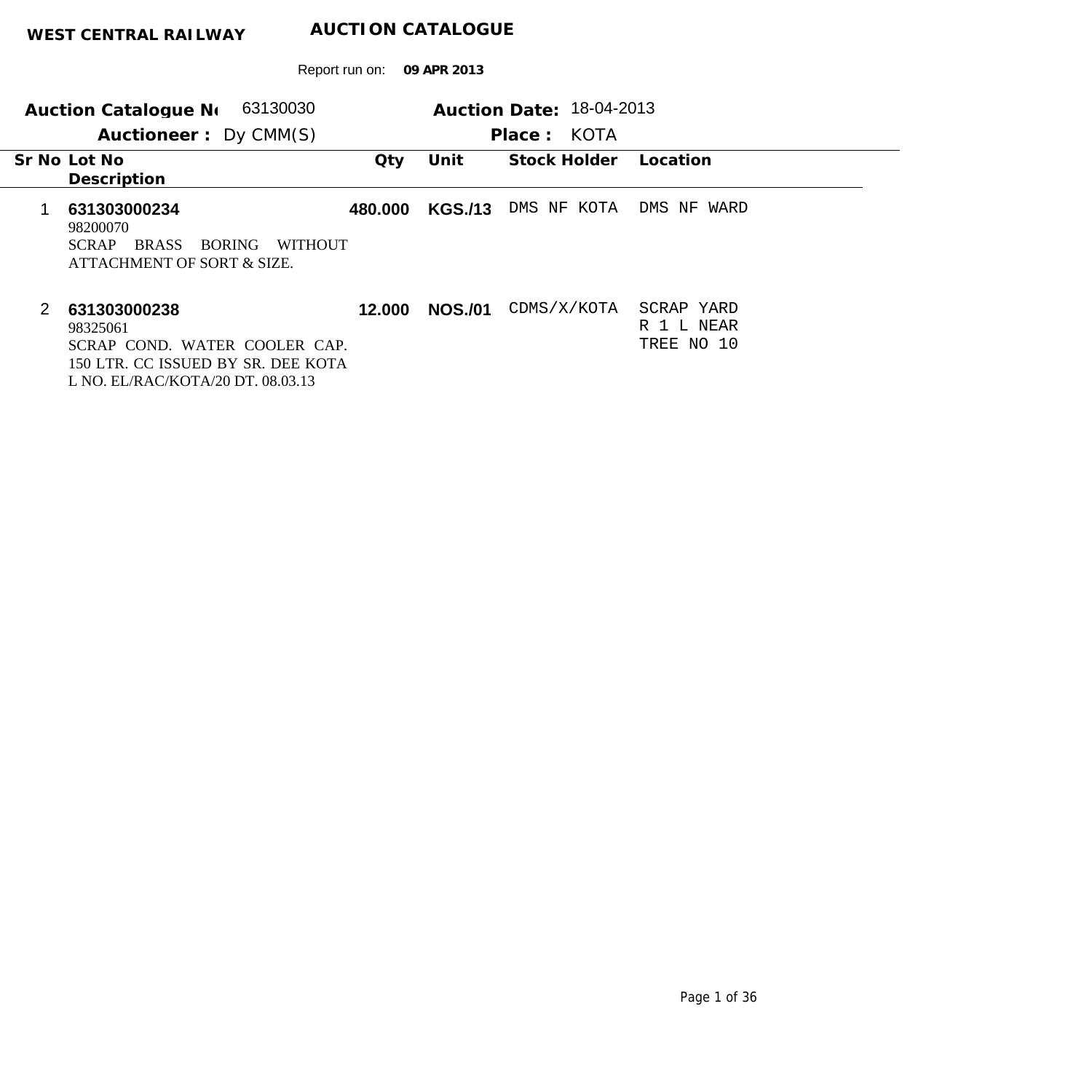| Auction Catalogue N 63130031<br>Auctioneer: Dy CMM(S)                                                                                                                                                                                                                            | Auction Date: 18-04-2013<br>Place: KOTA |                                                                                        |
|----------------------------------------------------------------------------------------------------------------------------------------------------------------------------------------------------------------------------------------------------------------------------------|-----------------------------------------|----------------------------------------------------------------------------------------|
| Sr No Lot No<br>Qty<br>Description                                                                                                                                                                                                                                               | Unit<br>Stock Holder                    | Location                                                                               |
| KTT631203395<br>48.100<br>1<br>98415418<br>1-SCRAP U/S WOODEN SLEEPER OFF<br>$SIZE = 40.08 MTS$<br>2-SCRAP<br>U/S<br><b>WOODEN</b><br><b>BRIDGE</b><br>$TIMBAR = 8.02 MTS$<br><b>S/HOLDER</b><br>(FOR<br><b>INF.NO.)SS.11</b><br>NO.SSE/PW/N/GGC/SCRAP/11-12/27<br>DT.18.02.2012 | <b>MTS./15</b><br>SSE/PW/N/GG<br>C      | SSE/PW/N/GG<br>C OFFICE<br>COMPOUND<br>$KM-1092/03-$<br>09.                            |
| MODE OF DELIVERY BY ACTUAL WT.<br>$\overline{2}$<br>KTT631210081<br>291.000<br>98050709<br>SCRAP U/S S.T. SLEEPER 52 KG/90 R.<br>(FOR S/HOLDER INF.NO.) SS 11 NO.-<br>SSE/PW/S/GGC/ST<br>SLEEPER/12-13/07<br>DT. 07.05.2012<br>MODE OF DELIVERY BY NOS.                          | <b>NOS./01</b><br>$\mathsf C$           | $SSE/PW/S/GG$ $KM-1058/37-$<br>41- MLZ YD.                                             |
| 3<br>219,000<br>KTT631210082<br>98050709<br>SCRAP U/S S.T. SLEEPER 52 KG/90 R.<br>(FOR S/HOLDER INF.NO.) SS 11 NO.-<br>SLEEPER/12-13/06<br>SSE/PW/S/GGC/ST<br>DT. 02.05.2012<br>MODE OF DELIVERY BY NOS.                                                                         | <b>NOS./01</b><br>C                     | SSE/PW/S/GG KM 1065/19-<br>$21 - NMD$<br>GANGCHAWL.                                    |
| KTT631212123<br>495.000<br>4<br>98080015<br>SCRAP U/S CST 9 PLATE.<br>FOR S/HOLDER INF. NO. SS 11 NO.<br>KOTA/SGZ/SGZ YD/CST-9/050/02 DT.<br>17.10.12<br>MODE OF DELIVERY BY NOS.                                                                                                | <b>NOS./01</b><br>SSE/PW/SGZ            | $786/25 - 27$<br>SGZ YARD<br>SSE/PW/SGZ<br>OFFICE<br>COMPOUND<br>BEHIND BARA<br>NO. 2. |
| 540.000<br>KTT631212129<br>5<br>98080015<br>SCRAP CST 9 PLATES UNBROKEN.<br>FOR S/HOLER INF NO. SS 11 NO.<br>SSE/PW/N/GGC/SCRAP/12-13/05<br>DT.<br>29.10.12<br>MODE OF DELIVERY BY NOS.                                                                                          | <b>NOS./01</b><br>SSE/PW/N/GG<br>C      | <b>BEHIND</b><br>SSE/SIGNAL/<br>GGC OFFICE<br>COMPOUND KM<br>$1092/05 -$<br>1092/09.   |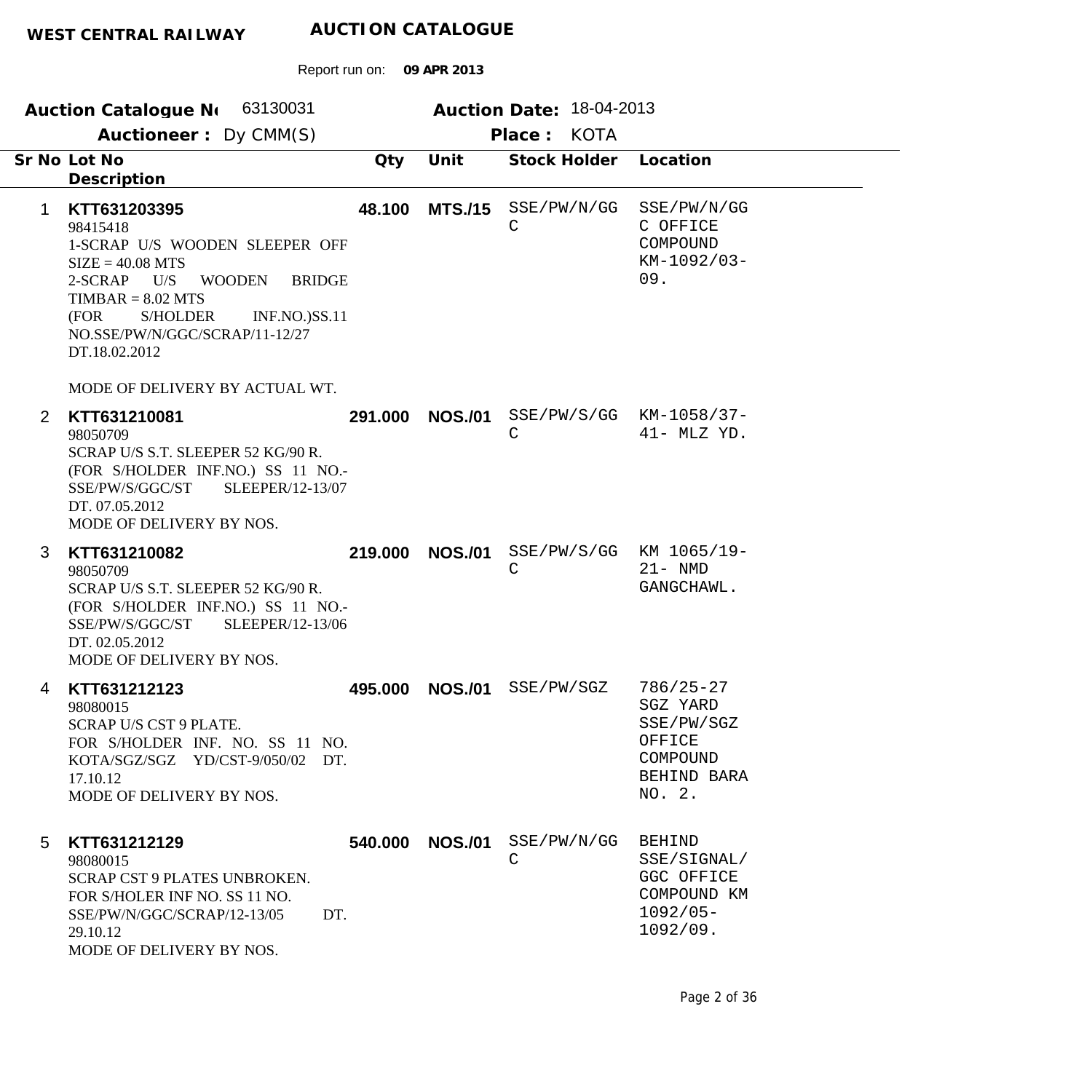|                 | Sr No Lot No<br>Description                                                                                                                                                                     | Qty    | Unit           | Stock Holder Location                               |                                                                                      |
|-----------------|-------------------------------------------------------------------------------------------------------------------------------------------------------------------------------------------------|--------|----------------|-----------------------------------------------------|--------------------------------------------------------------------------------------|
| 6.              | KTT631212130<br>9808015<br><b>SCRAP CST 9 PLATES BROKEN.</b><br>FOR S/HOLDER INF. NO. SS 11 NO.<br>SSE/PW/N/GGC/SCRAP/12-13/06<br>DT.<br>29.10.12<br>MODE OF DELIVERY BY ACTUAL WT.             |        |                | 15.940 MTS./15 SSE/PW/N/GG<br>$\mathsf C$           | <b>BEHIND</b><br>SSE/SIGNAL/<br>GGC OFFICE<br>COMPOUND KM<br>$1092/05 -$<br>1092/09. |
| 7               | KTT631302174<br>98011285<br>SCRAP U/S RAIL 60 KG IN 2 STACK = $49$<br>$NOS = 315.74$ RM.<br>FOR S/HOLDER INF. NO. SS 11 NO.<br>SSE/PW/BTE/RAIL/12-13/08 DT. 26.12.12<br>MODE OF DELIVERY BY RM. |        |                | 19.052 MTS./15 SSE/PW/BTE                           | JJA YARD KM<br>$1227/13 - 15$<br>$& 1227/23 -$<br>25.                                |
| 8               | KTT631302177<br>98011285<br>SCRAP U/S RAIL 60 KG IN 2 STACK = $52$<br>$NOS = 259.73$ RM.<br>FOR S/HOLDER INF. NO. SS 11 NO.<br>SSE/PW/BTE/RAIL/12-13/05 DT. 26.12.12<br>MODE OF DELIVERY BY RM. |        |                | 15.672 MTS./15 SSE/PW/BTE                           | $1219/26 - 28$ ,<br>$1220/1-3$<br>DUM YARD.                                          |
| 9               | KTT631302185<br>98011725<br>SCRAP PAIRS C.I. POT WITH TIEBAR<br>COMPLETE.<br>FOR S/HOLDER INF. NO. SS 11 NO.<br>SSE/PW/S/GGC/11-12/12 DT. 28.11.11<br>MODE OF DELIVERY BY ACTUAL WT.            |        |                | 29.372 MTS./15 SSE/PW/S/GG NEAR NNW<br>$\mathsf{C}$ | GANGHAWL.                                                                            |
| 10 <sup>°</sup> | KTT631302186<br>98050709<br>SCRAP U/S S.T. SLEEPER 52 KG/ 90 R.<br>FOR S/HOLDER<br>INF.SS 11 NO.<br>SSE/PW/S/GGC/ST/12-13/11 DT. 01.07.11<br>MODE OF DELIVERY BY ACTUAL WT.                     | 10.219 | <b>MTS./15</b> | SSE/PW/S/GG NEAR NNW<br>C                           | GANGCHAWL.                                                                           |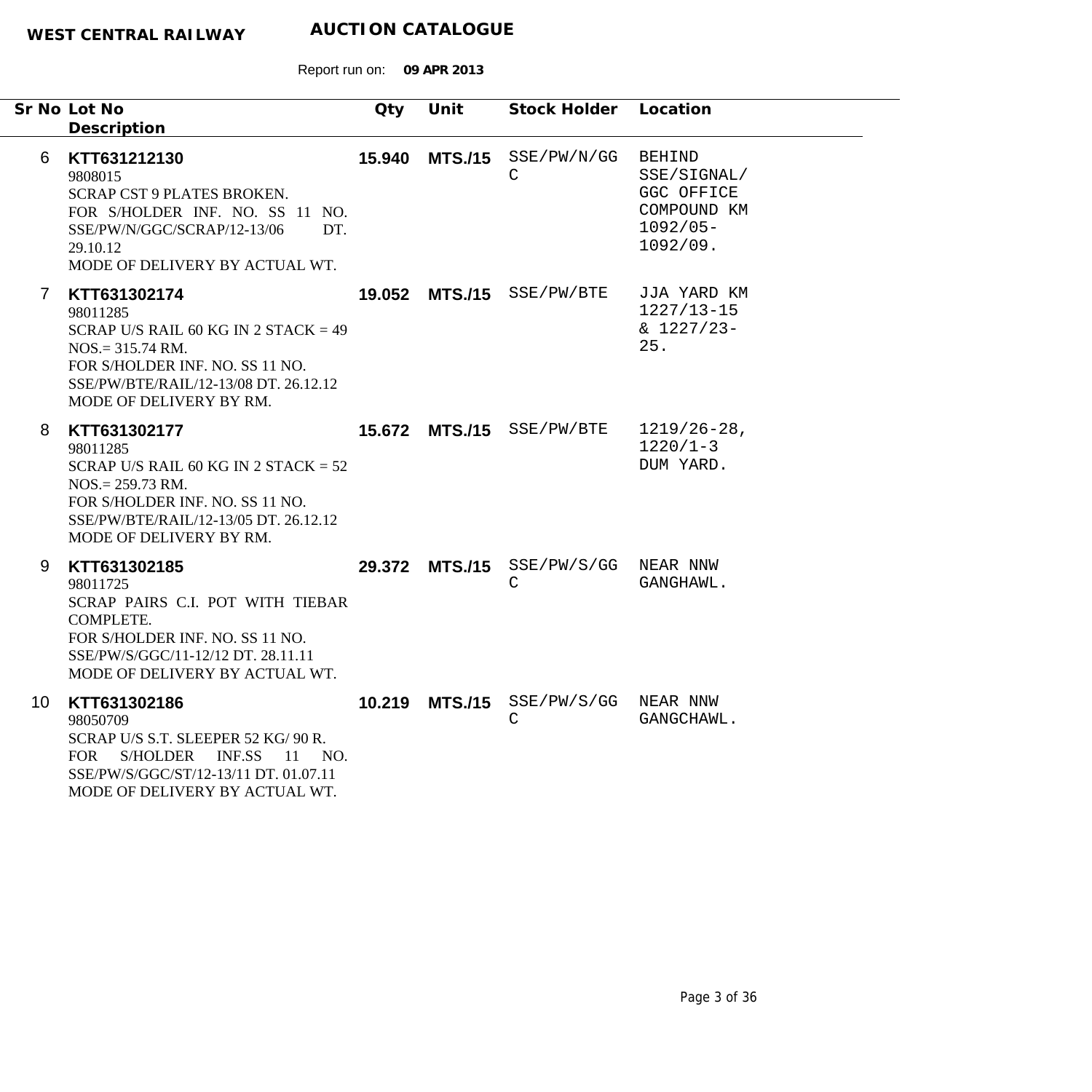| SCRAP GUARD RAIL 52 KG BROKEN<br>U/S SCRAP CHECK L/C 52 KG, 90 R/LBS<br>WITH AND WITHOUT TIE BAR BROKEN<br>U/S, SCRAP MODIFIED CHECK RAIL 52<br>KG L/C WITH AND WITHOUT BRACKET<br>FOR S/HOLDER INF. SS 11 NO.<br>SSE/PW/SWM/P&C/12-13/23 DT. 02.01.13<br>MODE OF DELIVERY BY ACTUAL WT.       |                |                                                     | KM 1029/6-<br>8.                                                                                              |
|------------------------------------------------------------------------------------------------------------------------------------------------------------------------------------------------------------------------------------------------------------------------------------------------|----------------|-----------------------------------------------------|---------------------------------------------------------------------------------------------------------------|
| SCRAP RAIL 52 KG U/S = 23 NOS.=<br>FOR S/HOLDER INF. SS 11 NO.<br>SSE/PW/SWM/RAIL/12-13/20 DT. 02.01.13<br>MODE OF DELIVERY BY RM.                                                                                                                                                             |                |                                                     | KM 1047/19-<br>21.                                                                                            |
| SCRAP BUILTUP CROSSING 90 R 1 IN<br>8.5 CHECK RAIL P&C 90 R TONGUE<br>RAIL 90 R 1 IN 8.5, CHECK RAIL 52 KG<br>P&C, TONGUE RAIL 60 KG 1 IN 12, 1 IN<br>8.5, TONGUE RAIL 52 KG 1 IN 12.<br>FOR S/HOLDER INF. SS 11 NO.<br>SSE/PW/SWM/P&C/12-13/22 DT. 02.01.13<br>MODE OF DELIVERY BY ACTUAL WT. |                |                                                     | KM 1047/19-<br>21.                                                                                            |
| SCRAP C.I. POTS, RUSTED, CORRODED,<br>DUSTED WITH AND WITHOUT TIE BAR<br>FOR S/HOLDER INF. SS 11 NO.<br>SSE/PW/SWM/CI/12-13/07 DT. 19.06.12<br>MODE OF DELIVERY BY ACTUAL WT.                                                                                                                  | <b>MTS./15</b> | SSE/PW/SWM                                          | KM 1047/21-<br>23                                                                                             |
| SCRAP U/S SEJ 52 KG TONGUE &<br>STOCK RAIL IN 3 STAKCS.<br>FOR S/HOLDER INF. SS 11 NO.<br>$SSE/PW/BTE/SEJ/52$ $KG/12-13/16$<br>DT.<br>MODE OF DELIVERY BY ACTUAL WT.                                                                                                                           |                |                                                     | KM 1236/1-<br>$3, 1235/29 -$<br>31 MSRP YD<br>IN UP<br>STATE.                                                 |
|                                                                                                                                                                                                                                                                                                | Qty            | Unit<br>14.300<br>6.864<br>9.152<br>6.350<br>11.290 | Stock Holder Location<br>MTS./15 SSE/PW/SWM<br>MTS./15 SSE/PW/SWM<br>MTS./15 SSE/PW/SWM<br>MTS./15 SSE/PW/BTE |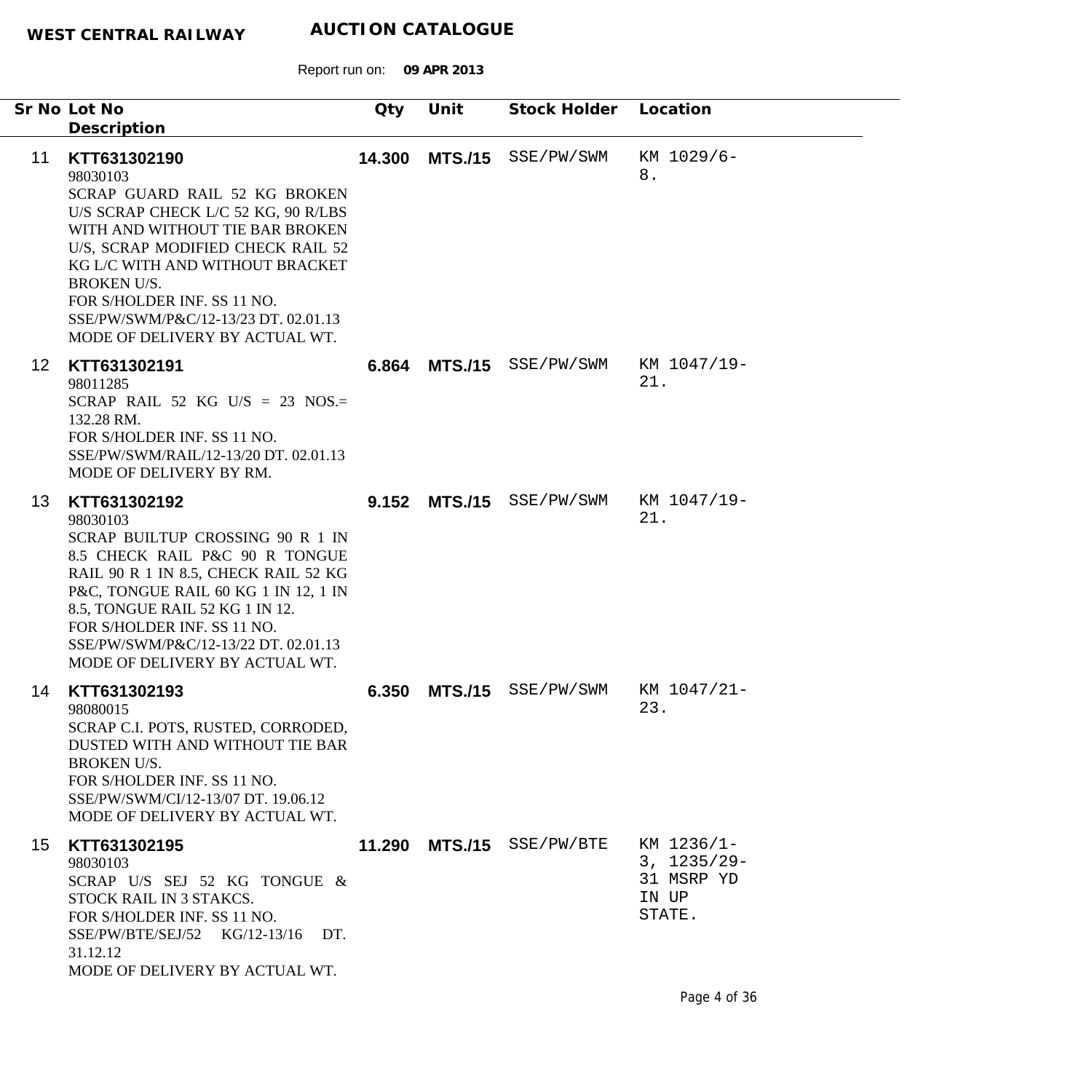|    | Sr No Lot No<br>Description                                                                                                                                                                                                                   | Qty | Unit           | Stock Holder Location                     |                                                                           |
|----|-----------------------------------------------------------------------------------------------------------------------------------------------------------------------------------------------------------------------------------------------|-----|----------------|-------------------------------------------|---------------------------------------------------------------------------|
| 16 | KTT631302196<br>98011285<br>SCRAP U/S RAIL 90 R/90 LBS RAIL $= 17$<br>$NOS = 148.67$ RM.<br>FOR S/HOLDER INF. SS 11 NO.<br>SSE/PW/BTE/RAIL 90 R/12-13/17 DT.<br>31.12.12<br>MODE OF DELIVERY BY RM.                                           |     |                | 6.632 MTS./15 SSE/PW/BTE                  | KM 1236/9-<br>11 MSRP YD<br>IN UP<br>STATE.                               |
| 17 | KTT631302199<br>98011285<br>SCRAP U/S RAIL 52 KG IN 3 STACK $=$ 44<br>$NOS = 312.96$ RM.<br>FOR S/HOLDER INF. SS 11 NO.<br>SSE/PW/BTE/12-13/RAIL 52 KG/13 DT.<br>31.12.12<br>MODE OF DELIVERY BY RM.                                          |     |                | 16.239 MTS./15 SSE/PW/BTE                 | KM 1236/1-<br>$3, 5-7,$<br>$1235/27 - 29$<br>MSRP YARD<br>IN UP<br>STATE. |
| 18 | KTT631302209<br>98011285<br>SCRAP RAILS 52 KG U/S = 22 NOS. =<br>274.39 RM.<br>FOR S/HOLDER INF. SS 11 NO.<br>SSE/PW/N/GGC/SCRAP/12-13/14<br>DT. 25.01.13<br>MODE OF DELIVERY BY RM.                                                          |     | 14.238 MTS./15 | SSE/PW/N/GG PDZ YD KM<br>$\mathsf C$      | 1112/25 TO<br>1112/27.                                                    |
| 19 | KTT631303256<br>98011285<br>SCRAP RELEASED U/S RAIL 60 KG = $32$<br>$NOS. = 218.60 \text{ RM}.$<br>INF.<br><b>FOR</b><br>S/HOLDER<br><b>SS</b><br>-11<br>NO.SSE/PW/S/GGC/RAIL/12-13/24 DT.<br>08.01.13<br>MODE OF DELIVERY BY RM.             |     |                | 13.190 MTS./15 SSE/PW/N/GG<br>$\mathsf C$ | STACK KM<br>$1085/29 - 31$<br>LRU YD.                                     |
| 20 | KTT631303257<br>98011285<br>SCRAP RELEASED U/S RAIL 60 KG = $44$<br>$NOS. = 355.12$ RM.<br><b>FOR</b><br><b>S/HOLDER</b><br>INF.<br><b>SS</b><br><sup>11</sup><br>NO.SSE/PW/S/GGC/RAIL/12-13/23<br>DT.<br>01.01.13<br>MODE OF DELIVERY BY RM. |     | 21.428 MTS./15 | SSE/PW/N/GG<br>C                          | STACK KM<br>$1075/10 - 12$<br>NNW YD.                                     |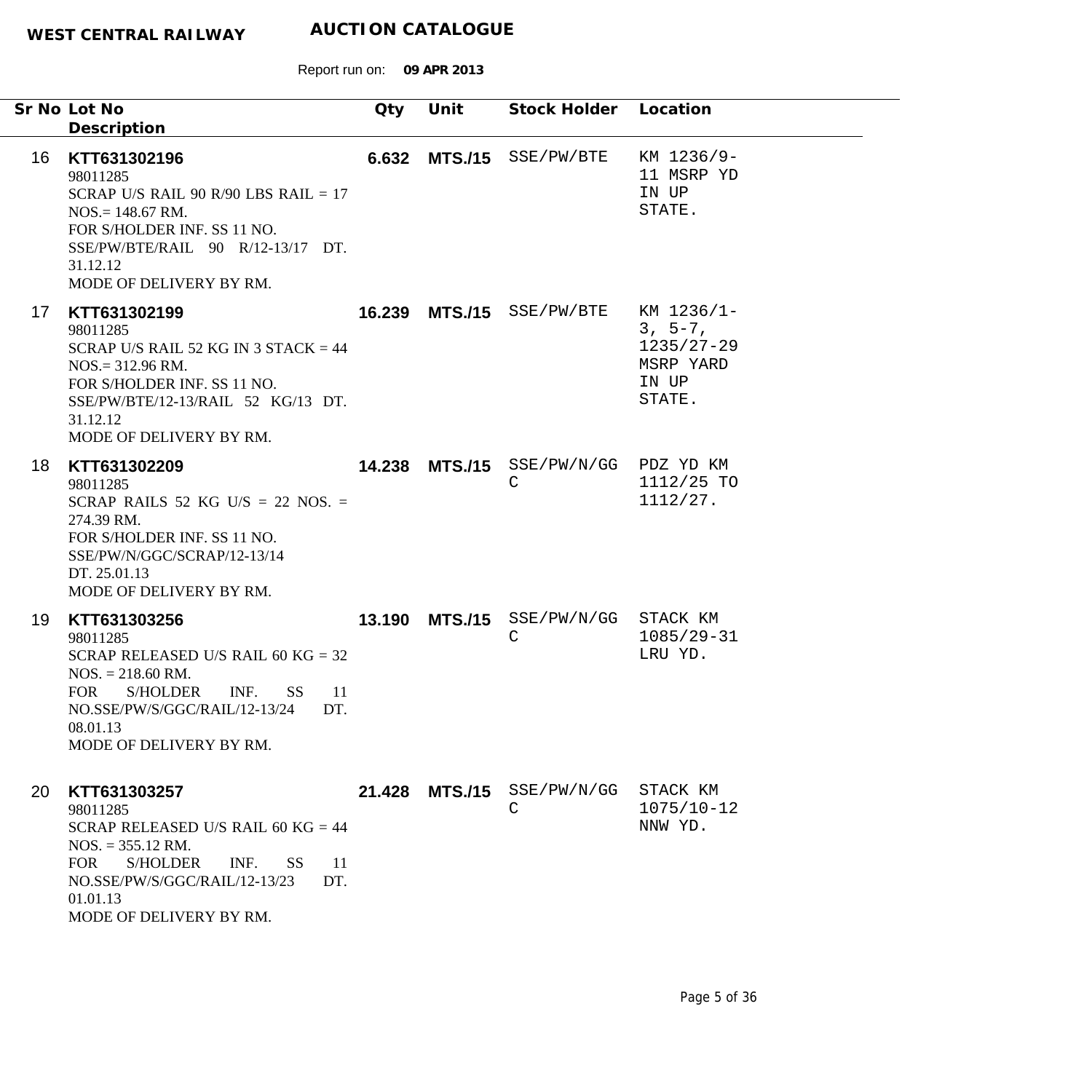|           | Sr No Lot No<br>Description                                                                                                                                                                                                                      | Qty    | Unit           | Stock Holder               | Location                                         |
|-----------|--------------------------------------------------------------------------------------------------------------------------------------------------------------------------------------------------------------------------------------------------|--------|----------------|----------------------------|--------------------------------------------------|
| 21        | KTT631303258<br>98011285<br>SCRAP RELEASED U/S RAIL 60 KG = $73$<br>$NOS. = 740.42 \text{ RM}.$<br><b>S/HOLDER</b><br><b>FOR</b><br>INF.<br><b>SS</b><br>-11<br>NO.SSE/PW/S/GGC/RAIL/12-13/22<br>DT.<br>01.01.13<br>MODE OF DELIVERY BY RM.      | 44.677 | <b>MTS./15</b> | SSE/PW/N/GG<br>$\mathsf C$ | STACK KM<br>$1074/03 - 05$                       |
| <b>22</b> | KTT631303259<br>98011285<br>SCRAP RELEASED U/S RAIL 60 KG = $26$<br>$NOS. = 244.95 \text{ RM}.$<br><b>FOR</b><br><b>S/HOLDER</b><br>INF.<br>SS <sup>1</sup><br>11<br>NO.SSE/PW/S/GGC/RAIL/12-13/21<br>DT.<br>31.12.12<br>MODE OF DELIVERY BY RM. | 14.780 | <b>MTS./15</b> | SSE/PW/N/GG<br>C           | STACK KM<br>$1058/42 -$<br>1059/02 MLZ<br>YD.    |
| 23        | KTT631303260<br>98011285<br>SCRAP RELEASED U/S RAIL 60 KG = $38$<br>$NOS. = 442.98 \text{ RM}.$<br><b>FOR</b><br><b>S/HOLDER</b><br>INF.<br>SS.<br>11<br>NO.SSE/PW/S/GGC/RAIL/12-13/25<br>DT.<br>10.01.13<br>MODE OF DELIVERY BY RM.             | 26.729 | <b>MTS./15</b> | SSE/PW/N/GG<br>С           | STACK KM<br>$1071/11 - 15$<br>NEAR LC NO.<br>171 |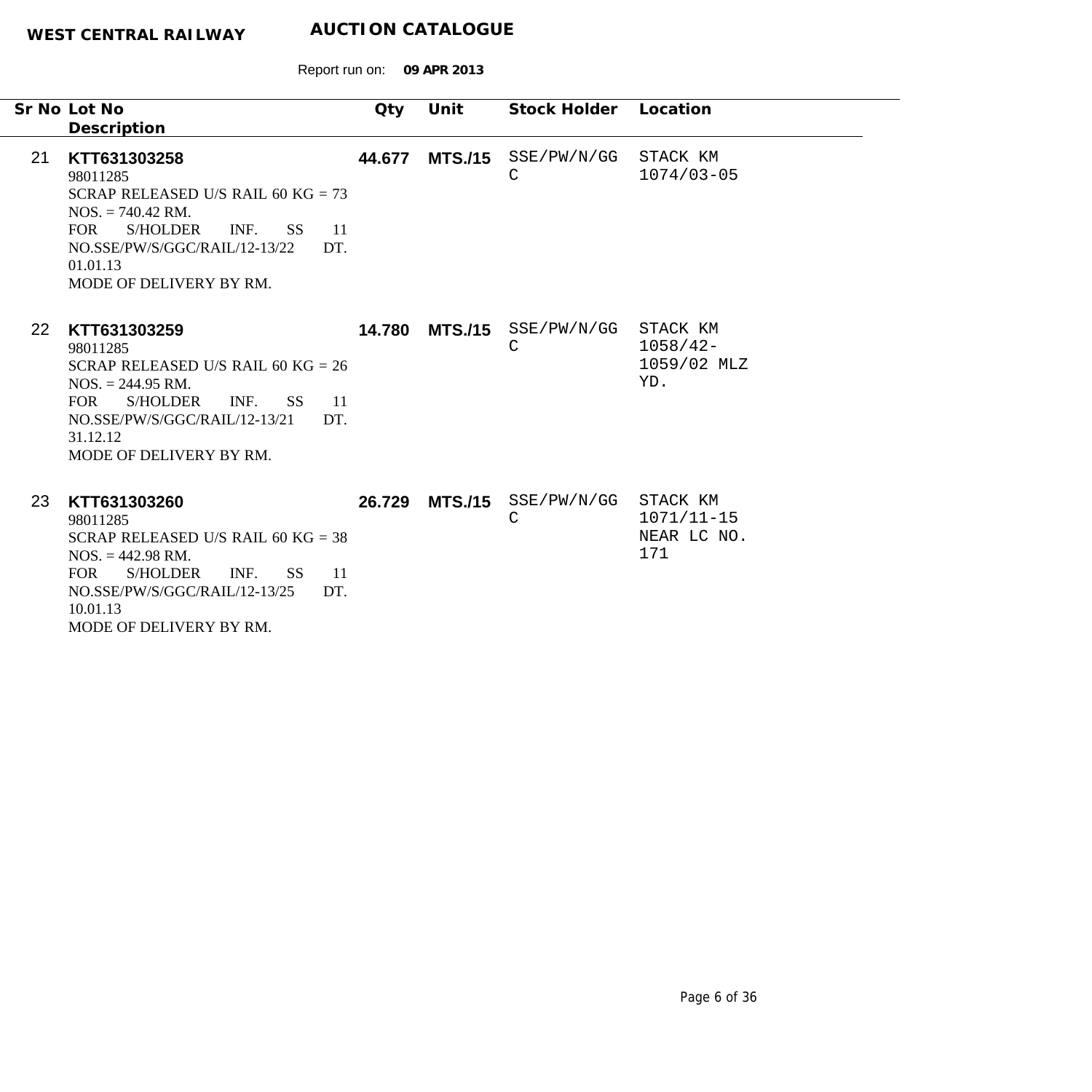|                | Auction Catalogue N 63130032                                                                                                                                                                               |         |                | Auction Date: 18-04-2013 |                                                                                                                                                                                                                                                                                                                        |  |
|----------------|------------------------------------------------------------------------------------------------------------------------------------------------------------------------------------------------------------|---------|----------------|--------------------------|------------------------------------------------------------------------------------------------------------------------------------------------------------------------------------------------------------------------------------------------------------------------------------------------------------------------|--|
|                | Auctioneer: Dy CMM(S)                                                                                                                                                                                      |         |                | Place: KOTA              |                                                                                                                                                                                                                                                                                                                        |  |
|                | Sr No Lot No<br>Description                                                                                                                                                                                | Qty     | Unit           | Stock Holder             | Location                                                                                                                                                                                                                                                                                                               |  |
| 1              | JBP631203536<br>98080015<br>SCRAP STS 168 LBS INTACT BG IN 7<br>STACK.<br>(FOR<br>S/HOLDER INF.NO.)<br>$SS-11$<br>NO.S4/STS 168/190 DT.09.02.2012                                                          | 658.000 | <b>NOS./01</b> | SSE/PW/KTE               | $KM-1098/3-4$<br>TO $1097/8-9$<br>UP JKE<br>YARD.                                                                                                                                                                                                                                                                      |  |
| $\overline{2}$ | JBP631203537<br>98080015<br>SCRAP STS 168 LBS INTACT BG IN 5<br>STACK.<br>$SS-11$<br>(FOR<br>S/HOLDER INF.NO.)<br>NO.S4/STS 168/213 DT.18.02.2012                                                          | 292.000 |                | NOS./01 SSE/PW/KTE       | $KM-1077/4-5$<br>TO $1078/0-1$<br>UP AND DN<br>KTE (S)<br>YARD.                                                                                                                                                                                                                                                        |  |
| 3              | JBP631203678<br>98050709<br>SCRAP STEEL SXS WITHOUT SLIDE<br>CHAIR IN 7 STACK = $342$ NOS = $1215.95$<br>RM (FOR S/HOLDER INF.NO.)SS.11 S<br>4/NKJ/PW/SXS/11-12/46 DT.05.03.2012<br>MOD OF DELIVERY BY RM. | 43.166  | <b>MTS./15</b> | SSE/PWNKJ                | 1-KM 1029/5<br>TO 1029/4<br>UP LINE, 2-<br>KM 1029/6<br>TO 1029/5<br>UP<br>LINE, $3&4-$<br>KM 1029/7<br>TO 1029/6<br>UP LINE, 5-<br><b>URDI 1027</b><br>TO URDI<br>1023 NEAR<br>ARE NKJ C<br>CABIN, 6-<br><b>URDI 1063</b><br>TO URDI<br>$1041, 7-$<br><b>URDI 1079</b><br>TO URDI<br>1063 NEAR<br>ARE NKJ C<br>CABIN. |  |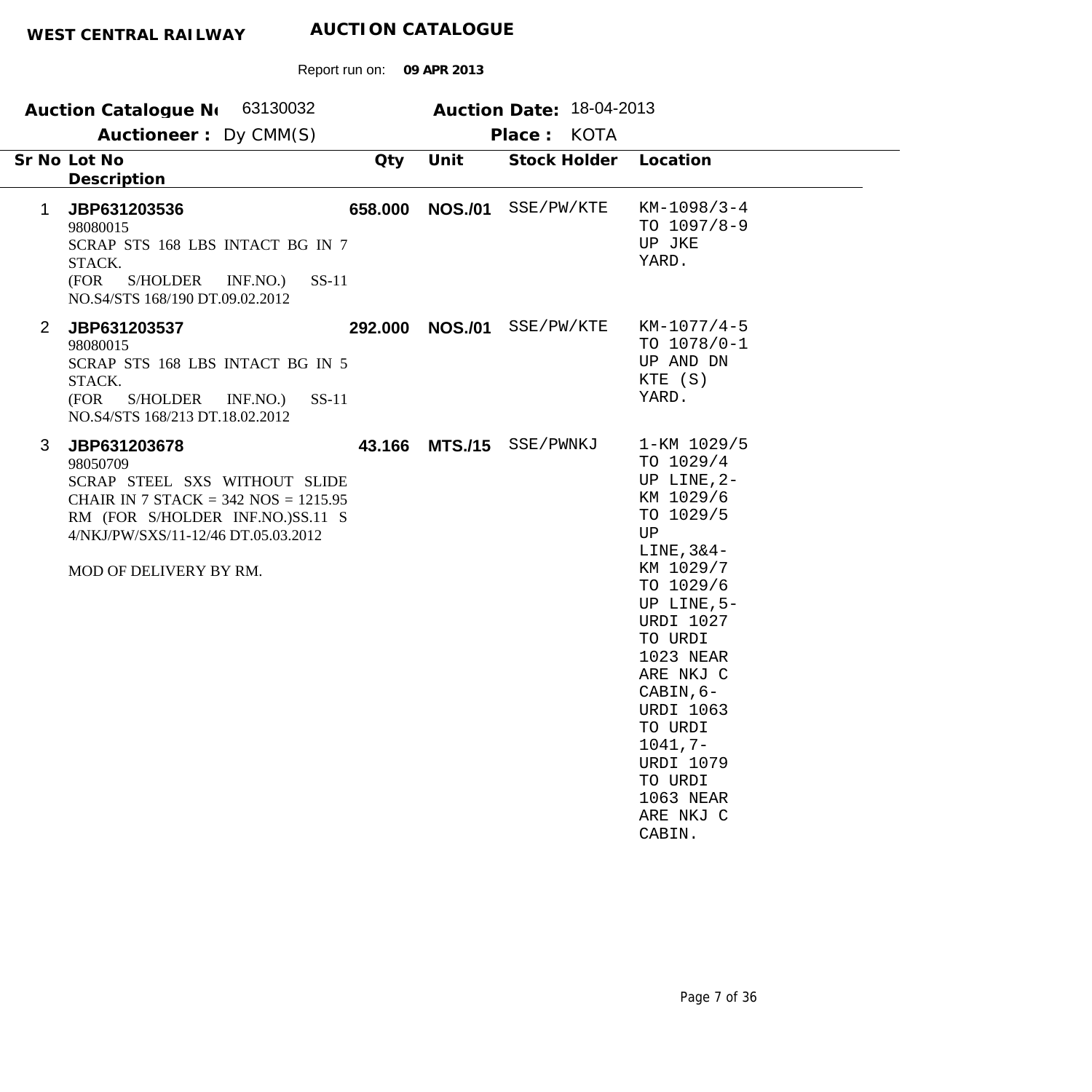$\overline{\phantom{a}}$ 

|                | Sr No Lot No<br>Description                                                                                                                                                                                     | Qty    | Unit | Stock Holder Location      |                                                                                                                                                                                                                                                                                           |
|----------------|-----------------------------------------------------------------------------------------------------------------------------------------------------------------------------------------------------------------|--------|------|----------------------------|-------------------------------------------------------------------------------------------------------------------------------------------------------------------------------------------------------------------------------------------------------------------------------------------|
| 4              | JBP631207027<br>SCRAP SXS WITH OUT SLIDE CHAIR =<br>306 NOS.= 1057.92 RM IN 07 STACK<br>FOR (S/HOLDER INF. NO.)<br>$SS$ 11<br>NO.S4/NKJ/PW/SXS/11-12/45<br>DT.<br>01.03.2012.<br>MODE OF DELIVERY BY RM.        | 37.556 |      | MTS./15 SSE/PW/NKJ         | (1) 1031/7<br>TO 1031/8<br>DN LINE.<br>$(2)$ TL/1007<br>TO TL 1003<br>TRIPE SHED.<br>(3)1030/7<br>TO 1030/6<br>UP LINE.<br>(4) 1030/7<br>TO 1030/6<br>UP LINE.<br>$(5)$ 1030/6<br>TO 1030/5<br>UP LINE.<br>$(6)$ 1029/9<br>TO 1029/8<br>UP LINE.<br>$(7)$ 1029/9<br>TO 1029/8<br>UP LINE. |
| 5              | JBP631208095<br>98011285<br>SCRAP RAIL 52 KG ABOVE ONE MTR<br>LONG IN 04 STACK 142 NOS 1324\34 RM<br>FOR S\HOLDER INF NO SS 11 NO<br>KHBJ\SS11\SCRAP\RAIL\52KG\2012\17<br>DT 15\09\12 MODE OF DELIVERY BY<br>RM |        |      | 68.720 MTS./15 SSE\PW\KHBJ | KM 1118\6\7<br>TO<br>$1118\9\10$<br>AT UP TO DN<br>SIDE                                                                                                                                                                                                                                   |
| 6              | JBP631209100<br>98080015<br>SCRAP CST 9 GR.I BROKEN IN 06<br>STACKS.<br>(FOR S/HOLDER INF. NO.) SS 11 NO.<br>S4/NKJ/PW/CI/12-13/10 DT. 16.06.2012.<br>MODE OF DELIVERY BY ACTUAL WT.                            |        |      | 16.120 MTS./15 SSE/PW/NKJ  | URD2/1175<br>TO<br>URD2/1025.                                                                                                                                                                                                                                                             |
| $\overline{7}$ | JBP631209126<br>98080015<br>SCRAP CI GRADE I CST-9 PLATE<br><b>SINGLE BROKEN</b><br>(FOR S/HOLDER INF.NO.) SS 11 NO.<br>JBP/SGO/CI/BROKEN/197 DT. 24.08.2012<br>MODE OF DELIVERY BY ACTUAL WT.                  |        |      | 12.103 MTS./15 SSE/PW/SGO  | <b>ELECTRIC</b><br>POLL KM<br>1056/29 TO<br>1056/35 UP<br>& KM<br>1056/22 TO<br>1056/40 DN.                                                                                                                                                                                               |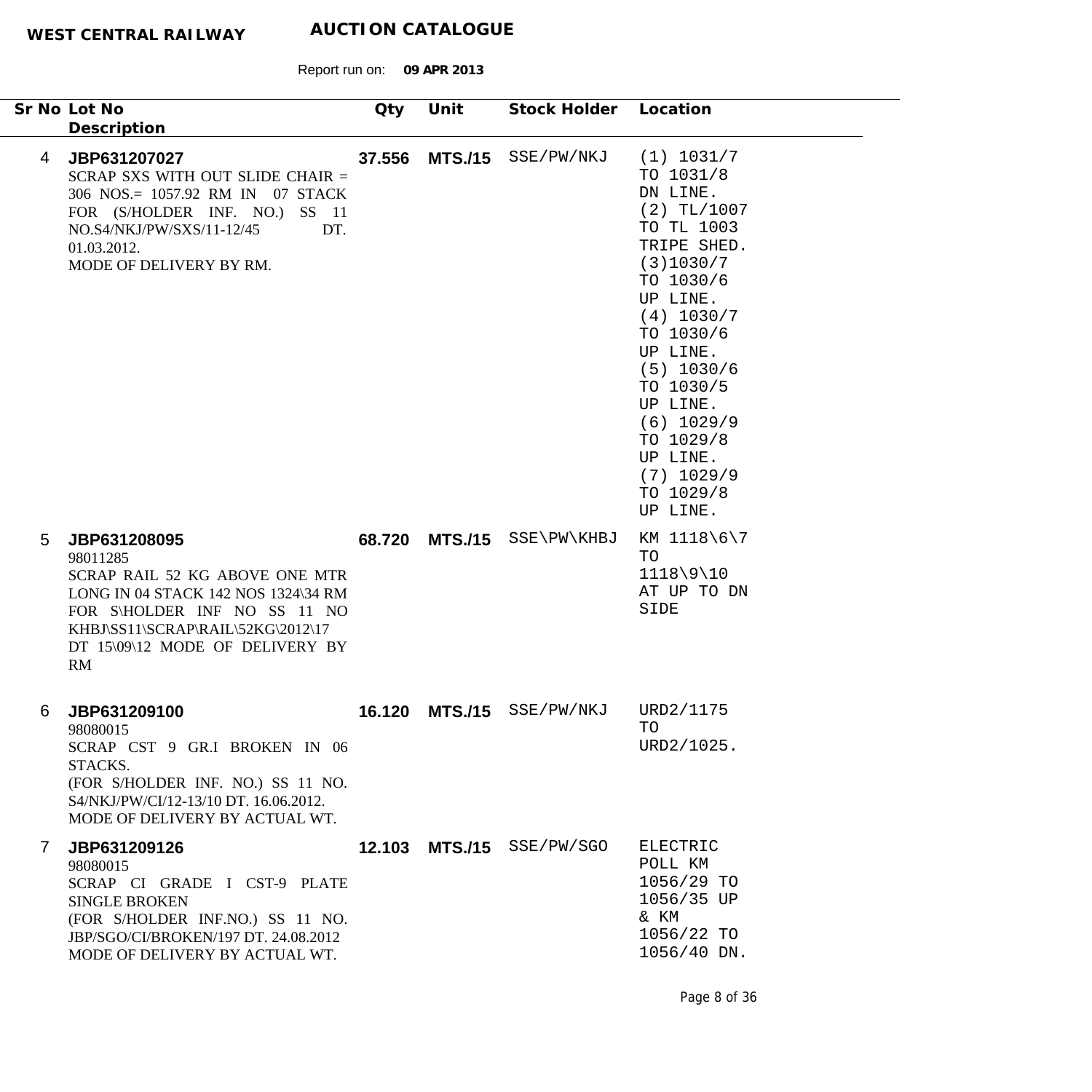|    |                 | Sr No Lot No<br>Description                                                                                                                                                                                                              | Qty     | Unit           | Stock Holder Location     |                                                                                                                                                              |
|----|-----------------|------------------------------------------------------------------------------------------------------------------------------------------------------------------------------------------------------------------------------------------|---------|----------------|---------------------------|--------------------------------------------------------------------------------------------------------------------------------------------------------------|
|    | 8               | JBP631209132<br>98050709<br>SCRAP SXS WITH OUT SLIDE CHAIR IN<br>07 STACKS = 349 NOS. = 1258.55 RM.<br>(FOR S/HOLDER INF.NO.) SS 11 NO.<br>S4/NKJ/PW/SXS/12-13/19 DT. 04.08.2012<br>MODE OF DELIVERY BY RM.                              | 44.678  | <b>MTS./15</b> | SSE/PW/NKJ                | TANKER LINE<br>NEAR ARE<br>TRIPE<br>SHED.,<br>URD1/1423<br>TO<br>URD1/1427<br>NEAR ARE<br>TRIPE SHED,<br>URD1/1417<br>TO<br>URD1/1407<br>NEAR ARE GC<br>III. |
|    | 9               | JBP631210151<br>98080015<br>SCRAP CST-9 PLATE BROKEN CI GR-I<br>IN TWO STACK.<br>(FOR S/HOLDER INF. NO.) SS 11 NO.-<br>JBP/STA/CI/12-13/02 DT. 13.07.2012<br>MODE OF DELIVERY BY ACTUAL WT.                                              | 14.000  | <b>MTS./15</b> | SSE/PWSTA                 | $1228/2-3$ ,<br>3-4 DN SIDE<br>REWA YARD.                                                                                                                    |
|    | 10              | JBP631210154<br><b>SCRAP</b><br><b>UNSERVICEABLE</b><br>BROKEN/INTACT BOOM ALLUMINIUM<br>OF LIFTING BARRIER GATE.<br>(FOR S/HOLDER INF.NO.) SS 11 NO.<br>JBP/S&T/M/SIG/2012-13/07<br>DT.<br>15.03.2012<br>MODE OF DELIVERY BY ACTUAL WT. | 0.262   | <b>MTS./15</b> | SSE/SIG/M/J<br>BP         | SSE/SIG/M/J<br>BP OFFICE<br>COMPOUND.                                                                                                                        |
| 11 |                 | JBP631210163<br>98080106<br><b>SCRAP CST 9 GR. II PAIRS CORRODED</b><br>RUSTED & STRICKED MUD IN 04<br>STACKS.<br>(FOR S/HOLDER INF. NO.) SS 11 NO.<br>S4/NKJ/PW/CI/12-13/22 DT. 05.09.2012<br>MODE OF DELIVERY BY NOS.                  | 138.000 | <b>NOS./01</b> | SSE/PW/NKJ                | KM 1033/1<br>TO KM<br>$1033/3$ DN<br>LINE.                                                                                                                   |
|    | 12 <sup>1</sup> | JBP631210164<br>98080106<br>SCRAP CST 9 GR. II (S) & COUPLED<br><b>BADLY RUSTED &amp; BROKEN.</b><br>(FOR S/HOLDER INF. NO.) SS 11 NO.<br>S4/NKJ/PW/CI/12-13/23 DT. 05.09.2012<br>MODE OF DELIVERY BY ACTUAL WT.                         |         |                | 37.070 MTS./15 SSE/PW/NKJ | KM 1033/1<br>TO KM<br>$1033/4$ DN<br>LINE.                                                                                                                   |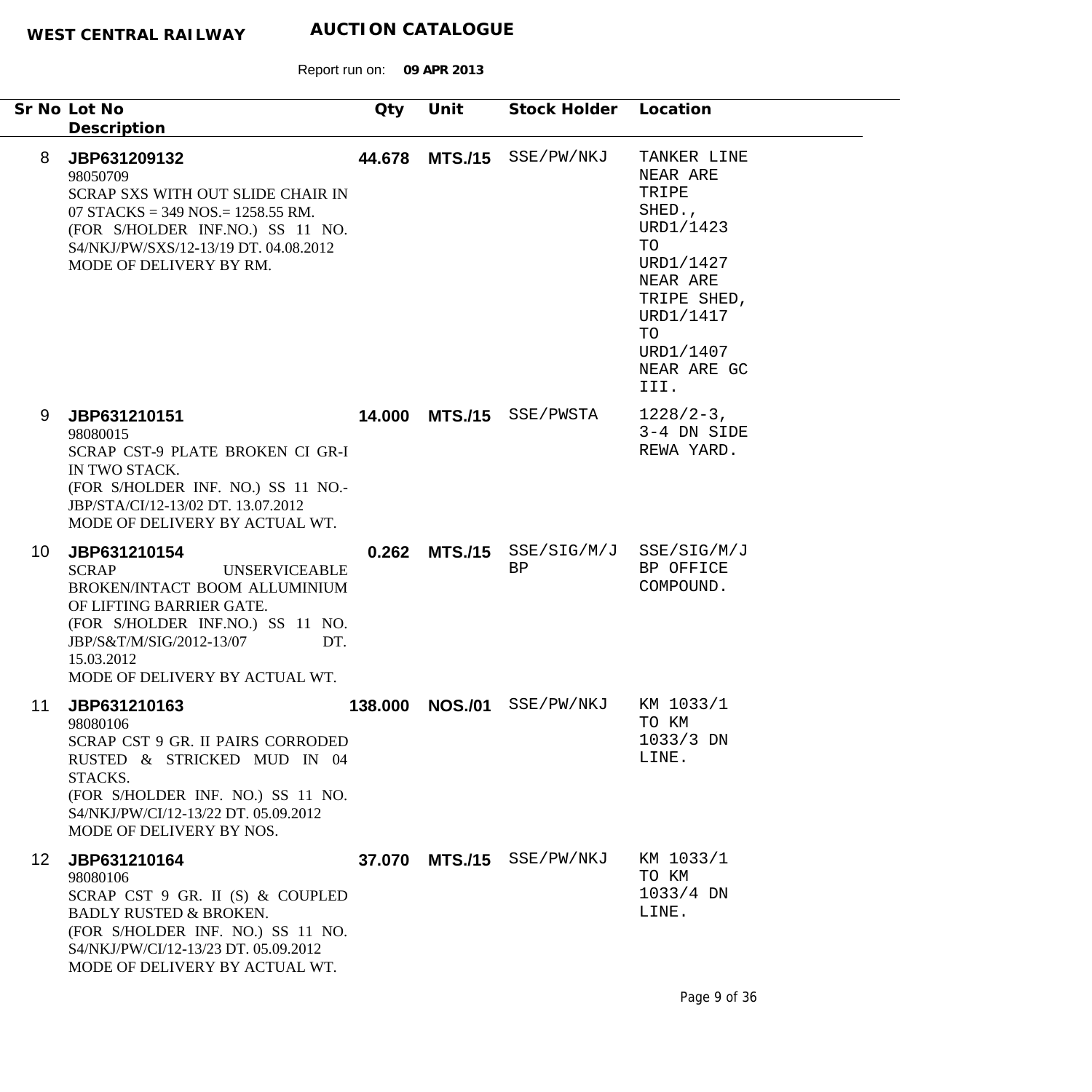|                 | Sr No Lot No                                                                                                                                                                                                                                         | Qty | Unit            | Stock Holder Location                       |                                                                                                               |
|-----------------|------------------------------------------------------------------------------------------------------------------------------------------------------------------------------------------------------------------------------------------------------|-----|-----------------|---------------------------------------------|---------------------------------------------------------------------------------------------------------------|
|                 | Description                                                                                                                                                                                                                                          |     |                 |                                             |                                                                                                               |
| 13 <sup>°</sup> | JBP631210168<br>98050709<br>SCRAP<br><b>STS</b><br>168<br>LBS<br><b>BADLY</b><br><b>CORRODED RUSTED &amp; BROKEN IN 13</b><br>STACKS.<br>(FOR S/HOLDER INF. NO.) SS 11 NO.<br>S4/NKJ/PW/CI/12-13/24 DT. 06.09.2012<br>MODE OF DELIVERY BY ACTUAL WT. |     |                 | 35.110 MTS./15 SSE/PW/NKJ                   | KM 1033/1<br>TO KM<br>$1033/4$ DN<br>LINE.                                                                    |
| 14              | JBP631210182<br>98011285<br>SCRAP RAILS 52 KG ABOVE 1 MTR<br>LONG IN 6 STACKS = 139 NOS = $704.51$<br>RM.<br>(FOR S/HOLDER INF. NO.) SS 11 NO.<br>SSE/PW/S/STA/52KG RAILS/04<br>DT.<br>04.08.12<br>MODE OF DELIVERY BY RM.                           |     |                 | 36.557 MTS./15 SSE/PW/S/ST KM 1147/5-6<br>Α | UP, $1147/7-$<br>8 DN,<br>$1148/7 - 8$<br>DN, 1148/8-<br>9 DN,<br>$1148/8 - 9$<br>UP, $1149/8-$<br>9 DN SIDE. |
| 15              | JBP631211201<br>98011285<br>SCRAP RAILS 52 KG = 64 NOS. = $625.36$<br>RM.<br>FOR S/HOLDER INF.NO. SS 11 NO.<br>JBP/BGTA/R/52 KG/01 DT. 22.09.12<br>MODE OF DELIVERY BY RM.                                                                           |     |                 | 32.450 MTS./15 SSE/PW/BGTA                  | $KM-774/6-7$<br>UP ROAD.                                                                                      |
| 16              | JBP631211212<br>98050709<br>SCRAP STS 168 LBS SLEEPER INTACT<br>IN 10 STACKS.<br>FOR S/HOLDER INF. NO. SS 11 NO.-<br>JBP/SGP/STS/02 DT. 24.09.12<br>MODE OF DELIVERY BY NOS.                                                                         |     | 919.000 NOS./01 | SSE/PW/SGP                                  | 812/0 TO<br>812/8<br><b>BETWEEN</b><br>UP/DN SIDE<br>PPI YARD.                                                |
| 17              | JBP631212221<br>98050709<br>SCRAP ST SLEEPER 168 LBS (BG)<br>INTACT IN 07 STACK.<br>FOR S/HOLDER INF. NO. SS 11 NO. S-<br>4/STS 168/05 DT. 06.07.12<br>MODE OF DELIVERY BY NOS.                                                                      |     |                 | 372.000 NOS./01 SSE/PW/KTE                  | $1081/2 - 3$ TO<br>$1080/9 -$<br>1081/0 UP<br>RD KTE YD.                                                      |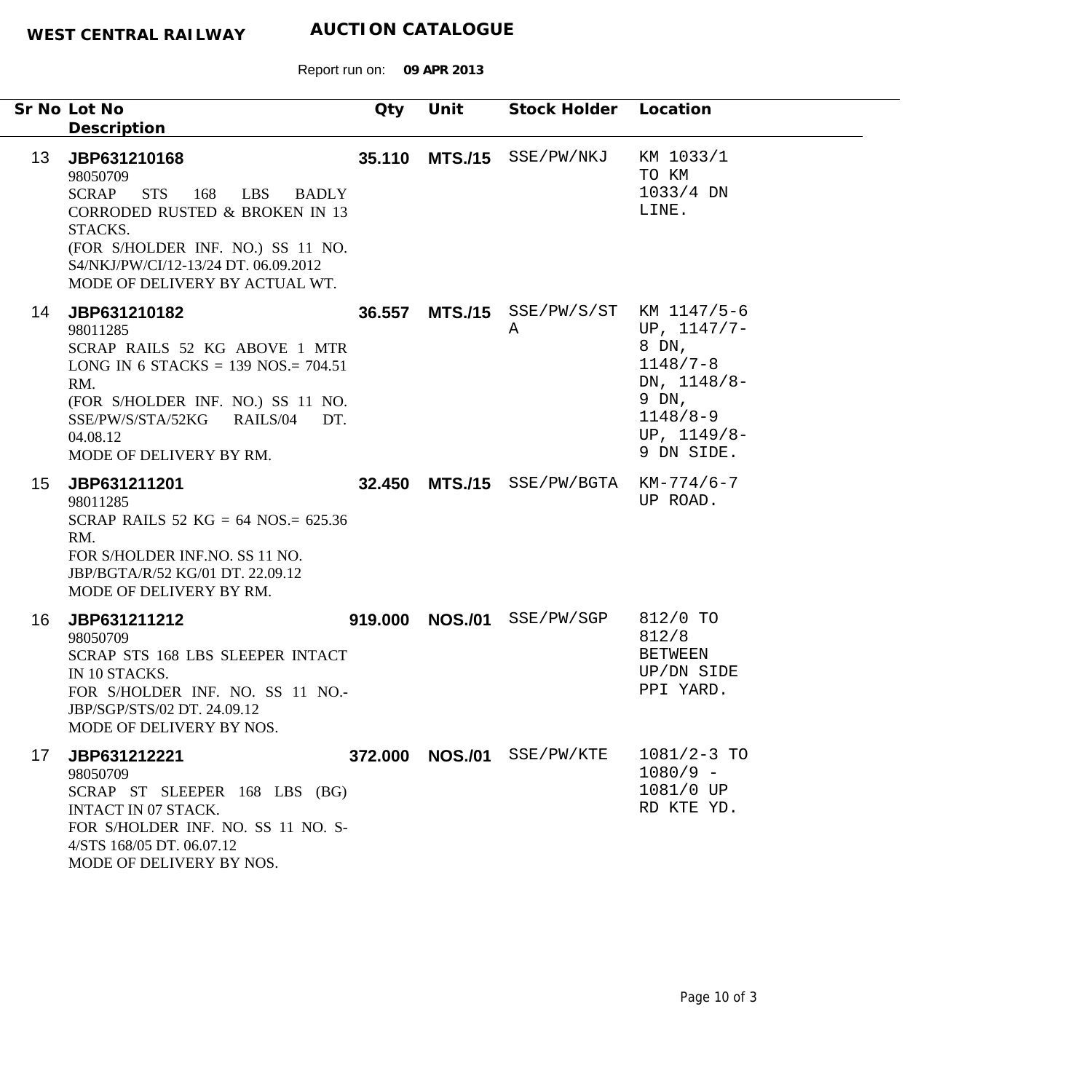|    | Sr No Lot No<br>Description                                                                                                                                                                                                     | Qty    | Unit           | Stock Holder Location      |                                                                                                                     |
|----|---------------------------------------------------------------------------------------------------------------------------------------------------------------------------------------------------------------------------------|--------|----------------|----------------------------|---------------------------------------------------------------------------------------------------------------------|
| 18 | JBP631212222<br>98011285<br>SCRAP RAIL 90 LBS = 43 NOS. = $404.32$<br>RM.<br>FOR S/HOLDER INF. NO. SS 11 NO.<br>JBP/N/R/12-13/04 DT. 30.06.12<br>MODE OF DELIVERY BY RM.                                                        | 18.037 |                | $MTS./15$ SSE/PW/N/JB<br>Ρ | KM 990/8-9<br>DN SIDE<br>NEAR CYM<br>OFFICE.                                                                        |
| 19 | JBP631212229<br>98011285<br>SCRAP RAIL 52 KG III RD CLASS = $86$<br>$NOS = 635.69$ RM.<br>FOR S/HOLDER INF. NO. SS 11 NO.<br>S-4/A/JBP/SHR/SC/52KG RAIL III RD<br>CLASS/11/12/36 DT.13.10.12<br>MODE OF DELIVERY BY RM.         |        |                | 32.986 MTS./15 SSE/PW/SHR  | 1- KM<br>$1050/7 - 8$<br>DN. 2- KM<br>$1050/8 - 9$<br>DN. 3- KM<br>$1050/5 - 6$<br>UP. 4- KM<br>$1050/6 - 7$<br>UP. |
| 20 | JBP631212239<br>98011285<br>SCRAP RAIL 88.5 LBS BH ABOVE ONE<br>METER LONG = $76$ NOS. = $772.80$ RM.<br>FOR S/HOLDER INF. NO. SS 11 NO.<br>JBP/N/R/12-13/10 DT. 12.11.12<br>MODE OF DELIVERY BY RM.                            | 33.987 | <b>MTS./15</b> | SSE/PW/N/JB<br>Ρ           | $998/6 - 7$ UP<br>SIDE.                                                                                             |
| 21 | JBP631212244<br>98011285<br>SCRAP RAILS 90 LBS (BG) III RD<br>ABOVE 1 METER IN 03 STACK $= 128$<br>$NOS = 1482.96$ RM.<br>FOR S/HOLDER INF. NO. SS 11 NO. S-<br>4/90LBS/79 DT. 31.10.12.<br>MODE OF DELIVERY BY RM.             |        |                | 66.154 MTS./15 SSE/PW/KTE  | $1101/8-9$ TO<br>$1101/2 - 3 UP$<br>SIDE JKE<br>KYCE<br>SECTION.                                                    |
| 22 | JBP631301286<br>98011285<br>SCRAP 52 KG IIIRD CLASS RAILS = $90$<br>$NOS. = 335.94 \text{ RM}.$<br>FOR S/HOLDER INF. NO. SS 11 S-<br>4/A/JBP/SHR/SC/52 KG IIIRD CLASS<br>RAILS/11/12/37 DT. 07.11.12<br>MODE OF DELIVERY BY RM. |        |                | 17.432 MTS./15 SSE/PW/SHR  | $1 - 1028/2 - 3$<br>$UP. 2-$<br>$1028/2 - 3$<br>DN. $3-$<br>$1028/5 - 6$<br>DN. $4-$<br>$1028/5 - 6$<br>DN.         |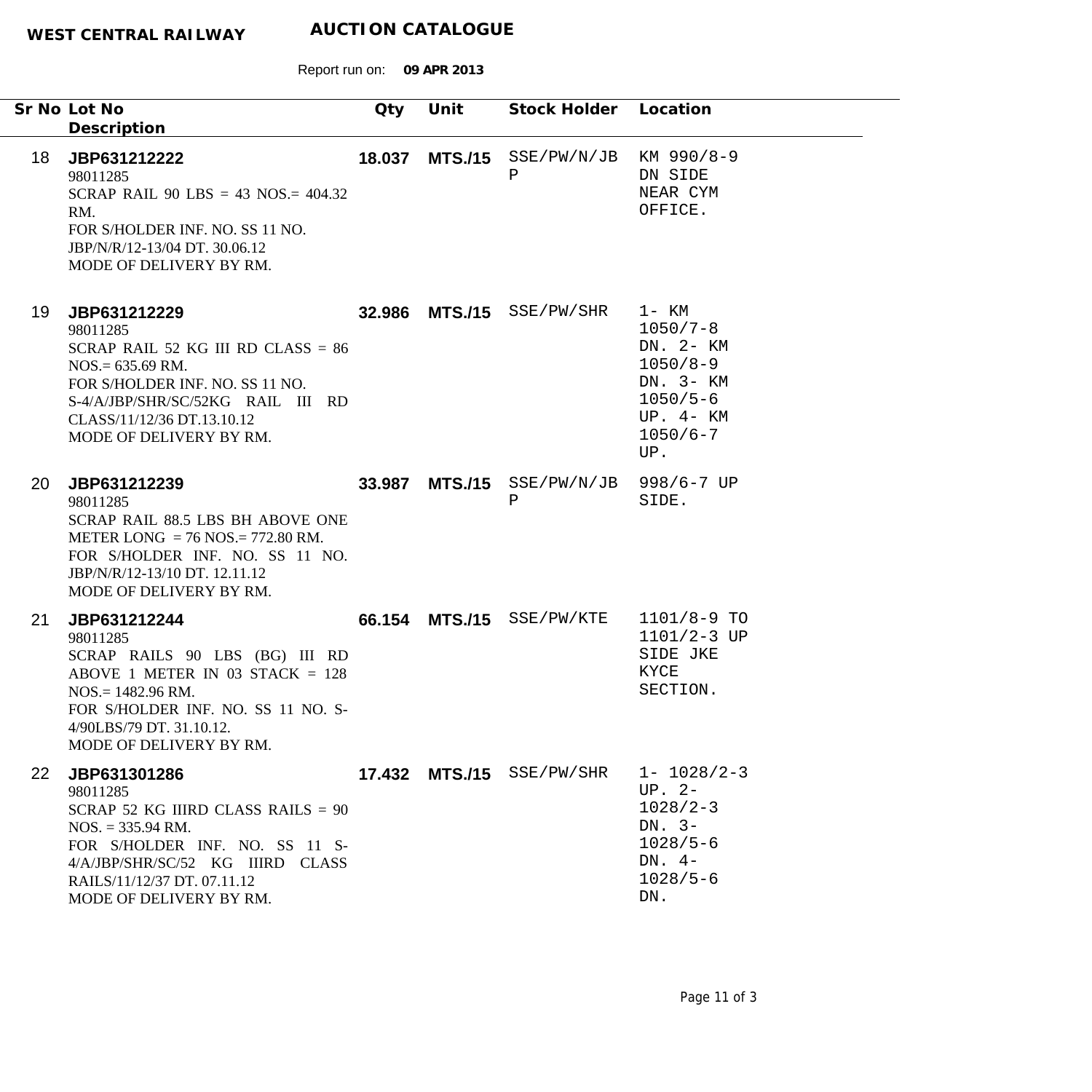|    | Sr No Lot No<br>Description                                                                                                                                                                                                                                                                                                          | Qty | Unit            | Stock Holder Location                   |                                                                                                                                |
|----|--------------------------------------------------------------------------------------------------------------------------------------------------------------------------------------------------------------------------------------------------------------------------------------------------------------------------------------|-----|-----------------|-----------------------------------------|--------------------------------------------------------------------------------------------------------------------------------|
| 23 | JBP631301289<br>98050709<br>SCRAP STEEL THROUGH SL 168 LBS<br><b>INTACT.</b><br>FOR S/HOLDER INF. NO. SS 11 S-<br>LBS<br>4/A/JBP/SHR/SC/168<br><b>STEEL</b><br>THROUGH SL INTACT/11/12/41 DT.<br>09.11.12<br>MODE OF DELIVERY BY NOS.                                                                                                |     | 174.000 NOS./01 | SSE/PW/SHR                              | $1 - 1053/3 - 4$<br>DN. $2-$<br>$1053/5 - 6$<br>DN. $3-$<br>$1053/5 - 6$<br>DN.                                                |
| 24 | JBP631301300<br>98050709<br>SCRAP 168 LBS SCRAP STEEL TRUFF<br>SLEEPER IN 11 STACK.<br>FOR S/HOLDER INF. NO. SS 11 NO.<br>JBP/BGTA/STS 168 LBS/06 DT. 29.11.2012<br>MODE OF DELIVERY BY NOS.                                                                                                                                         |     |                 | 392.000 NOS./01 SSE/PW/BGTA KM 764/8-9, | $7 - 8$ , $6 - 7$ ,<br>$5-6$ , $2-3$ UP<br>RD 764/7-8<br>DN RD.                                                                |
| 25 | JBP631301310<br>98080106<br>1- SCRAP CI POT PAIRS CORRODED<br>RUSTED WITH STRICKED MUD IN 04<br>$STACKS = 09.547 MTS.$<br>2- SCRAP CI POT GR.II (S) CORRODED<br>RUSTED WITH STRICKED MUD IN 06<br>$STACKS = 08.893 MTS.$<br>FOR S/HOLDER INF. NO. SS 11 NO.<br>S4/NKJ/PW/CI/12-13/38 DT. 16.11.12.<br>MODE OF DELIVERY BY ACTUAL WT. |     |                 | 18.440 MTS./15 SSE/PW/NKJ               | 1- JLW END<br>TO KTE END<br>MARSHLLING<br>YARD & LINE<br>NO. 29. 2-<br>NEAR ARE<br>GANG NO. 3<br>TOOL BOX<br>SHUNTING<br>LINE. |
| 26 | JBP631301313<br>98011285<br>SCRAP RAIL 90 LBS IN 02 STACKS = $73$<br>$NOS. = 565.40 \text{ RM}.$<br>FOR S/HOLDER INF. NO. SS 11 NO.<br>S-5/KMZ/PW/RAIL 90 LBS/12-13/39<br>DT. 23.11.12.<br>MODE OF DELIVERY BY RM.                                                                                                                   |     |                 | 25.222 MTS./15 SSE/PW/NKJ               | KM 1030/9<br>TO KM<br>1030/4 UP<br>LINE.                                                                                       |
| 27 | JBP631301315<br>98011285<br><b>SCRAP RAIL 52 KG ABOVE ONE METER</b><br>$LONG = 62 NOS. = 730.50 RM.$<br>FOR S/HOLDER INF. NO. SS 11 NO.<br>S-5/KMZ/SS11/RAIL 52 KG/12-13/19<br>DT. 16.11.12.<br>MODE OF DELIVERY BY RM.                                                                                                              |     |                 | 37.905 MTS./15 SSE/PW/KMZ               | KM 1207/3-5<br>UP OHE & KM<br>$1207/15 - 17$<br>UP ROAD BET<br>REI-PTHD.                                                       |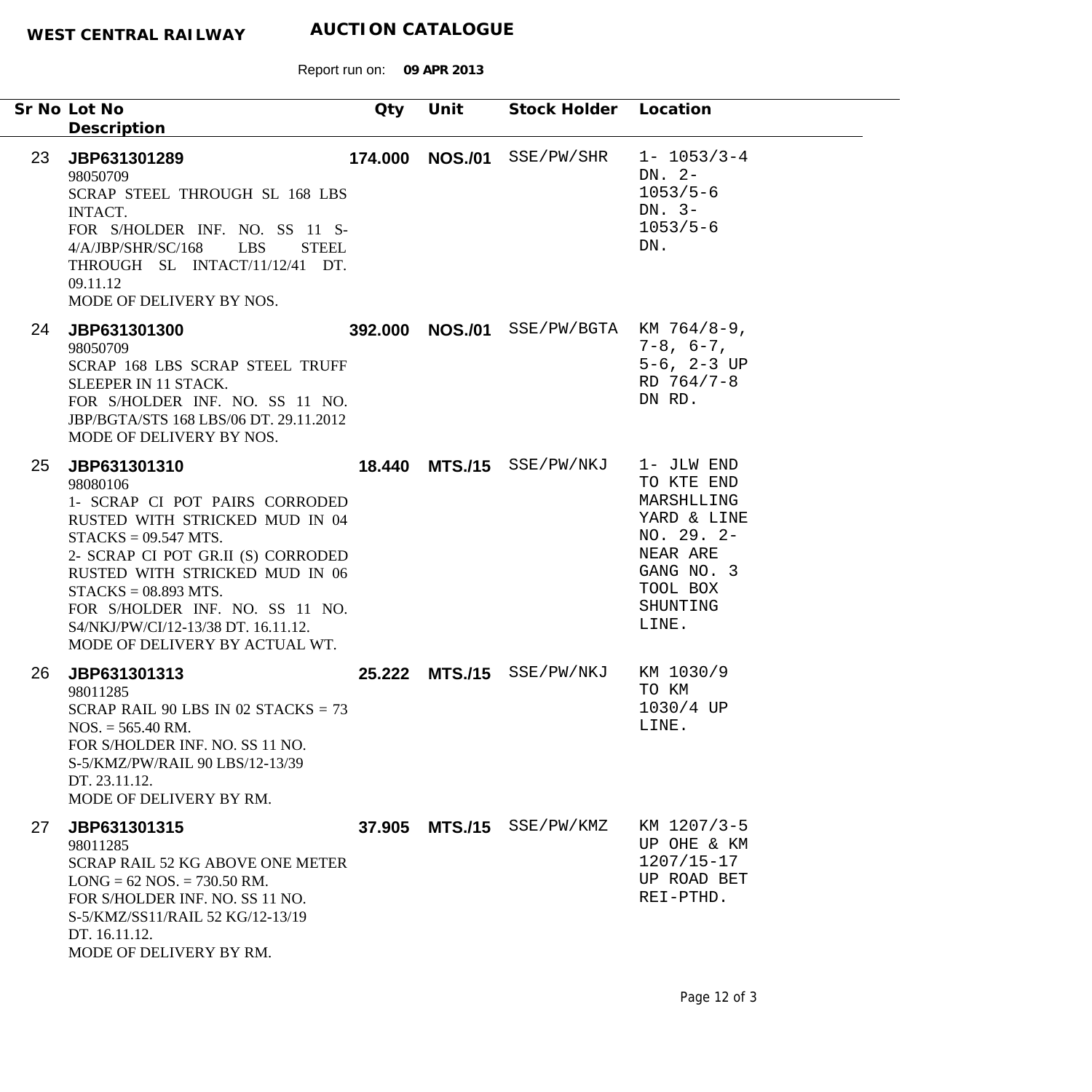|    | Sr No Lot No<br>Description                                                                                                                                                                                                                                                    | Qty     | Unit           | Stock Holder Location     |                                                                                                                                                                                            |
|----|--------------------------------------------------------------------------------------------------------------------------------------------------------------------------------------------------------------------------------------------------------------------------------|---------|----------------|---------------------------|--------------------------------------------------------------------------------------------------------------------------------------------------------------------------------------------|
| 28 | JBP631301317<br>98011285<br>SCRAP RAIL 60 KG IN 2 STACK = $90$<br>$NOS. = 492.06 \text{ RM}.$<br>FOR S/HOLDER INF. NO. SS 11 NO.<br>JBP/KYE/R/07<br>DT. 29.09.12.<br>MODE OF DELIVERY BY RM.                                                                                   | 29.690  |                | MTS./15 SSE/PW/KYE        | $1002/21 - 23$<br>UP & DN.                                                                                                                                                                 |
| 29 | JBP631301319<br>98011285<br>SCRAP RAIL 90 LBS IN 03 STACKS = $86$<br>$NOS. = 766.95 \text{ RM}.$<br>FOR S/HOLDER INF. NO. SS 11 NO.<br>S-5/NKJ/PW/RAIL/90 LBS/12-13/40<br>DT. 29.11.12.<br>MODE OF DELIVERY BY RM.                                                             |         |                | 34.214 MTS./15 SSE/PW/NKJ | KM 1032/4<br>TO KM<br>1032/2 UP<br>LINE.                                                                                                                                                   |
| 30 | JBP631301325<br>98030103<br>SCRAP U/S TONGUE RAIL 52 KG/90R<br>CHECK RAIL (P&C) 90 R/52 KG 'V' OF<br>XING 52 KG/90 R WING RAIL 90 R/ 52<br>KG IN 10 STACKS.<br>FOR S/HOLDER INF. NO. SS 11 NO.<br>JBP/MKP/P & XING/12-13/22<br>DT. 18.12.12.<br>MODE OF DELIVERY BY ACTUAL WT. | 41.591  |                | MTS./15 SSE/PW/MKP        | KM 1219/1-2<br>UP, $1219/5-$<br>6 UP,<br>1219/8-9 UP<br>& KM<br>$1220/1 - 2 UP$<br>$& 1220/2-3$<br>UP SIDE KM<br>$1219/3 - 4$ DN<br>1219/8-9 DN<br>& KM<br>$1219/9-$<br>1220/0 DN<br>SIDE. |
| 31 | JBP631301328<br>98050709<br>SCRAP ST SLEEPER 171 LBS.<br>FOR S/HOLDER INF. NO. SS 11 NO.<br>JBP/MKP/STS 171 LBS/12-13/14 DT.<br>17.11.2012<br>MODE OF DELIVERY BY NOS.                                                                                                         | 147.000 | <b>NOS./01</b> | SSE/PW/MKP                | KM 1249/0-1<br>UP SIDE,<br>$1249/1 - 2$ UP<br>SIDE,<br>1249/0-1 UP<br>SIDE,<br>$1248/9-$<br>1249/0 DN<br>SIDE (UP)                                                                         |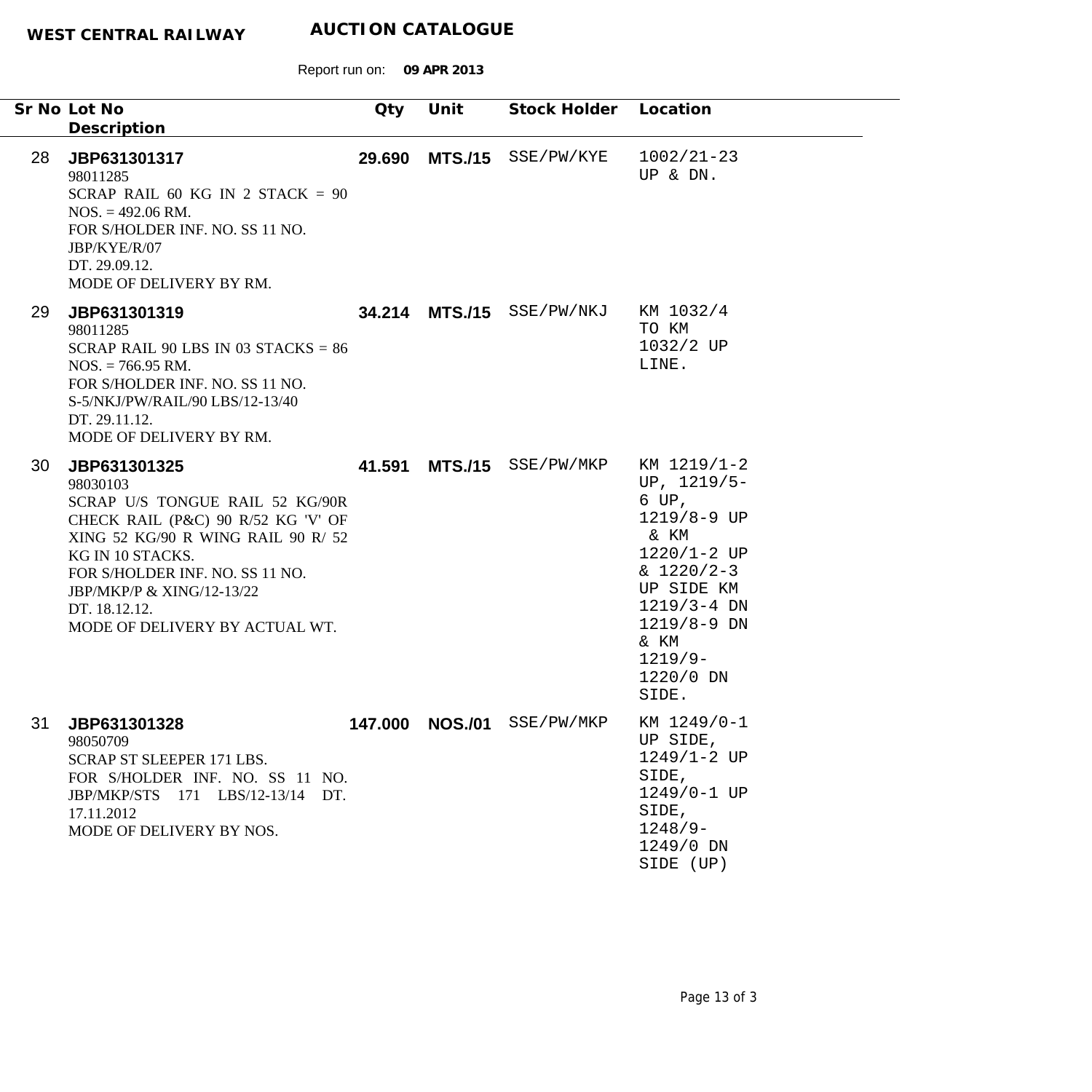Report run on: **09 APR 2013**

|                 | Sr No Lot No<br>Description                                                                                                                                                                                   | Qty | Unit | Stock Holder Location           |                                                                                                                                                                                                                                                                                                                                 |
|-----------------|---------------------------------------------------------------------------------------------------------------------------------------------------------------------------------------------------------------|-----|------|---------------------------------|---------------------------------------------------------------------------------------------------------------------------------------------------------------------------------------------------------------------------------------------------------------------------------------------------------------------------------|
| 32 <sup>2</sup> | JBP631301329<br>98050709<br>SCRAP ST SLEEPER 168 LBS IN 7<br>STACKS.<br>FOR S/HOLDER INF. NO. SS 11 NO.<br>JBP/MKP/ST 168 LBS/12-13/15 DT.<br>18.11.2012<br>MODE OF DELIVERY BY NOS.                          |     |      | 242.000 NOS./01 SSE/PW/MKP      | $1 - KM$<br>1249/0-1 UP<br>SIDE. 2- KM<br>$1249/1 - 2$ UP<br>SIDE. 3- KM<br>$1249/1 - 2 UP$<br>SIDE. 4- KM<br>1249/0-1 UP<br>SIDE. 5- KM<br>$1248/8 - 9$ UP<br>SIDE. 6- KM<br>1248/8-9 UP<br>SIDE. 7- KM<br>1248/7-8 UP<br>SIDE.                                                                                                |
| 33              | JBP631301346<br>98011285<br>SCRAP RAIL 88.5 LBS BH ABOVE ONE<br>METER LONG = $35$ NOS. = $366.11$ RM.<br>FOR S/HOLDER INF. NO. SS 11 NO.<br>JBP/N/R/12-13/13 DT. 19.12.12<br>MODE OF DELIVERY BY RM.          |     |      | 16.102 MTS./15 SSE/PW/N/JB<br>Ρ | KM 989/9-<br>990/0 UP.                                                                                                                                                                                                                                                                                                          |
| 34              | JBP631301348<br>98011285<br>SCRAP UNSERVICEABLE RAIL 90 LBS =<br>516 NOS.= 3443.91 RM IN 1 TO 16<br>STACKS.<br>FOR S/HOLDER INF. NO. SS 11 NO.<br>MYR/2012-13/RAIL/43 DT. 04.11.12<br>MODE OF DELIVERY BY RM. |     |      | 153.633 MTS./15 SSE/PW/MYR      | $STK-1-$<br>$NC2/8-9$ ,<br>$STK-2-$<br>$NC2/6-7$ ,<br>$STK-3-$<br>$NC2/4-5$ ,<br>$STK-4-4$<br>$NC2/3-4$ ,<br>$STK-5-$<br>$NC2/1-2, \&$<br>$STK-6$ & $7-$<br>$NC2/0-1$ ,<br>STK-8 TO<br>$11 - KM$<br>$1143/2-3$ ,<br>$STK-12$ &<br>$13 - KM$<br>$1143/3 - 4$ ,<br>STK 14-<br>$1143/9 - 0$ &<br>STK 15 &<br>$16 - 1143/2 -$<br>3. |

Page 14 of 3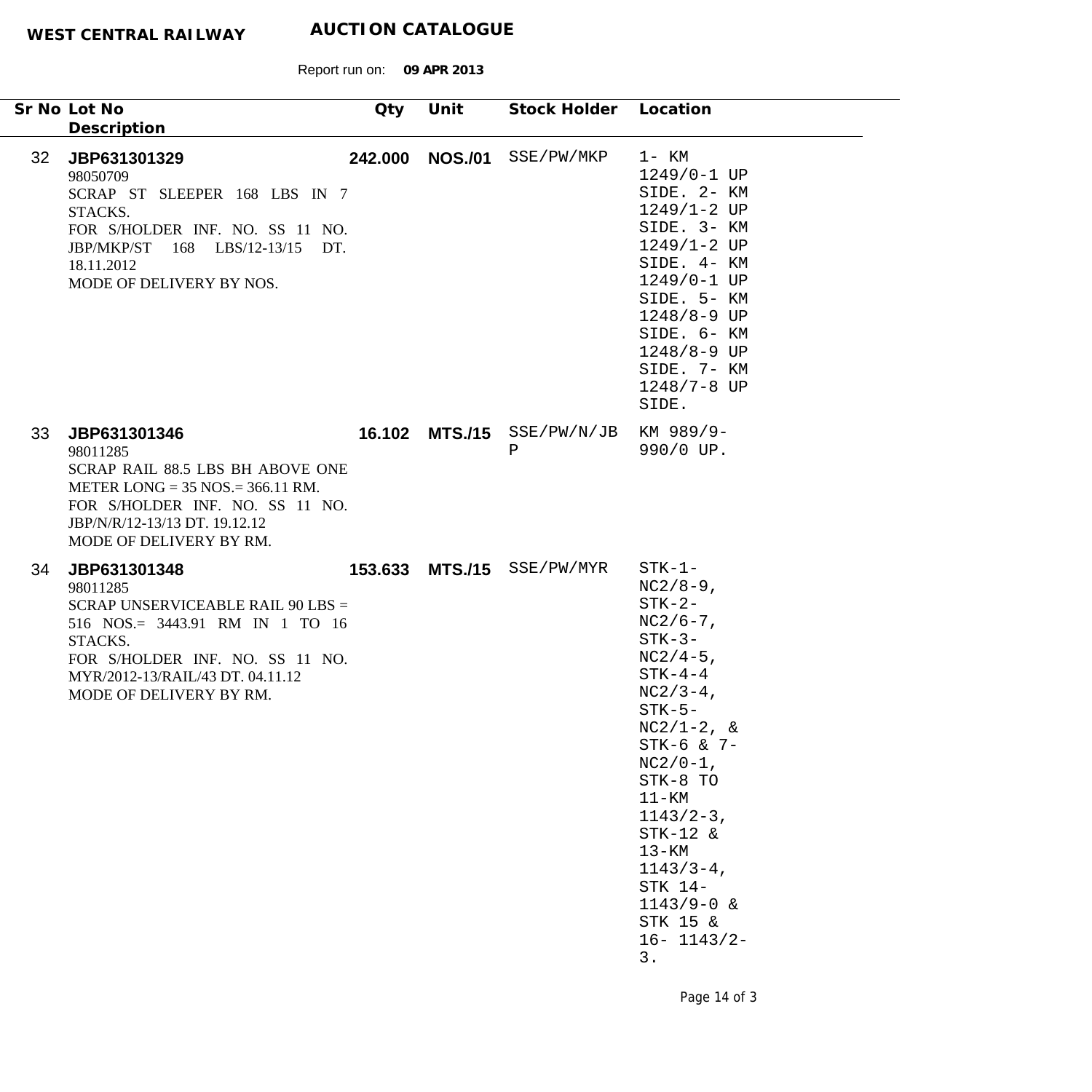|                 | Sr No Lot No<br>Description                                                                                                                                                                                                                                                                                                                                                                                                         | Qty    | Unit            | Stock Holder              | Location                                                             |
|-----------------|-------------------------------------------------------------------------------------------------------------------------------------------------------------------------------------------------------------------------------------------------------------------------------------------------------------------------------------------------------------------------------------------------------------------------------------|--------|-----------------|---------------------------|----------------------------------------------------------------------|
| 35 <sub>2</sub> | JBP631301349<br>98050709<br><b>SCRAP</b><br><b>UNSERVICEABLE</b><br><b>STS</b><br>$1 -$<br>CROSSING SLEEPER WITH & WITHOUT<br>SLIDE CHAIR BG INTACT IN ONE<br>$STACK = 98$ NOS.= 347.66 RM = 12.342<br>MTS.<br>2- SCRAP SLIDE CHAIR = $43$ NOS = $0821$<br>MTS.<br>FOR S/HOLDER INF. NO. SS 11 NO.<br>JBP/NU/STS/12-13/02 DT. 09.11.12<br>OF<br>DELIVERY<br>MODE<br>S.T.XING<br>SLEEPER BY RUNNING METER AND<br>SLIDE CHAIR BY NOS. | 13.163 |                 | MTS./15 SSE/PW/NU         | $905/7 - 9$ UP<br>SIDE NU<br>YARD.                                   |
| 36              | JBP631301350<br>98050709<br>SCRAP UNSERVICEABLE STS 168 LBS.<br>FOR S/HOLDER INF. NO. SS 11 NO.<br>JBP/NU/STS/12-13/03 DT. 09.11.12<br>MODE OF DELIVERY BY NOS.                                                                                                                                                                                                                                                                     |        | 172.000 NOS./01 | SSE/PW/NU                 | $1 - 906/6 - 7$<br>DN SIDE. 2-<br>$906/7 - 8$ DN<br>SIDE NU<br>YARD. |
| 37              | JBP631301357<br>98080106<br>1- SCRAP CST-9 GR.II (S) BROKEN<br>CORRODED RUSTED STRICKED MUD<br>IN 08 STACKS = $21.990$ MTS.<br>2- SCRAP CST-9 GR.II PAIRS BROKEN<br>STRICKED MUD IN 07 STACKS = $26.700$<br>MTS.<br>FOR S/HOLDER INF. NO. SS 11 NO.<br>S4/NKJ/PW/CI/12-13/44 DT. 17.12.12<br>MODE OF DELIVERY BY ACTUAL WT.                                                                                                         | 48.690 |                 | MTS./15 SSE/PW/NKJ        | JLW END TO<br>KTE END<br>MARSHLLING<br>YARD LINE<br>NO.29.           |
| 38              | JBP631301358<br>98050709<br>SCRAP SXS WITH OUT SLIDE CHAIRS<br>IN 04 STACKS = $164$ NOS = $602.88$ RM.<br>FOR S/HOLDER INF. NO. SS 11 NO.<br>S4/NKJ/PW/SXS/12-13/42<br>DT. 11.12.12<br>MODE OF DELIVERY BY RM.                                                                                                                                                                                                                      |        |                 | 21.402 MTS./15 SSE/PW/NKJ | URD2/1233<br>TO<br>URD2/3227<br>ENGINE LINE<br>NEAR ARE GC<br>Ι.     |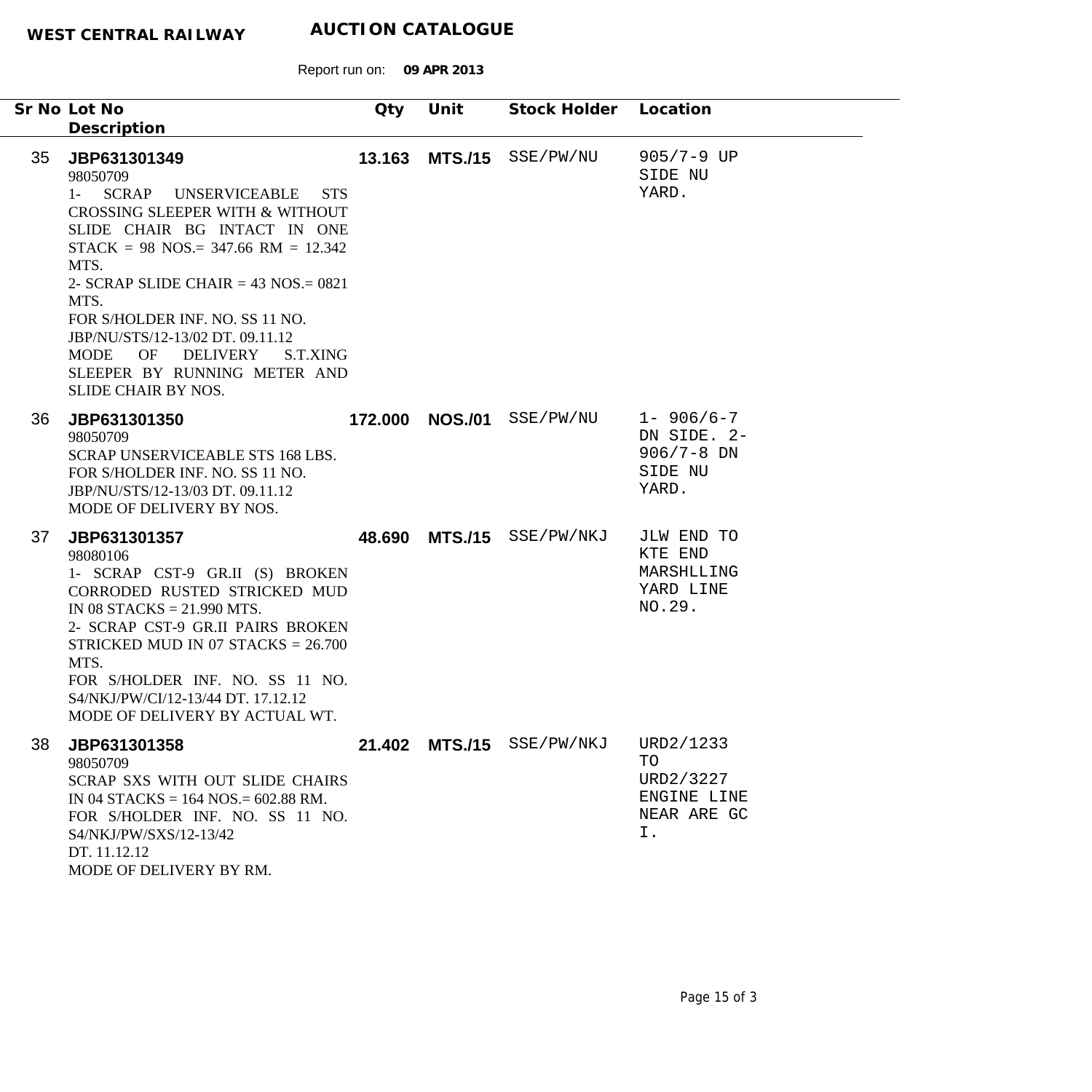Report run on: **09 APR 2013**

|    | Sr No Lot No<br>Description                                                                                                                                                                                                                                                                                                                                              | Qty    | Unit            | Stock Holder Location      |                                                                                                                 |
|----|--------------------------------------------------------------------------------------------------------------------------------------------------------------------------------------------------------------------------------------------------------------------------------------------------------------------------------------------------------------------------|--------|-----------------|----------------------------|-----------------------------------------------------------------------------------------------------------------|
| 39 | JBP631301359<br>98080106<br>SCRAP CST-9 GR.II PAIR CORRODED<br>RUSTED & STRICKED MUD IN 05<br>STACKS.<br>FOR S/HOLDER INF. NO. SS 11 NO.<br>S4/NKJ/PW/CI/12-13/45 DT. 18.12.12<br>MODE OF DELIVERY BY NOS.                                                                                                                                                               |        | 232.000 NOS./01 | SSE/PW/NKJ                 | 1- JLW END<br>TO KTE END<br>MARSHLLING<br>YARD LINE<br>$NO. 29. 2-$<br>JLW END TO<br>KTE END<br>LINE NO.<br>06. |
| 40 | JBP631301367<br>98050709<br>1- SCRAP STEEL BROKEN INTACT<br><b>CROSSING</b><br><b>SLEEPERS</b><br><b>HIGHLY</b><br><b>CORRODED WITH OR WITHOUT SLIDE</b><br>CHAIR PLATE = $172$ NOS. = $609.15$ RM =<br>21.625 MTS.<br>2- SCRAP SLIDE CHAIR PLATES = 74<br>$NOS = 1.184 MTS.$<br>FOR S/HOLDER INF. NO. SS 11 NO.<br>JBP/DMO/E/96 DT. 25.11.12<br>MODE OF DELIVERY BY RM. | 22.809 |                 | $MTS./15$ SSE/PW/E/DM<br>O | $1125/9-$<br>1126/2 UP &<br>DN SIDE AT<br>DMO YARD.                                                             |
| 41 | JBP631302374<br>98011285<br>SCRAP 90 LBS III RD CLASS RAILS $= 41$<br>$NOS = 375.21$ RM.<br>FOR S/HOLDER INF. NO. SS 11 NO.<br>S-4/A/JBP/SHR/SC/90 LBS RAILS III<br>RD/11/12/47 DT. 17.11.12.<br>MODE OF DELIVERY BY RM.                                                                                                                                                 | 16.738 |                 | MTS./15 SSE/PW/SHR         | $1 - 1067/4 - 5$<br>$UP. 2-$<br>$1067/4 - 5$<br>DN.                                                             |
| 42 | JBP631302376<br>98011285<br>SCRAP RAILS 52 KG III RD (BG) ABOVE<br>$1$ METER = 38 NOS. = 648.73 RM.<br>FOR S/HOLDER INF. NO. SS 11 NO.<br>S-4/52 KG/92 DT, 24.12.12.<br>MODE OF DELIVERY BY RM.                                                                                                                                                                          | 33.662 |                 | MTS./15 SSE/PW/KTE         | $1100/4 - 5$ TO<br>1100/0-1 DN<br>JKE PKRD<br>SEC.                                                              |
| 43 | JBP631302377<br>98011285<br>SCRAP RAILS 90 LBS (BG) III RD<br>ABOVE 1 METER = 220 NOS.= $1655.53$<br>RM.<br>FOR S/HOLDER INF. NO. SS 11 NO.<br>S-4/90 LBS/88 DT. 10.12.12.<br>MODE OF DELIVERY BY RM.                                                                                                                                                                    |        |                 | 73.853 MTS./15 SSE/PW/KTE  | $1081/2 - 3$ TO<br>$1081/6 - 7$ UP<br>& DN KTE<br>YD.                                                           |

 $\overline{\phantom{a}}$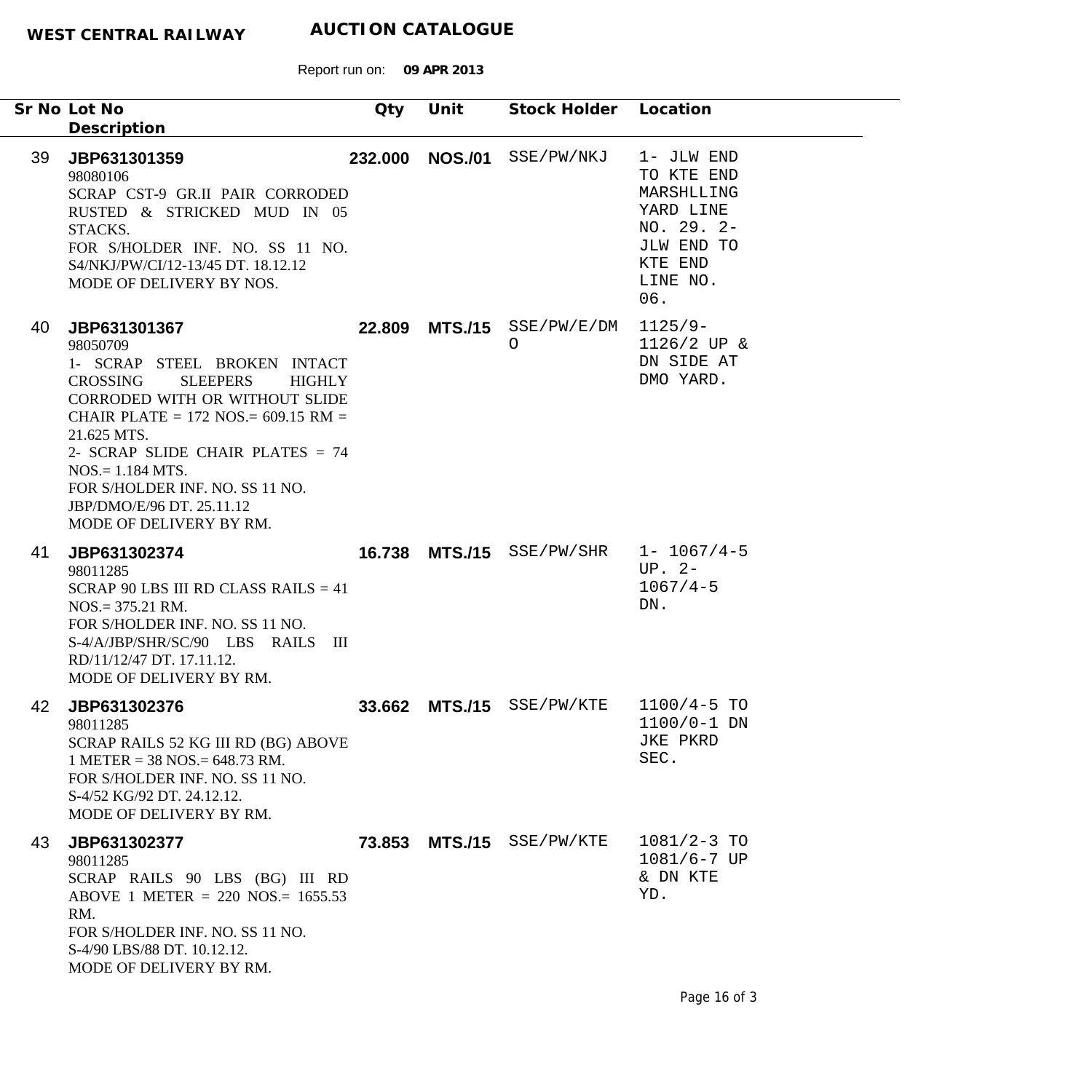|    | Sr No Lot No<br>Description                                                                                                                                                                                                                                         | Qty     | Unit           | Stock Holder Location |                                                                                 |
|----|---------------------------------------------------------------------------------------------------------------------------------------------------------------------------------------------------------------------------------------------------------------------|---------|----------------|-----------------------|---------------------------------------------------------------------------------|
| 44 | JBP631302379<br>98011285<br>SCRAP RAILS 52 KG III RD (BG) ABOVE<br>$1$ METER = 46 NOS = 568.12 RM.<br>FOR S/HOLDER INF. NO. SS 11 NO.<br>S-4/52 KG/91 DT. 24.12.12.<br>MODE OF DELIVERY BY RM.                                                                      | 24.479  |                | MTS./15 SSE/PW/KTE    | KM 1099/2-3<br>UP JKE PKRD<br>SEC.                                              |
| 45 | JBP631302387<br>98080106<br>SCRAP CST-9 (P) GR.II COUPLED WITH<br>TIE BAR.<br>THIS IS BADLY CORRODED RUSTED<br>WITH MUD.<br>FOR S/HOLDER INF. NO. SS 11 NO.<br>S-4/A/JBP/SHR/SC/CST-9 (P) COUPLED<br>WITH TIE BAR/11/12/32 DT. 10.10.12<br>MODE OF DELIVERY BY NOS. | 127.000 | <b>NOS./01</b> | SSE/PW/SHR            | $1 - 1067/6 - 8$<br>$UP. 2-$<br>$1067/5 - 6$<br>DN. $3-$<br>$1067/4 - 5$<br>DN. |
| 46 | JBP631302391<br>98011285<br>SCRAP RAILS 90 LBS (BG) IN 8 STACK $=$<br>$195$ NOS. = 1770.05 RM.<br>FOR S/HOLDER INF. NO. SS 11 NO.<br>S-4/90 LBS/04 DT. 12.04.12<br>MODE OF DELIVERY BY RM.                                                                          | 78.961  |                | MTS./15 SSE/PW/KTE    | $1098/4 - 5$ TO<br>$1097/6 - 7$ UP<br>RD JKE YD.                                |
| 47 | JBP631302411<br>98011285<br>SCRAP RAIL 90 LBS IN 01 STACK = $32$<br>$NOS = 274.82$ RM.<br>FOR S/HOLDER INF. SS 11 NO.<br>S4/NKJ/PW/RAIL/90 LBS/12-13/29<br>DT. 05.10.12<br>MODE OF DELIVERY BY RM.                                                                  | 12.260  |                | MTS./15 SSE/PW/NKJ    | BREAK DOWN<br>LINE DIESEL<br>SHED.                                              |
| 48 | JBP631302412<br>98011285<br>SCRAP RAIL 90 LBS IN 02 STACK $= 112$<br>$NOS = 871.85$ RM.<br>FOR S/HOLDER INF. SS 11 NO.<br>S4/NKJ/PW/RAIL/90 LBS/12-13/28<br>DT. 04.10.12<br>MODE OF DELIVERY BY RM.                                                                 | 38.893  | <b>MTS./15</b> | SSE/PW/NKJ            | 1-TANKER<br>LINE NEAR<br>TRIPE SHED.<br>2- TANKER<br>LINE NEAR<br>TRIPE SHED.   |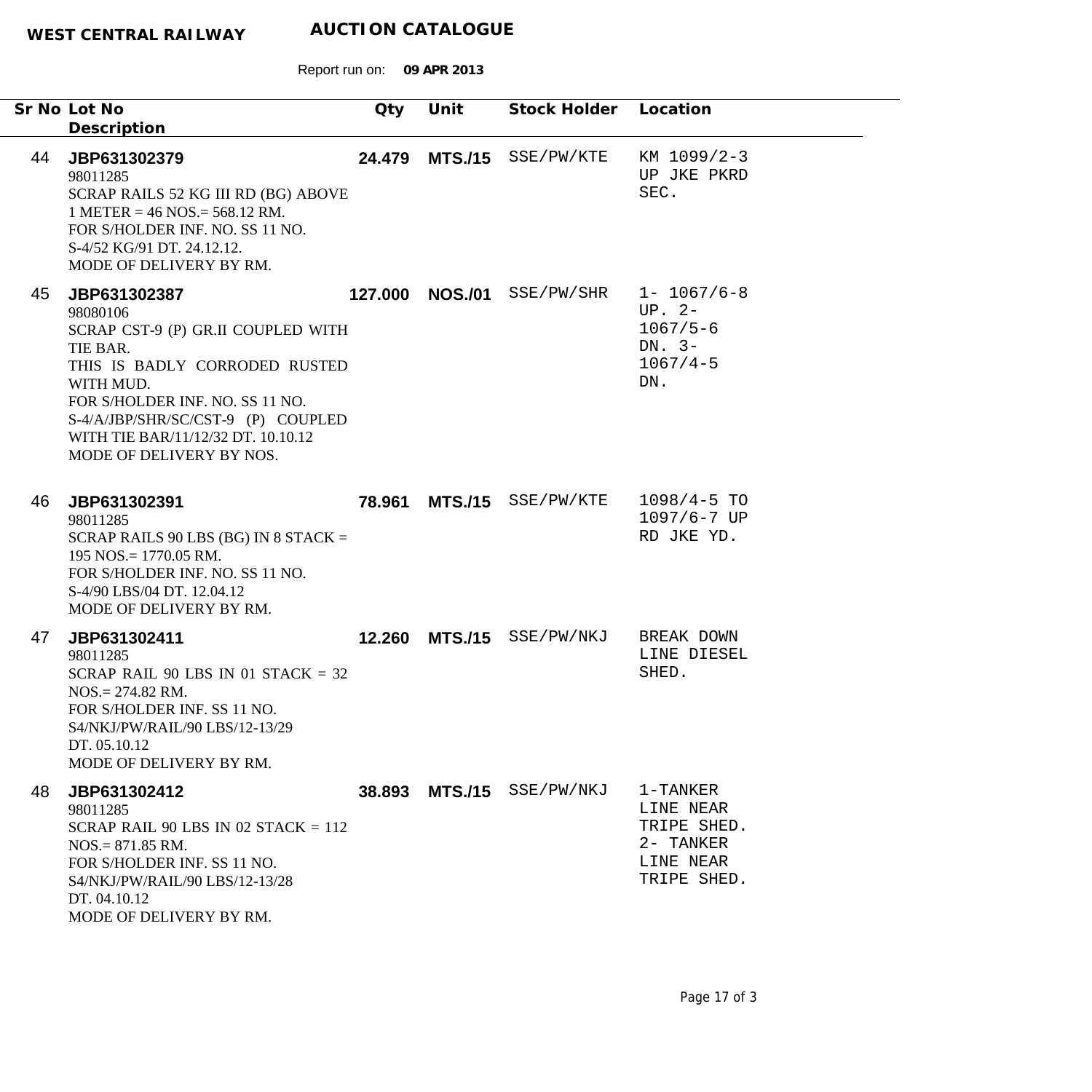|                 | Sr No Lot No                                                                                                                                                                                                                                                                            | Qty    | Unit           | Stock Holder Location            |                                                                                                                                                                                                                    |
|-----------------|-----------------------------------------------------------------------------------------------------------------------------------------------------------------------------------------------------------------------------------------------------------------------------------------|--------|----------------|----------------------------------|--------------------------------------------------------------------------------------------------------------------------------------------------------------------------------------------------------------------|
| 49              | Description<br>JBP631302415<br>98080106<br>SCRAP DNO PLATE C.I. GR.II BROKEN<br>& COUPLED & SINGLE WITH TIE BAR<br>AND WITHOUT TIE BAR BADLY<br>CORRODED, RUSTED AND MUD.<br>FOR S/HOLDER INF. SS 11 NO.<br>SSE/PW/S/STA/DNO PLATE/10<br>DT. 25.10.12<br>MODE OF DELIVERY BY ACTUAL WT. |        |                | 104.256 MTS./15 SSE/PW/S/ST<br>Α | $1179/1-2$ ,<br>2-3 DN SIDE<br>NEAR OIL<br>SIDING,<br>$1179/5-6$ ,<br>$7-8, 9-10$<br>NM SIDING,<br>$1180/0 - 1$<br>NEAR OVER<br>BRIDGE DN<br>SIDE,<br>1178/9 TO<br>1179/0-1 UP<br>SIDE BEHIND<br>OF<br>SSE/PW/S/ST |
| 50              | JBP631302420<br>98080106<br>SCRAP C.I. POT GR.II COUPLED WITH<br><b>TIEBAR</b><br>$\&$<br><b>BROKEN</b><br><b>BADLY</b><br>CORRODED RUSTED AND MUD.<br>FOR S/HOLDER INF. SS 11 NO.<br>SSE/PW/S/STA/C.I.POT/14<br>DT. 15.11.2012<br>MODE OF DELIVERY BY ACTUAL WT.                       | 56.204 | <b>MTS./15</b> | SSE/PW/S/ST<br>Α                 | A OFFICE.<br>NM SIDING<br>NEAR C&W<br><b>BOUNDRY</b><br>SIDE KM<br>$1180/0 - 1$ DN<br>SIDE NM<br>SIDING NEAR<br>OVER<br>BRIDGE.                                                                                    |
| 51              | JBP631302426<br>98011285<br>SCRAP RAIL 52 KG ABOVE 1 METER<br>LONG IN TWO STACK $= 126$ NOS. $=$<br>1524.62 RM.<br>FOR S/HOLDER INF. SS 11 NO.<br>S-5/KMZ/SS-11/RAIL 52 KG/12-13/22<br>DT. 10.01.13<br>MODE OF DELIVERY BY RM.                                                          | 79.112 | <b>MTS./15</b> | SSE/PW/KMZ                       | 1- KM<br>$1184/1-3$<br>OHE UP. 2-<br>KM 1184/3-5<br>OHE UP BET<br>RTGN SGA<br>SEC.                                                                                                                                 |
| 52 <sub>2</sub> | JBP631302427<br>98011285<br>SCRAP RAIL 90 LBS IN TWO STACK $=$<br>$128$ NOS. = 973.29 RM.<br>FOR S/HOLDER INF. SS 11 NO.<br>S-4/NKJ/PW/RAIL/90 LBS/12-13/46<br>DT. 20.12.12<br>MODE OF DELIVERY BY RM.                                                                                  | 43.418 | <b>MTS./15</b> | SSE/PW/NKJ                       | URD2/1235<br>TO<br>URD2/1211<br><b>ENGINE</b><br>LINE.                                                                                                                                                             |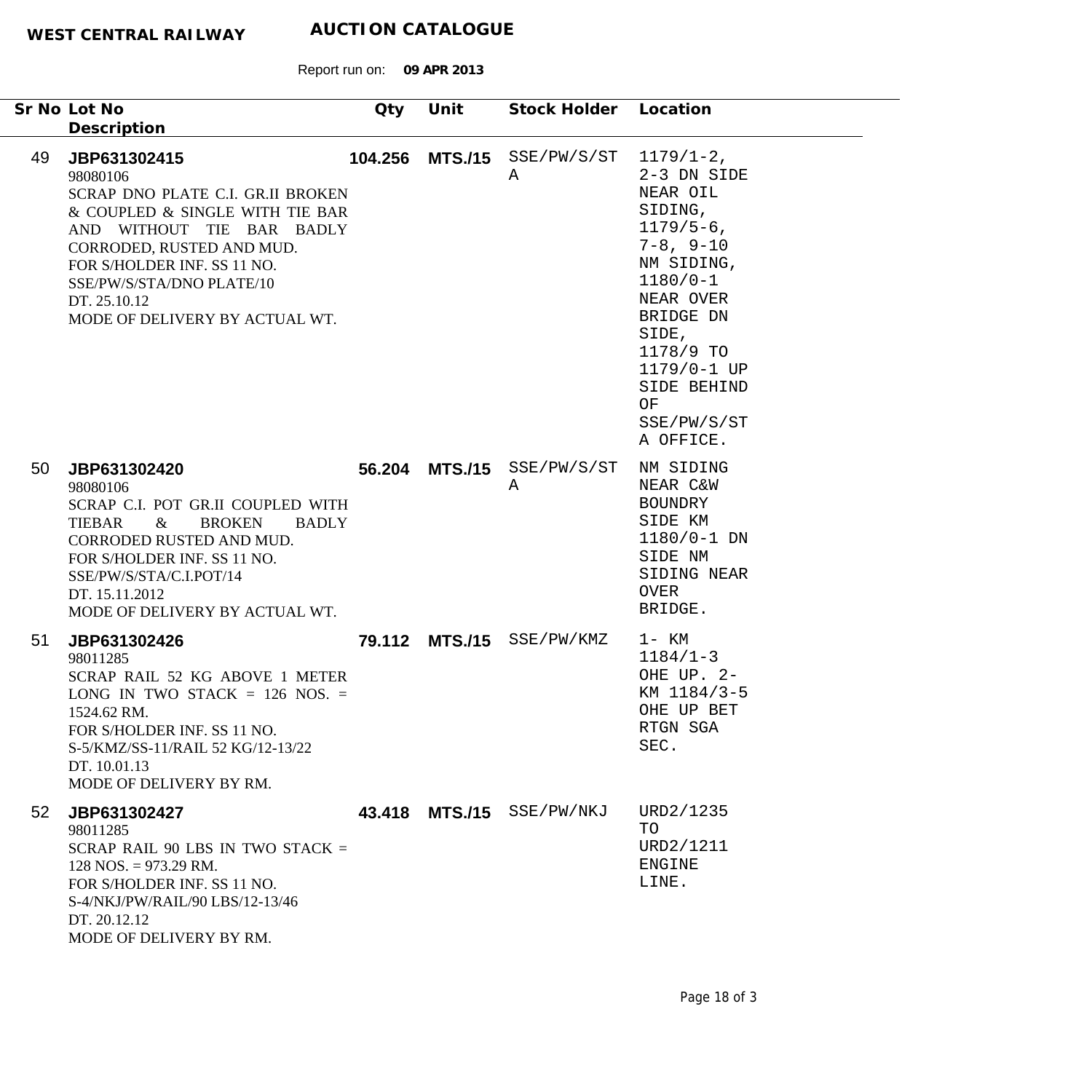|    | Sr No Lot No<br>Description                                                                                                                                                                                                      | Qty    | Unit | Stock Holder Location                      |                                                                                 |
|----|----------------------------------------------------------------------------------------------------------------------------------------------------------------------------------------------------------------------------------|--------|------|--------------------------------------------|---------------------------------------------------------------------------------|
| 53 | JBP631302439<br>98011285<br>SCRAP RAIL 100 LBS IN TWO STACKS $=$<br>$80$ NOS. = 609.21 RM.<br>FOR S/HOLDER INF. SS 11 NO.<br>SSE/PW/S/JBP/100 LBS/12-13/10<br>DT. 21.01.13<br>MODE OF DELIVERY BY RM.                            |        |      | 30.278 MTS./15 SSE/PW/S/JB KM 984/5-6<br>Ρ | (DN RD) KEQ<br>YARD NEAR<br>GL-4 SIDING<br>& NEW<br><b>BALLAST</b><br>SIDING.   |
| 54 | JBP631302440<br>98011285<br>SCRAP RAIL 100 LBS IN TWO STACKS $=$<br>61 NOS. = $591.83$ RM.<br>FOR S/HOLDER INF. SS 11 NO.<br>SSE/PW/S/JBP/100 LBS/12-13/09<br>DT. 12.01.13<br>MODE OF DELIVERY BY RM.                            |        |      | 29.414 MTS./15 SSE/PW/S/JB KM 985/3-<br>Ρ  | $984/5 - 6$ (DN<br>RD) BRGT-<br>KEQ MML.                                        |
| 55 | JBP631302444<br>98011285<br>SCRAP 52 KG III RD CLASS RAILS = $100$<br>$NOS = 798.55$ RM.<br>FOR S/HOLDER INF. SS 11 NO.<br><b>IIIRD</b><br>S-4/A/JBP/SHR/SC/52<br>KG<br>RAIL/11/12/50<br>DT. 18.01.13<br>MODE OF DELIVERY BY RM. |        |      | 41.437 MTS./15 SSE/PW/SHR                  | $1 - 1077/3 - 5$<br>$UP. 2-$<br>$1077/5 - 6$<br>UP. $3-$<br>$1078/0 - 2$<br>UP. |
| 56 | JBP631302445<br>98011285<br>SCRAP 52 KG III RD CLASS RAILS = $48$<br>$NOS = 326.36$ RM.<br>FOR S/HOLDER INF. SS 11 NO.<br><b>IIIRD</b><br>S-4/A/JBP/SHR/SC/52<br>KG<br>RAIL/11/12/49<br>DT. 18.01.13<br>MODE OF DELIVERY BY RM.  |        |      | 16.935 MTS./15 SSE/PW/SHR 1- 1069/2-3      | $UP. 2-$<br>$1069/3 - 4$<br>$UP. 3-$<br>$1069/3 - 4$<br>UP.                     |
| 57 | JBP631302456<br>98011285<br>SCRAP RAILS 100 LBS ABOVE 1 MTR<br>LONG IN 3 STACK = 134 NOS. = 1372.17<br>RM.<br>FOR S/HOLDER INF. SS 11 NO.<br>SSE/PW/S/STA/100 LBS/RAILS/20<br>DT. 26.12.12<br>MODE OF DELIVERY BY RM.            | 68.197 |      | MTS./15 SSE/PW/S/ST<br>A                   | BESIDE OF<br>RRI SATNA<br>KM 1180/8-9<br>DN SIDE.                               |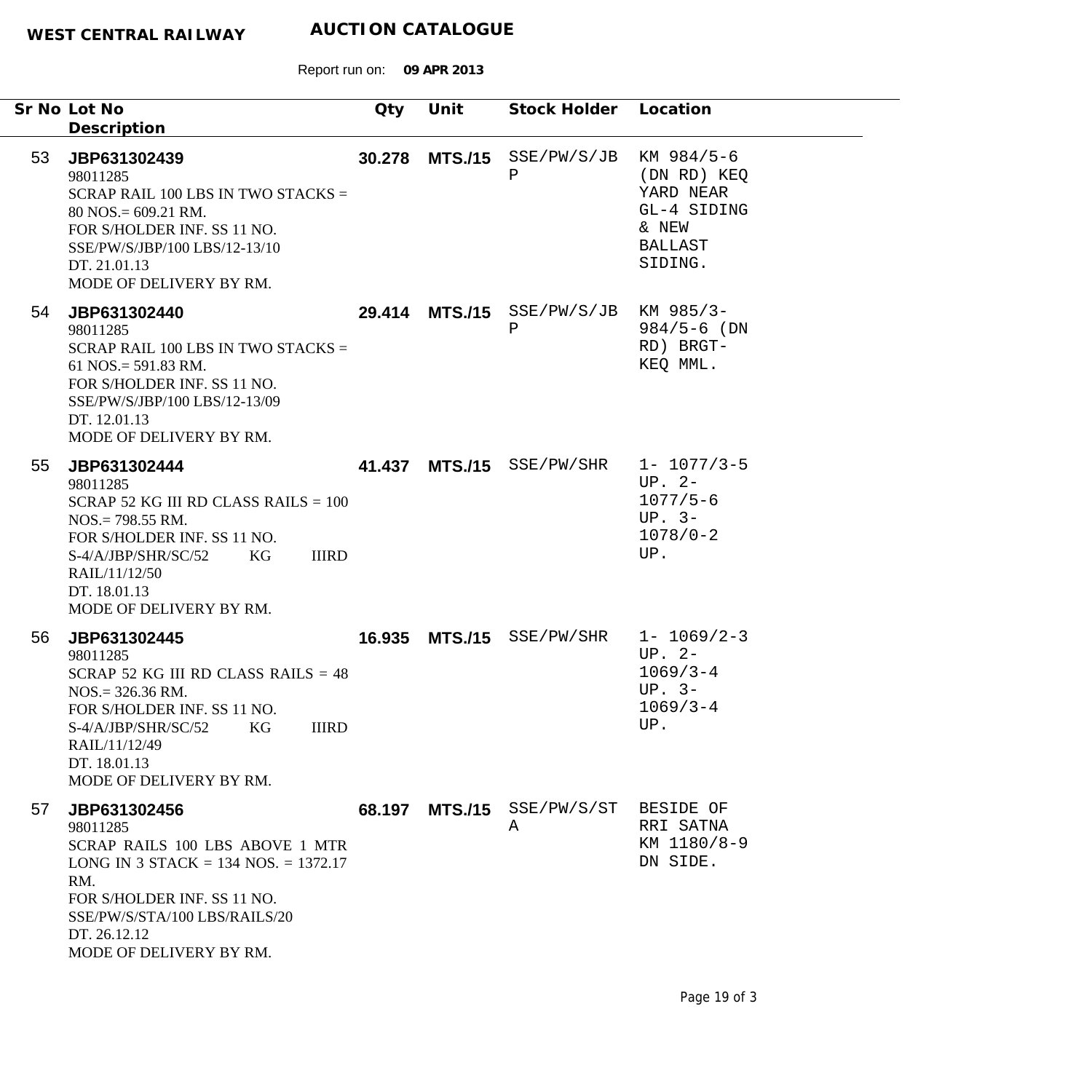Report run on: **09 APR 2013**

|    | Sr No Lot No                                                                                                                                                                                                       | Qty | Unit | Stock Holder Location                                |                                                                 |
|----|--------------------------------------------------------------------------------------------------------------------------------------------------------------------------------------------------------------------|-----|------|------------------------------------------------------|-----------------------------------------------------------------|
|    | Description                                                                                                                                                                                                        |     |      |                                                      |                                                                 |
| 58 | JBP631302464<br>98011285<br>SCRAP RAIL $90$ LBS = 194 NOS. =<br>1216.81 RM.<br>FOR S/HOLDER INF. SS 11 NO.<br>JBP/N/R/12-13/28<br>DT. 16.01.13<br>MODE OF DELIVERY BY RM.                                          |     |      | 54.282 MTS./15 SSE/PW/N/JB KM 990/9-<br>$\, {\bf P}$ | 991/0 UP<br>(LOCO)                                              |
| 59 | JBP631302466<br>98011285<br>SCRAP RAIL 52 KG = 141 NOS. = 1620.69<br>RM.<br>FOR S/HOLDER INF. SS 11 NO.<br>BEHR/SS-11/SC.RAIL/52 KG/05<br>DT.<br>22.09.12<br>MODE OF DELIVERY BY RM.                               |     |      | 84.098 MTS./15 SSE/PW/BEHR KM 1210/7-8               | DN SIDE<br>BARD JOBA<br>SEC.                                    |
| 60 | JBP631302471<br>98011285<br>SCRAP 90 LBS RAIL = $126$ NOS. =<br>1432.67 RM.<br>FOR S/HOLDER INF. SS 11 NO.<br>SSE/PW/S/JBP/90 LBS/12-13/11<br>DT.<br>21.1.13<br>MODE OF DELIVERY BY RM.                            |     |      | 63.911 MTS./15 SSE/PW/S/JB KM 974/1-2<br>Ρ           | UP LOOP<br><b>GOODS</b><br>SIDING.                              |
| 61 | JBP631302473<br>98011285<br>SCRAP RAIL 90 LBS ABOVE 1 METER<br>$LONG = 142 NOS = 954.74 RM.$<br>FOR S/HOLDER INF. SS 11 NO.<br>JBP/GAR/RAIL/90 LBS/12-13/13<br>DT. 01.02.13<br>MODE OF DELIVERY BY RM.             |     |      | 42.591 MTS./15 SSE/PW/GAR                            | KM 831/3-<br>831/8 UP &<br>DN BKH<br>YARD.                      |
| 62 | JBP631302477<br>98011285<br>SCRAP RAIL 52 KG ABOVE 1 METER<br>LONG IN THREE STACKS $= 132$ NOS. $=$<br>1180.15 RM.<br>FOR S/HOLDER INF. SS 11 NO.<br>JBP/MKP/R/12-13/27<br>DT. 19.01.13<br>MODE OF DELIVERY BY RM. |     |      | 61.238 MTS./15 SSE/PW/MKP                            | KM 1214/9-<br>1215/0 DN<br>ROAD, KM<br>$1215/1 - 2$ UP<br>ROAD. |

۰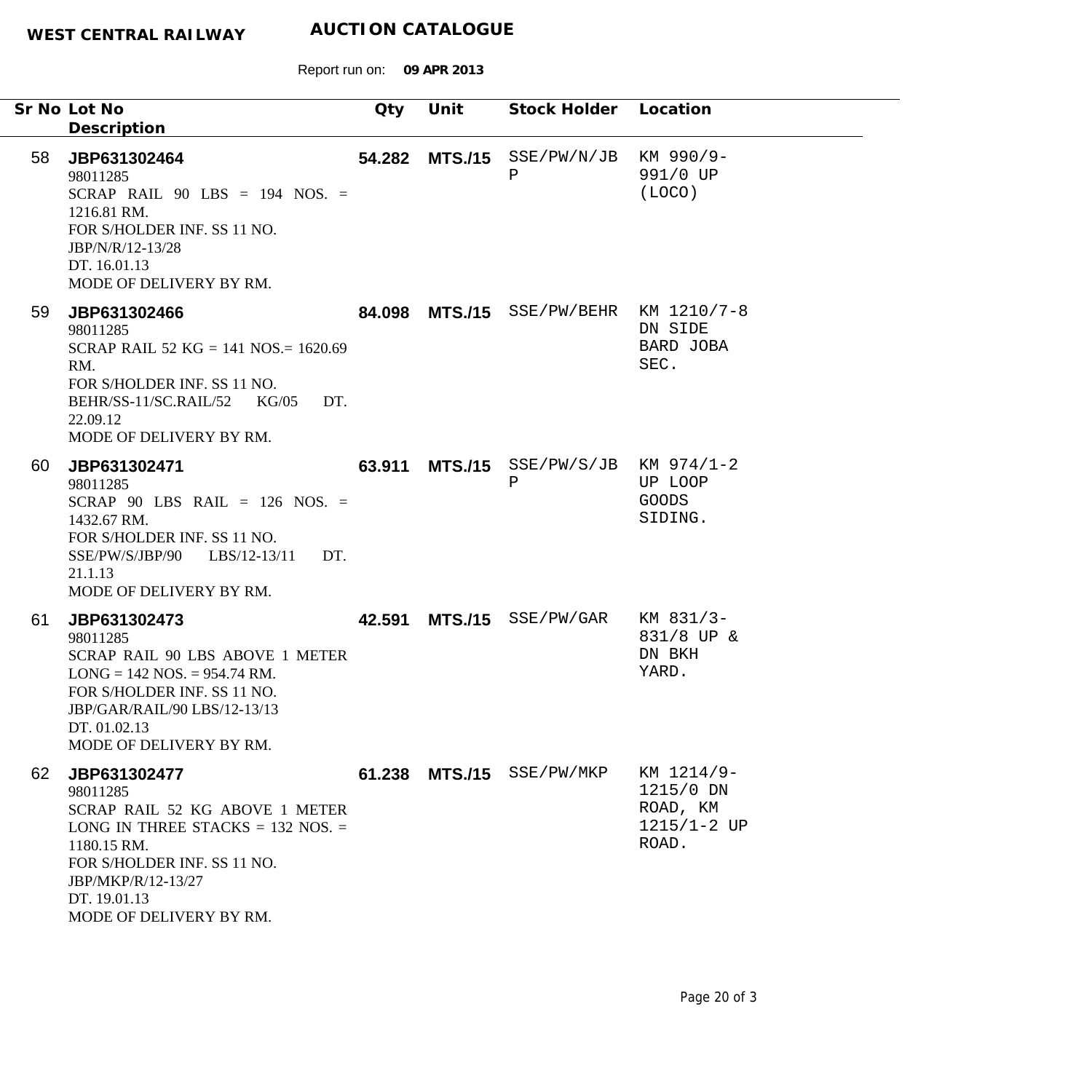|    | Sr No Lot No                                                                                                                                                                                                   | Qty | Unit | Stock Holder Location                       |                                              |
|----|----------------------------------------------------------------------------------------------------------------------------------------------------------------------------------------------------------------|-----|------|---------------------------------------------|----------------------------------------------|
|    | Description                                                                                                                                                                                                    |     |      |                                             |                                              |
| 63 | JBP631302478<br>98011285<br>SCRAP 52 KG RAIL IN TWO STACKS $=$<br>$93$ NOS. = 983.46 RM.<br>FOR S/HOLDER INF. SS 11 NO.<br>JBP/STA/R/12-13/23<br>DT. 09.01.13<br>MODE OF DELIVERY BY RM.                       |     |      | 51.032 MTS./15 SSE/PW/N/ST KM 1199/5-6<br>Α | DN SIDE M/L<br>JTW-KTHA<br>SEC.              |
| 64 | JBP631302479<br>98011285<br>SCRAP 52 KG RAIL IN THREE STACKS $=$<br>$30$ NOS. = 309.40 RM.<br>FOR S/HOLDER INF. SS 11 NO.<br>JBP/STA/R/12-13/26<br>DT. 21.01.13<br>MODE OF DELIVERY BY RM.                     |     |      | 16.055 MTS./15 SSE/PW/N/ST KM 1196/1-<br>A  | $2, 2-3, 6-7$<br>DN SIDE<br>HATI JTW<br>SEC. |
| 65 | JBP631302480<br>98011285<br>SCRAP 52 KG RAIL IN TWO STACKS $=$<br>$57$ NOS. $= 647.41$ RM.<br>FOR S/HOLDER INF. SS 11 NO.<br>JBP/STA/R/12-13/27<br>DT. 25.01.13<br>MODE OF DELIVERY BY RM.                     |     |      | 33.594 MTS./15 SSE/PW/N/ST KM 1205/0-<br>A  | $1, 1205/3-4$<br>UP SIDE<br>JTW-KTHA<br>SEC. |
| 66 | JBP631303484<br>98011285<br><b>SCRAP UNSERVICEABLE RAILS 60 KG</b><br>IN 1 TO 5 STACKS = 246 NOS. = $2952.50$<br>RM.<br>FOR S/HOLDER INF. SS 11 NO.<br>JBP/SGO/R60/205 DT. 04.02.13<br>MODE OF DELIVERY BY RM. |     |      | 178.154 MTS./15 SSE/PW/SGO                  | $1071/11 - 13$<br>TO $1069/21-$<br>23 UP RD. |
| 67 | JBP631303485<br>98011285<br>SCRAP UNSERVICEABLE RAILS 60 KG<br>IN 1 TO 6 STACKS = 230 NOS. = $2627.41$<br>RM.<br>FOR S/HOLDER INF. SS 11 NO.<br>JBP/SGO/R60/204 DT. 02.02.13<br>MODE OF DELIVERY BY RM.        |     |      | 158.538 MTS./15 SSE/PW/SGO                  | $1073/1 - 3$ TO<br>$1071/19 - 17$<br>UP RD.  |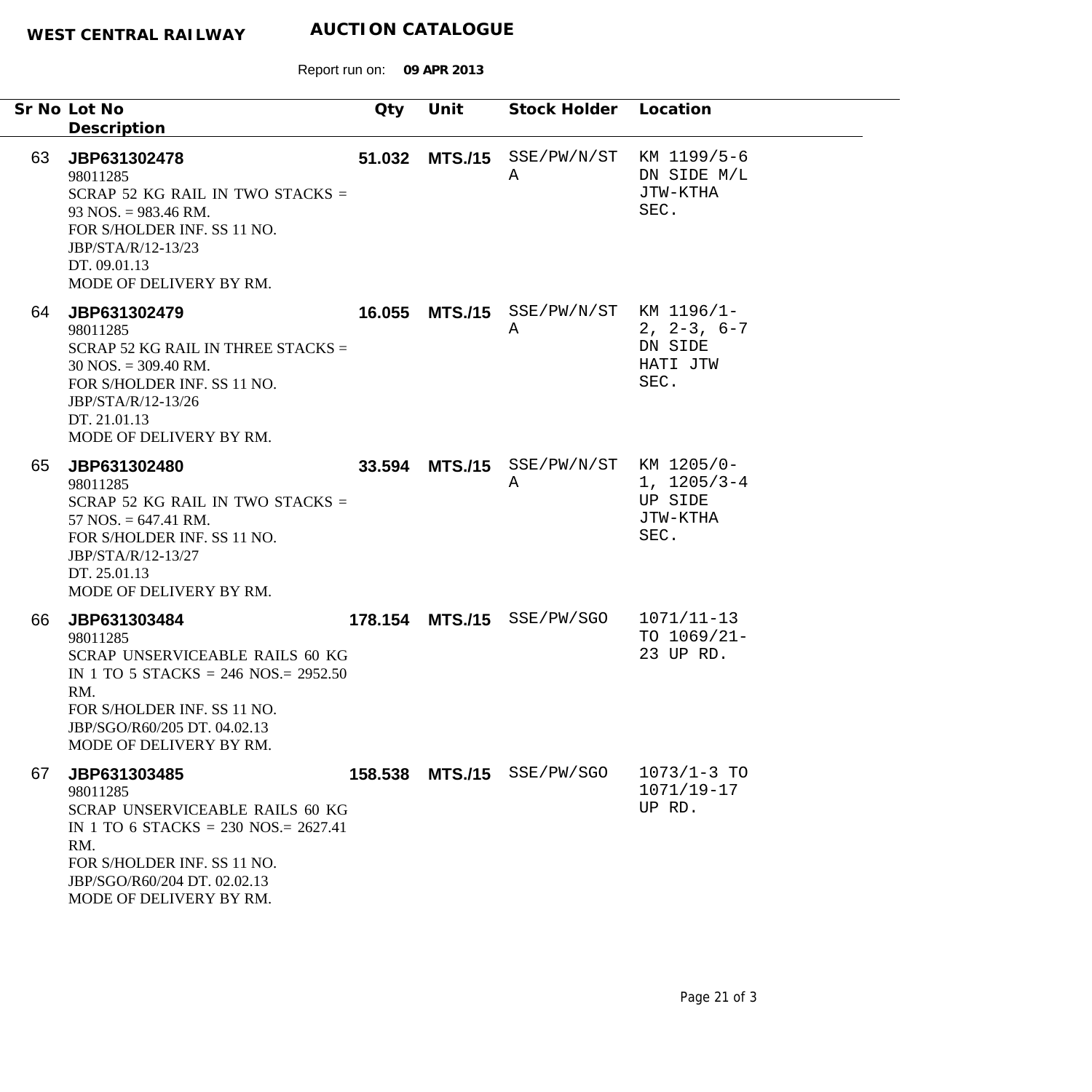Report run on: **09 APR 2013**

|    | Sr No Lot No<br>Description                                                                                                                                                                          | Qty | Unit | Stock Holder Location                           |                                                                                                                                                                                                                                              |
|----|------------------------------------------------------------------------------------------------------------------------------------------------------------------------------------------------------|-----|------|-------------------------------------------------|----------------------------------------------------------------------------------------------------------------------------------------------------------------------------------------------------------------------------------------------|
| 68 | JBP631303486<br>98011285<br><b>SCRAP RAILS 90 LBS ABOVE 1 METER</b><br>$LONG = 70$ NOS. = 494.18 RM.<br>FOR S/HOLDER INF. SS 11 NO.<br>JBP/BGTA/R/90 LBS/07 DT. 11.12.12<br>MODE OF DELIVERY BY RM.  |     |      | 22.045 MTS./15 SSE/PW/BGTA KM 771/3-4,          | $4 - 5$ , $772/0 -$<br>1 DN RD KM<br>$772/1 - 2 UP$<br>RD.                                                                                                                                                                                   |
| 69 | JBP631303490<br>98011285<br>SCRAP RAIL 90 LBS IN 03 STACKS = $43$<br>$NOS = 343.16$ RM.<br>FOR S/HOLDER INF. SS 11 NO.<br>S4/NKJ/PW/RAIL/90 LBS/12-13/48 DT.<br>08.01.13<br>MODE OF DELIVERY BY RM.  |     |      | 15.308 MTS./15 SSE/PW/NKJ                       | KM 1236/3<br>TO KM<br>1236/1 UP &<br>DN ROAD KMZ<br>YARD.                                                                                                                                                                                    |
| 70 | JBP631303491<br>98011285<br><b>SCRAP UNSERVICEABLE 60 KG RAILS</b><br>$= 179$ NOS $= 2059.73$ RM.<br>FOR S/HOLDER INF. SS 11 NO.<br>SSE/PW/DMO/W/94 DT. 27.01.13<br>MODE OF DELIVERY BY RM.          |     |      | 124.284 MTS./15 SSE/PW/W/DM 1105/21-<br>$\circ$ | 1104/27 UP<br>ROAD ANA-<br>PHA.                                                                                                                                                                                                              |
| 71 | JBP631303492<br>98050709<br>SCRAP SXS WITHOUT SLIDE CHAIR IN<br>05 STACKS = $175$ NOS. = 657.44 RM.<br>FOR S/HOLDER INF. SS 11 NO.<br>S4/NKJ/PW/SXS/12-13/50 DT. 16.01.13<br>MODE OF DELIVERY BY RM. |     |      | 23.339 MTS./15 SSE/PW/NKJ                       | $1 -$<br>URD2/1067<br>TO<br>URD2/1031<br><b>ENGINE</b><br>LINE. $2-$<br>URD2/1067<br>TO<br>URD2/1031<br><b>ENGINE</b><br>LINE. $3-$<br>MRS/1053 TO<br>MRS/1051.<br>4- MRS/1049<br>TO<br>MRS/1047.<br>5- KTE/END<br>TO JLW/END<br>LINE NO.12. |

-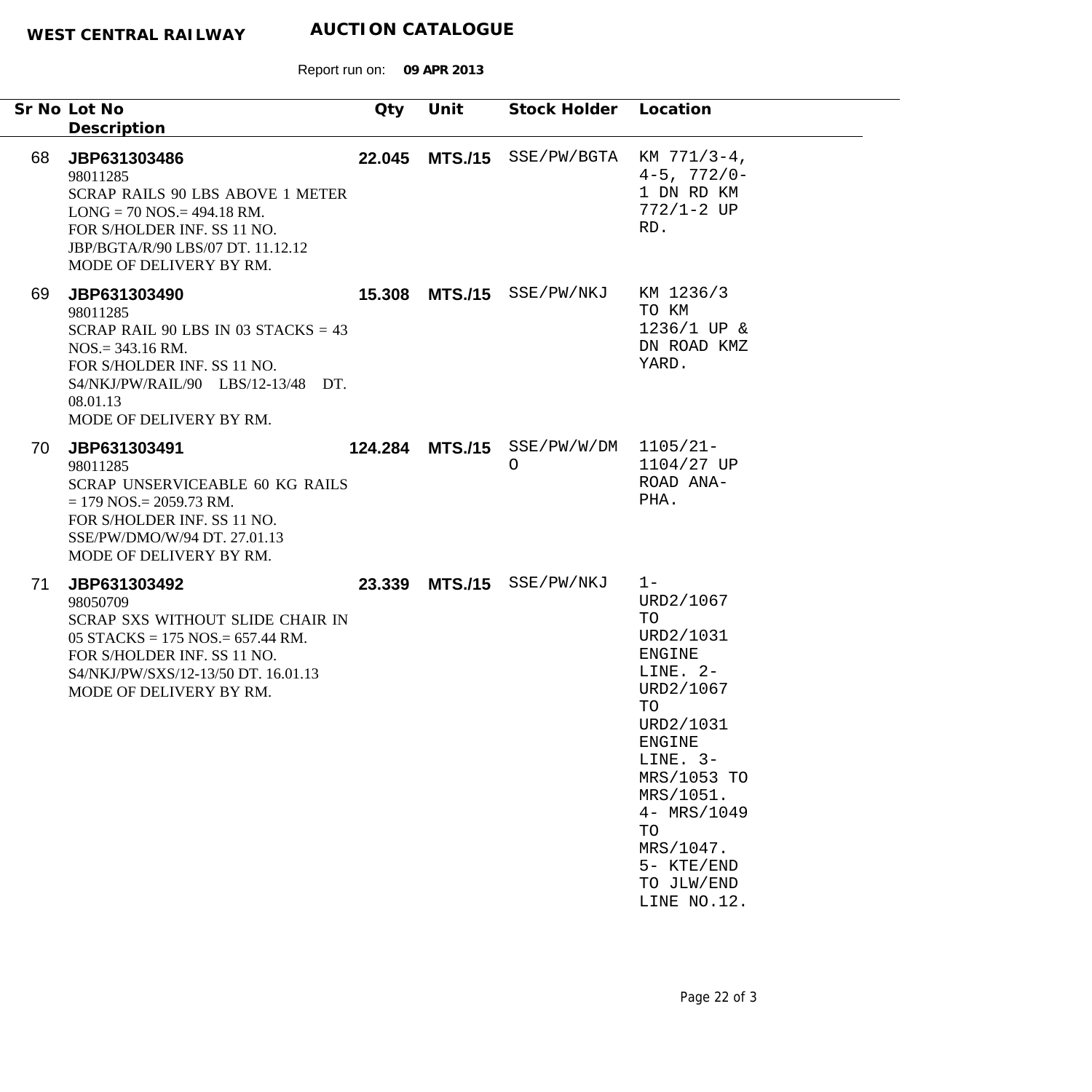| Sr No Lot No | Description                                                                                                                                                           | Qty     | Unit           | Stock Holder | Location                                                                                                                                                                                                                                                                                                                                                                                                                                                                                                                                                                                                                                                 |
|--------------|-----------------------------------------------------------------------------------------------------------------------------------------------------------------------|---------|----------------|--------------|----------------------------------------------------------------------------------------------------------------------------------------------------------------------------------------------------------------------------------------------------------------------------------------------------------------------------------------------------------------------------------------------------------------------------------------------------------------------------------------------------------------------------------------------------------------------------------------------------------------------------------------------------------|
| 72           | JBP631303493<br>98080015<br>SCRAP CST-9 GR.I INTACT IN 10<br>STACKS.<br>FOR S/HOLDER INF. SS 11 NO.<br>S4/NKJ/PW/CI/12-13/51 DT. 25.01.13<br>MODE OF DELIVERY BY NOS. | 533.000 | <b>NOS./01</b> | SSE/PW/NKJ   | $1 - EL/1005$<br>TO EL/1067<br>$= 65$ NOS.<br>$2 - EL/1067$<br>TO EL/1065<br>$= 59$ NOS.<br>3- MRS/1055<br>TO MRS/1053<br>$= 79$ NOS.<br>4- MRS/1053<br>TO MRS/1051<br>$= 61$ NOS.<br>5- MRS/1395<br>TO MRS/1453<br>$= 81$ NOS.<br>6- BETWEEN<br>SHUNTING<br>LINE & SICK<br>LINE NEAR<br>$D/S$ P-3 =<br>36 NOS. 7-<br><b>BETWEEN</b><br>SICK LINE<br>NEAR D/S P-<br>3 EXTRA<br>$YARD = 29$<br>$NOS. 8-$<br><b>BETWEEN</b><br>LINE NO. M<br>30 AND ROH<br>LINE (KTE<br>$END) = 40$<br>$NOS. 9-$<br>BETWEEN M<br>20 END M 30<br>(NEAR ROH<br>SHED KTE<br>$END$ = 53<br>NOS. 10-<br>BETWEEN M<br>20 AND M 30<br>(NEAR ROH<br>SHED JLW<br>$END$ = 30<br>NOS. |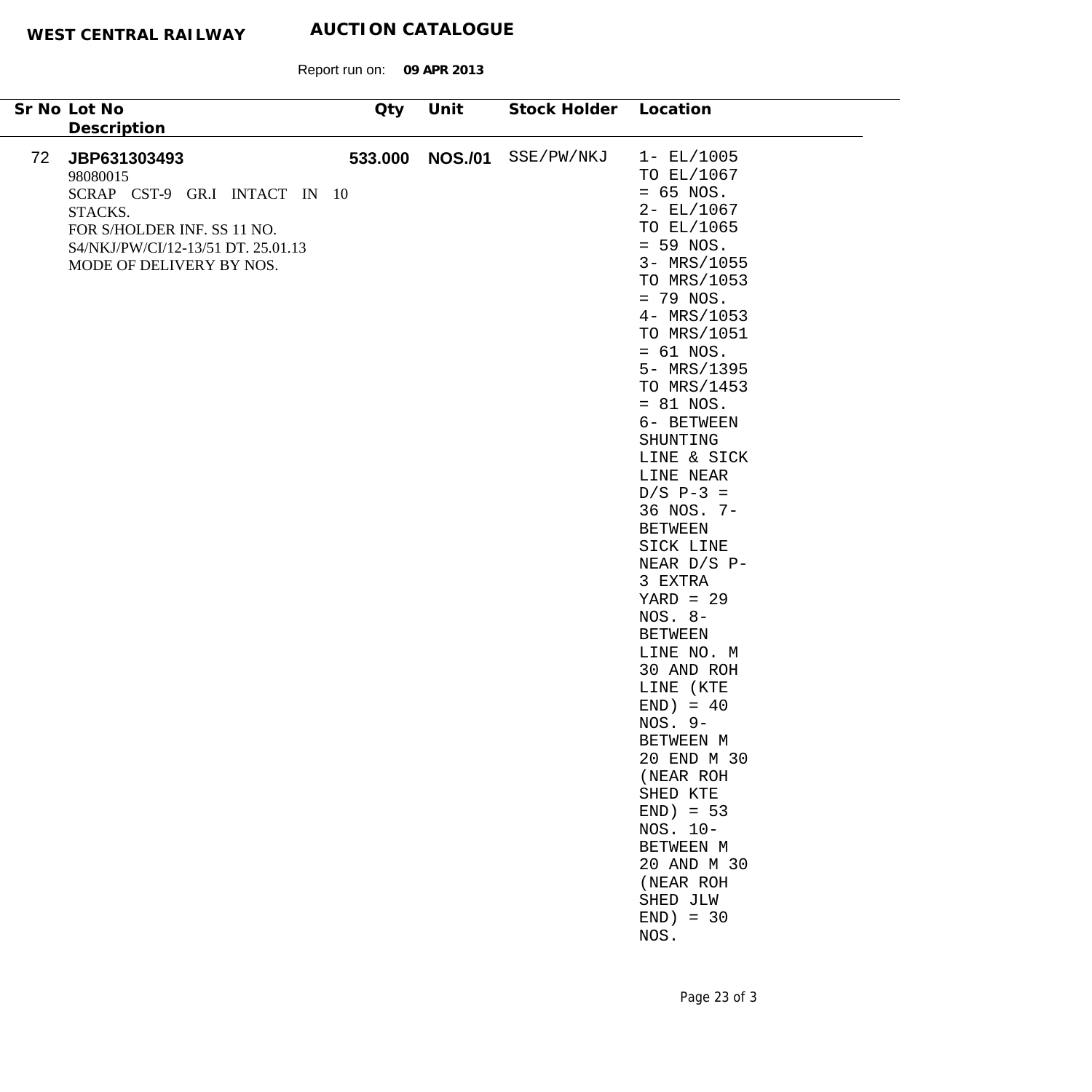|    | Sr No Lot No<br>Description                                                                                                                                                                                                     | Qty     | Unit           | Stock Holder Location                       |                                                                                                                    |
|----|---------------------------------------------------------------------------------------------------------------------------------------------------------------------------------------------------------------------------------|---------|----------------|---------------------------------------------|--------------------------------------------------------------------------------------------------------------------|
| 73 | JBP631303494<br>98011285<br>SCRAP UNSERVICEABLE 60 KG RAILS<br>$= 241$ NOS. $= 2819.14$ RM.<br>FOR S/HOLDER INF. SS 11 NO.<br>SSE/PW/DMO/W/93 DT. 27.01.13<br>MODE OF DELIVERY BY RM.                                           | 170.107 | <b>MTS./15</b> | SSE/PW/W/DM<br>$\circ$                      | $1107/23-$<br>1106/11 UP<br>ROAD ANA-<br>PHA.                                                                      |
| 74 | JBP631303495<br>98080015<br>SCRAP CST-9 PLATE BROKEN CI GR. I<br>IN TWO STACK.<br>FOR S/HOLDER INF. SS 11 NO.<br>JBP/STA/CI/12-13/30<br>DT. 05.02.13<br>MODE OF DELIVERY BY ACTUAL WT.                                          |         |                | 14.427 MTS./15 SSE/PW/N/ST KM 1203/6-7<br>Α | DN SIDE HNM<br>BGHI SEC.                                                                                           |
| 75 | JBP631303499<br>98011285<br>SCRAP RAIL 52 KG ABOVE ONE METER<br>LONG IN THREE STACK = $127$ NOS.=<br>1228.57 RM.<br>FOR S/HOLDER INF. SS 11 NO. S-<br>5/KMZ/SS11/RAIL 52 KG/12-13/23 DT.<br>16.02.13<br>MODE OF DELIVERY BY RM. | 63.750  | <b>MTS./15</b> | SSE/PW/KMZ                                  | 1- KM<br>$1191/7-9$<br>$UP. 2-$<br>$1191/14-16$<br>DN ROAD. 3-<br>KM 1191/17-<br>19 UP ROAD<br>BET SGA BQQ<br>SEC. |
| 76 | JBP631303500<br>98011285<br>SCRAP RAIL 52 KG ABOVE ONE METER<br>LONG IN THREE STACK = $86$ NOS.=<br>717.79 RM.<br>FOR S/HOLDER INF. SS 11 NO. S-<br>5/KMZ/SS11/RAIL 52 KG/12-13/24 DT.<br>19.02.13<br>MODE OF DELIVERY BY RM.   | 37.246  |                | MTS./15 SSE/PW/KMZ KM 1187/32-              | 34 DN.<br>$1188/23 - 25$<br>UP ROAD, KM<br>$1188/25 - 27$<br>UP ROAD<br>BET-SGA BQQ<br>SEC.                        |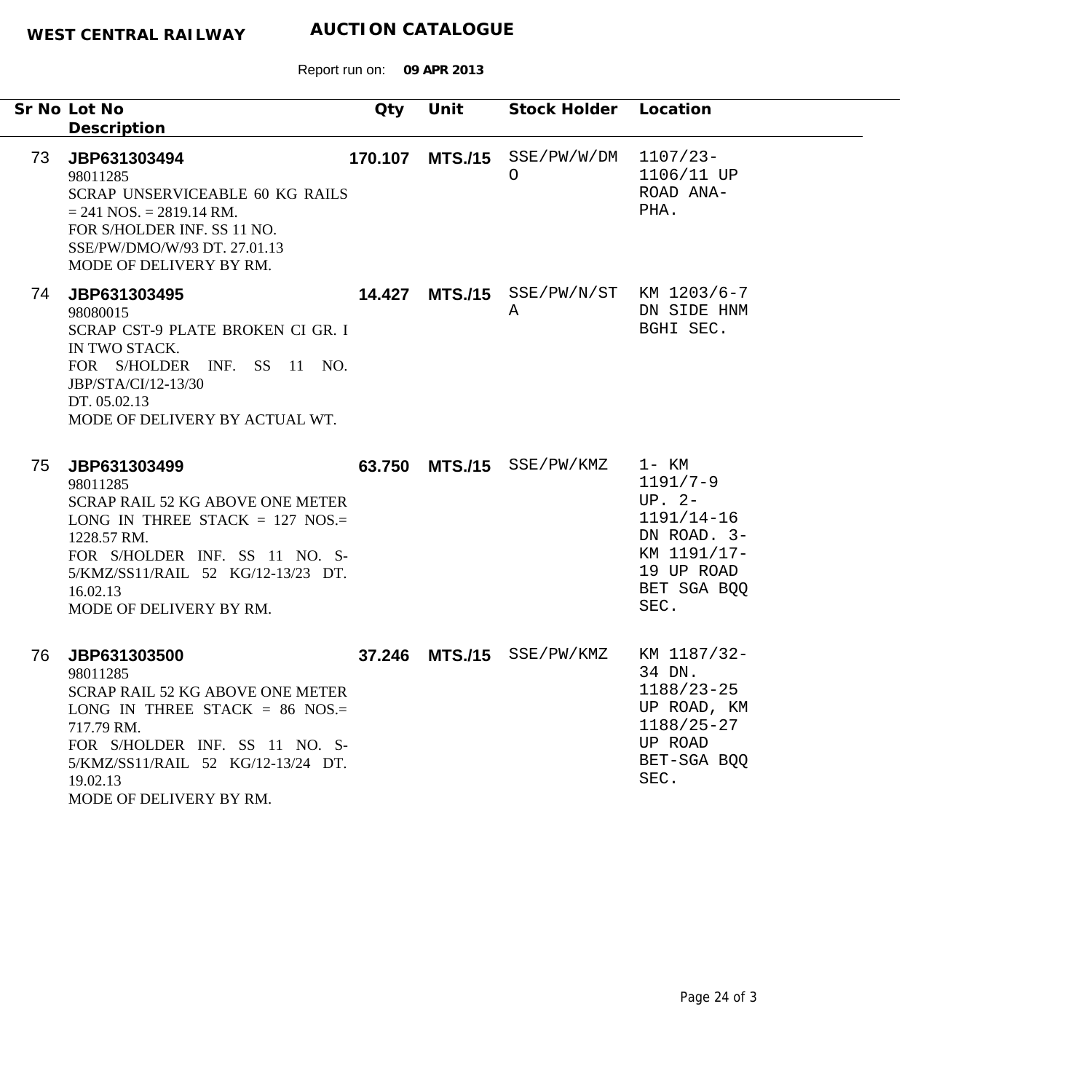|    | Sr No Lot No<br>Description                                                                                                                                                                                           | Qty | Unit | Stock Holder Location                   |                                                                                                         |
|----|-----------------------------------------------------------------------------------------------------------------------------------------------------------------------------------------------------------------------|-----|------|-----------------------------------------|---------------------------------------------------------------------------------------------------------|
| 77 | JBP631303501<br>98011285<br><b>SCRAP RAIL 52 KG ABOVE ONE METER</b><br>LONG IN THREE STACK = 91 NOS.=<br>339.65 RM.<br>FOR S/HOLDER INF. SS 11 NO.<br>JBP/MKP/R/12-13/26<br>DT. 04.01.13<br>MODE OF DELIVERY BY RM.   |     |      | 17.624 MTS./15 SSE/PW/MKP               | KM 1219/5-6<br>UP.                                                                                      |
| 78 | JBP631303503<br>98011285<br><b>SCRAP RAIL 52 KG ABOVE ONE METER</b><br>LONG IN 4 STACK = $176$ NOS = $1708.21$<br>RM.<br>FOR S/HOLDER INF. SS 11 NO.<br>JBP/MKP/R/12-13/32<br>DT. 24.01.13<br>MODE OF DELIVERY BY RM. |     |      | 88.639 MTS./15 SSE/PW/MKP               | KM 1218/0-<br>$1, 1218/2-$<br>$3, 1218/9-$<br>1219/0 UP<br>SIDE & KM<br>1218/9 TO<br>1219/0 DN<br>ROAD. |
| 79 | JBP631303506<br>98011285<br>SCRAP UNSERVICEABLE RAILS 60 KG<br>IN 1-3 STACKS = $135$ NOS. = $1734.41$ RM.<br>FOR S/HOLDER INF. SS 11 NO.<br>JBP/SGO/R60/206 DT. 18.02.13 MODE OF<br>DELIVERY BY RM.                   |     |      | 104.654 MTS./15 SSE/PW/SGO              | KM 1070/9-8<br>TO $1069/23$ -<br>21 UP ROAD<br>GW-LDA.                                                  |
| 80 | JBP631303507<br>98011285<br>SCRAP UNSERVICEABLE RAILS 60 KG<br>IN 1-4 STACKS = $218$ NOS. = $2596.49$ RM.<br>FOR S/HOLDER INF. SS 11 NO.<br>JBP/SGO/R60/207 DT. 18.02.13 MODE OF<br>DELIVERY BY RM.                   |     |      | 156.672 MTS./15 SSE/PW/SGO              | KM 1069/1<br>1068/25 TO<br>$1068/3 - 1 UP$<br>ROAD GW-<br>LDA.                                          |
| 81 | JBP631303508<br>98011285<br>SCRAP UNSERVICEABLE RAILS 60 KG<br>$= 134$ NOS. $= 1572.42$ RM.<br>FOR S/HOLDER INF. SS 11 NO.<br>SSE/PW/DMP/W/97 DT. 10.02.13 MODE<br>OF DELIVERY BY RM.                                 |     |      | 94.880 MTS./15 SSE/PW/W/DM 1102/5-<br>O | 1102/19 UP<br>ROAD ANA-<br>PHA.                                                                         |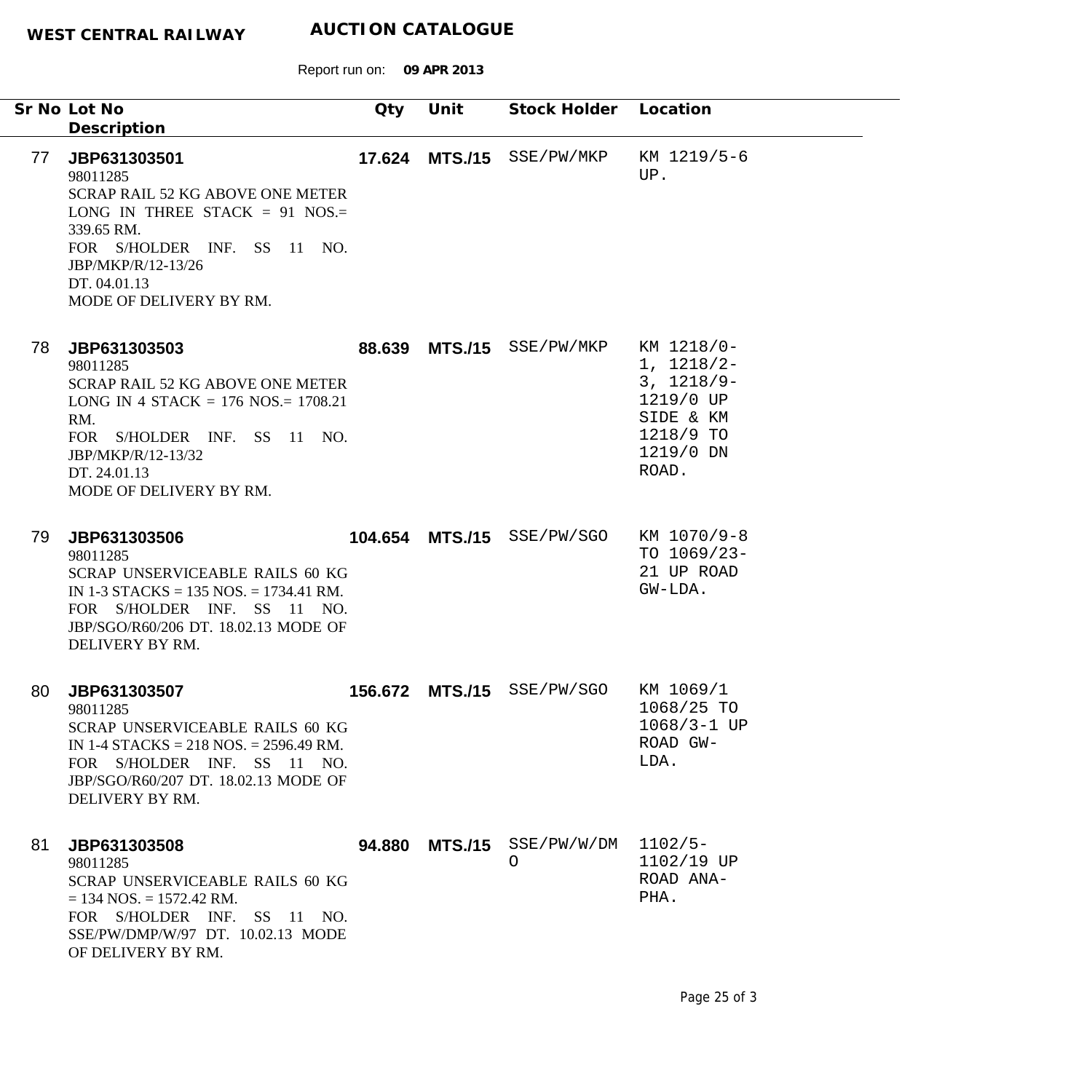|    | Sr No Lot No<br>Description                                                                                                                                                                                                                                                                                  | Qty     | Unit           | Stock Holder Location                     |                                               |
|----|--------------------------------------------------------------------------------------------------------------------------------------------------------------------------------------------------------------------------------------------------------------------------------------------------------------|---------|----------------|-------------------------------------------|-----------------------------------------------|
| 82 | JBP631303509<br>98011285<br>SCRAP UNSERVICEABLE RAILS 60 KG<br>$= 113$ NOS. $= 1433.14$ RM.<br>FOR S/HOLDER INF. SS 11 NO.<br>SSE/PW/DMP/W/96 DT. 10.02.13 MODE<br>OF DELIVERY BY RM.                                                                                                                        | 86.476  | <b>MTS./15</b> | SSE/PW/W/DM<br>$\bigcirc$                 | $1103/1 -$<br>1103/13 UP<br>ROAD ANA-<br>PHA. |
| 83 | JBP631303510<br>98011285<br>SCRAP UNSERVICEABLE RAILS 60 KG<br>$= 182$ NOS. $= 2156.78$ RM.<br>FOR S/HOLDER INF. SS 11 NO.<br>SSE/PW/DMP/W/95 DT. 10.02.13 MODE<br>OF DELIVERY BY RM.                                                                                                                        | 130.140 | <b>MTS./15</b> | SSE/PW/W/DM<br>O                          | $1104/11-$<br>1103/23 UP<br>ROAD ANA-<br>PHA. |
| 84 | JBP631303511<br>98080106<br>SCRAP CI POT PAIR & SINGLE CI GR. II<br>88.5 LBS INTACT & BROKEN & TIE BAR<br>BROKEN (BADLY CORRODED RUSTED<br>AND BADLY ENTEGRATED WITH MUD<br><b>CONCRET SELF)</b><br>FOR S/HOLDER INF. SS 11 NO.<br>JBP/N/CI/GR.II/12-13/29<br>DT. 13.02.13<br>MODE OF DELIVERY BY ACTUAL WT. | 88.725  | <b>MTS./15</b> | SSE/PW/N/JB KM 991/3-<br>Ρ                | 991/5 UP GF<br>2 SIDING.                      |
| 85 | JBP631303512<br>98011285<br>SCRAP RAIL 52 KG ABOVE 1 MTR<br>$LONG = 108 NOS. = 742.47 RM.$<br>FOR S/HOLDER INF. SS 11 NO.<br>JBP/N/R/12-13/30 DT. 14.02.13 MODE OF<br>DELIVERY BY RM.                                                                                                                        | 38.526  | <b>MTS./15</b> | $SSE/PW/N/JB$ KM 991/3-<br>Ρ              | 991/4 UP GF<br>2 SIDING.                      |
| 86 | JBP631303513<br>98011285<br>SCRAP RAIL 90 LBS ABOVE 1 MTR<br>$LONG = 71 NOS = 609.06 RM.$<br>FOR S/HOLDER INF. SS 11 NO.<br>JBP/N/R/12-13/31 DT. 14.02.13 MODE OF<br>DELIVERY BY RM.                                                                                                                         |         |                | 27.170 MTS./15 SSE/PW/N/JB KM 991/3-<br>Ρ | 991/4 UP GF<br>2 SIDING.                      |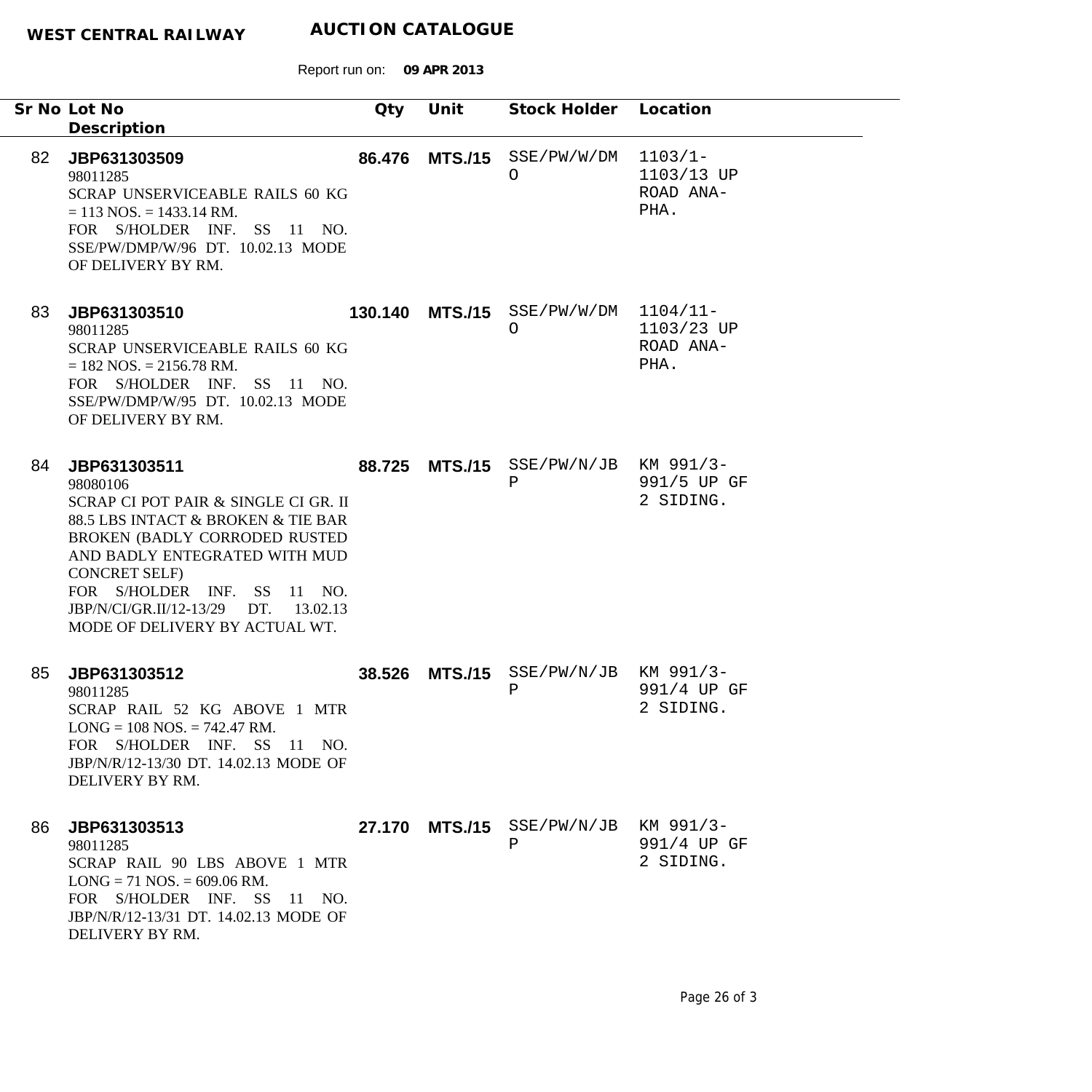Report run on: **09 APR 2013**

|    | Sr No Lot No<br>Description                                                                                                                                                                                                                              | Qty | Unit | Stock Holder Location                  |                                                                                                                                                                               |
|----|----------------------------------------------------------------------------------------------------------------------------------------------------------------------------------------------------------------------------------------------------------|-----|------|----------------------------------------|-------------------------------------------------------------------------------------------------------------------------------------------------------------------------------|
| 87 | JBP631303514<br>98011285<br>SCRAP RAIL 90 LBS ABOVE 1 MTR<br>LONG IN ONE STACK = $65$ NOS. = $790.32$<br>RM.<br>FOR S/HOLDER INF. SS 11 NO.<br>JBP/SGP/90 LBS/R/09<br>DT. 01.02.13 MODE OF DELIVERY BY<br>RM.                                            |     |      | 35.256 MTS./15 SSE/PW/SGP              | $794/9-$<br>795/0 DN<br>SIDE SGP<br>YARD.                                                                                                                                     |
| 88 | JBP631303529<br>98050709<br>1- SCRAP STS 168 LBS BROKEN IN 05<br>$STACKS = 16.415 MTS.$<br>2- SCRAP STS ROMANIA IN 01 STACKS<br>$= 1.655$ MTS.<br>FOR S/HOLDER INF. SS 11 NO.<br>S4/NKJ/PW/STS/12-13/32<br>DT. 10.10.12 MODE OF DELIVERY BY<br>ACTUALWT. |     |      | 18.070 MTS./15 SSE/PW/NKJ              | 1-TANKER<br>LINE NEAR<br>TRIPE SHED.<br>2- BREAK<br>DOWN LINE.<br>$3 - EL/1013$<br>TO EL/1015<br>NEAR EC IV.<br>$4 - EL/1031/$<br>TO EL/1033.<br>$5 - EL/1039$<br>TO EL/1041. |
| 89 | JBP631303532<br>98011285<br>SCRAP RAILS 52 KG TRR WORK GRO-<br>SQL ABOVE 1 METER LONG $=$ 144 NOS.<br>$= 1744.02$ RM.<br>FOR S/HOLDER INF. SS 11 NO.<br>JBP/BGTA/R/52KG/09<br>DT. 23.02.13 MODE OF DELIVERY BY<br>RM.                                    |     |      | 90.497 MTS./15 SSE/PW/BGTA             | KM 757/7-8,<br>758/0-1 DN<br>ROAD.                                                                                                                                            |
| 90 | JBP631303533<br>98011285<br>SCRAP RAILS 52 KG TRR WORK GRO-<br>SQL ABOVE 1 METER LONG $= 215$ NOS.<br>$= 2837.25$ RM.<br>FOR S/HOLDER INF. SS 11 NO.<br>JBP/BGTA/R/52KG/10<br>DT. 24.02.13 MODE OF DELIVERY BY<br>RM.                                    |     |      | 147.224 MTS./15 SSE/PW/BGTA KM 758/4-5 | DN RD,<br>$759/0-1, 2-$<br>$3, 3-4, 7-8$<br>DN RD.                                                                                                                            |

÷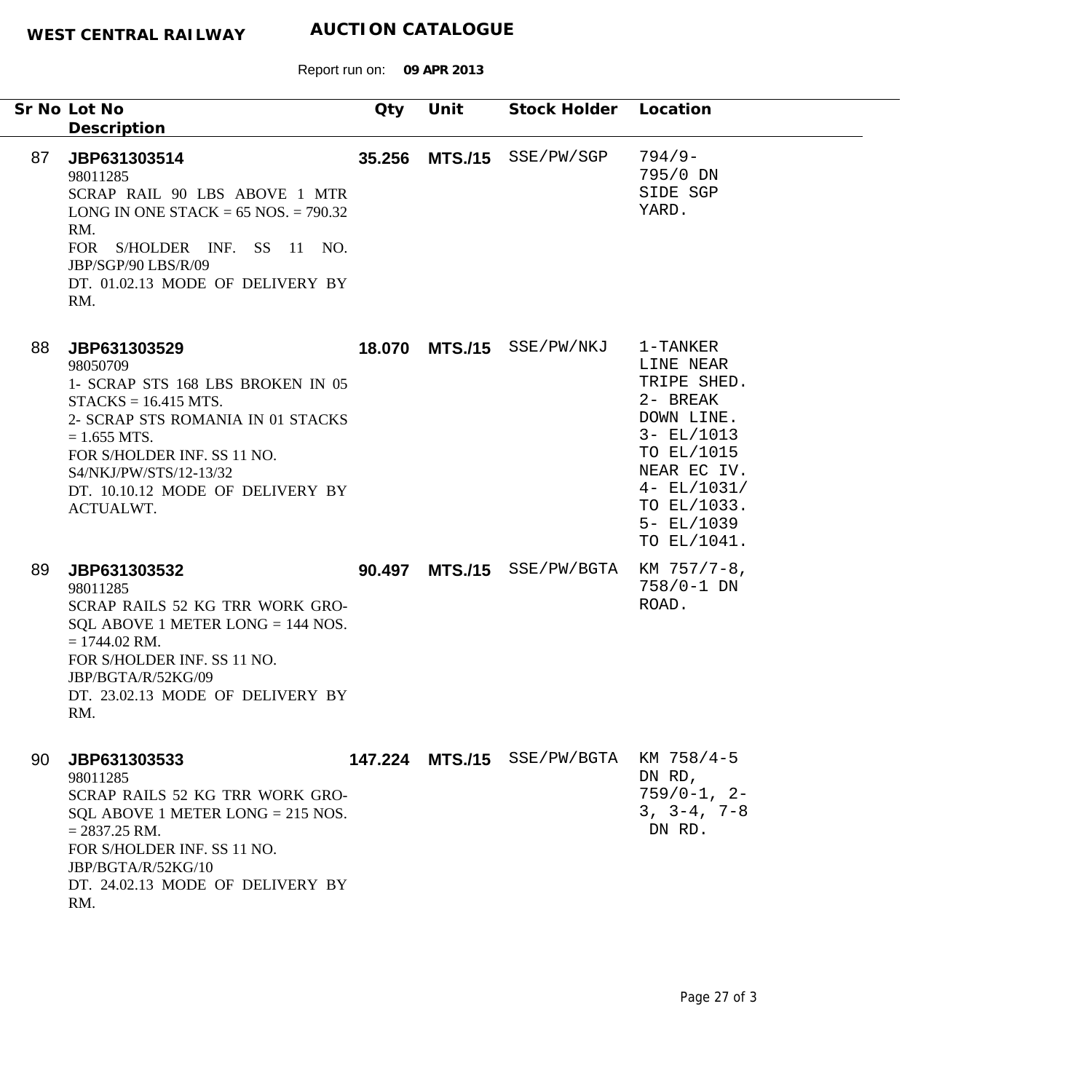|    | Sr No Lot No<br>Description                                                                                                                                                                                                                                                                                                                                  | Qty    | Unit           | Stock Holder Location |                                                                                     |
|----|--------------------------------------------------------------------------------------------------------------------------------------------------------------------------------------------------------------------------------------------------------------------------------------------------------------------------------------------------------------|--------|----------------|-----------------------|-------------------------------------------------------------------------------------|
| 91 | JBP631303536<br>98050140<br><b>SCRAP</b><br><b>CONDEMNED</b><br>$\&$<br>UNSERVICEABLE GEAR CASE<br>OF<br>DIESEL LOCOMOTIVES.<br>FOR S/HOLDER INF. SS 11 NO.<br>NKJ/SSE/D/2012/03<br>DT. 11.02.13 MODE OF DELIVERY BY<br>ACTUALWT.                                                                                                                            | 14.000 | <b>MTS./15</b> | SSE/LOCO/DL<br>S/NKJ  | MATERIALWIL<br>L BE<br>SUPPLIED IN<br>DISEL LOCO<br>SHED, NEW<br>KATNI<br>JUNCTION. |
| 92 | JBP631303537<br>98050813<br><b>SCRAP</b><br><b>CONDEMNED</b><br>&<br>UNSERVICEABLE ENGINE CAMSHAFT,<br>ROD,<br>CONNECTING<br><b>EXPRESSER</b><br>CRANKSHAFT (WITH OR WITHOUT<br>BRG.) OF DIESEL LOCOMOTIVES.<br>FOR S/HOLDER INF. SS 11 NO.<br>NKJ/SSE/D/2012/04<br>DT. 11.02.13 MODE OF DELIVERY BY<br>ACTUALWT.                                            | 30.000 | <b>MTS./15</b> | SSE/LOCO/DL<br>S/NKJ  | MATERIALWIL<br>L BE<br>SUPPLIED IN<br>DISEL LOCO<br>SHED, NEW<br>KATNI<br>JUNCTION. |
| 93 | JBP631303539<br>98413454<br>CONDEMNED<br><b>COMPOSITE</b><br>SCRAP<br><b>DIESEL</b><br><b>BRAKE</b><br><b>BLOCKS</b><br>OF<br>LOCOMOTIVES.<br>FOR S/HOLDER INF. SS 11 NO.<br>NKJ/SSE/D/2012/06<br>DT. 11.02.13 MODE OF DELIVERY BY<br>ACTUALWT.                                                                                                              | 8.000  | <b>MTS./15</b> | SSE/LOCO/DL<br>S/NKJ  | MATERIALWIL<br>L BE<br>SUPPLIED IN<br>DISEL LOCO<br>SHED, NEW<br>KATNI<br>JUNCTION. |
| 94 | JBP631303540<br>98090880<br>SCRAP RUSTY & SCRAP FERROUS,<br>LIKE FILTERS DAMAGED & OFF CUT<br>20 LITERS DRUMS, SHEET MATERIAL<br>OF AC PLANT, TUBE LIGHT FITTING,<br>REFLECTORS, CLEANING TANK &<br>OTHER RUSTY FERROUS SCRAP OF<br>DIESEL LOCOMOTIVES.<br>FOR S/HOLDER INF. SS 11 NO.<br>NKJ/SSE/D/2012/07<br>DT. 11.02.13 MODE OF DELIVERY BY<br>ACTUALWT. |        | 7.000 MTS./15  | SSE/LOCO/DL<br>S/NKJ  | MATERIALWIL<br>L BE<br>SUPPLIED IN<br>DISEL LOCO<br>SHED, NEW<br>KATNI<br>JUNCTION. |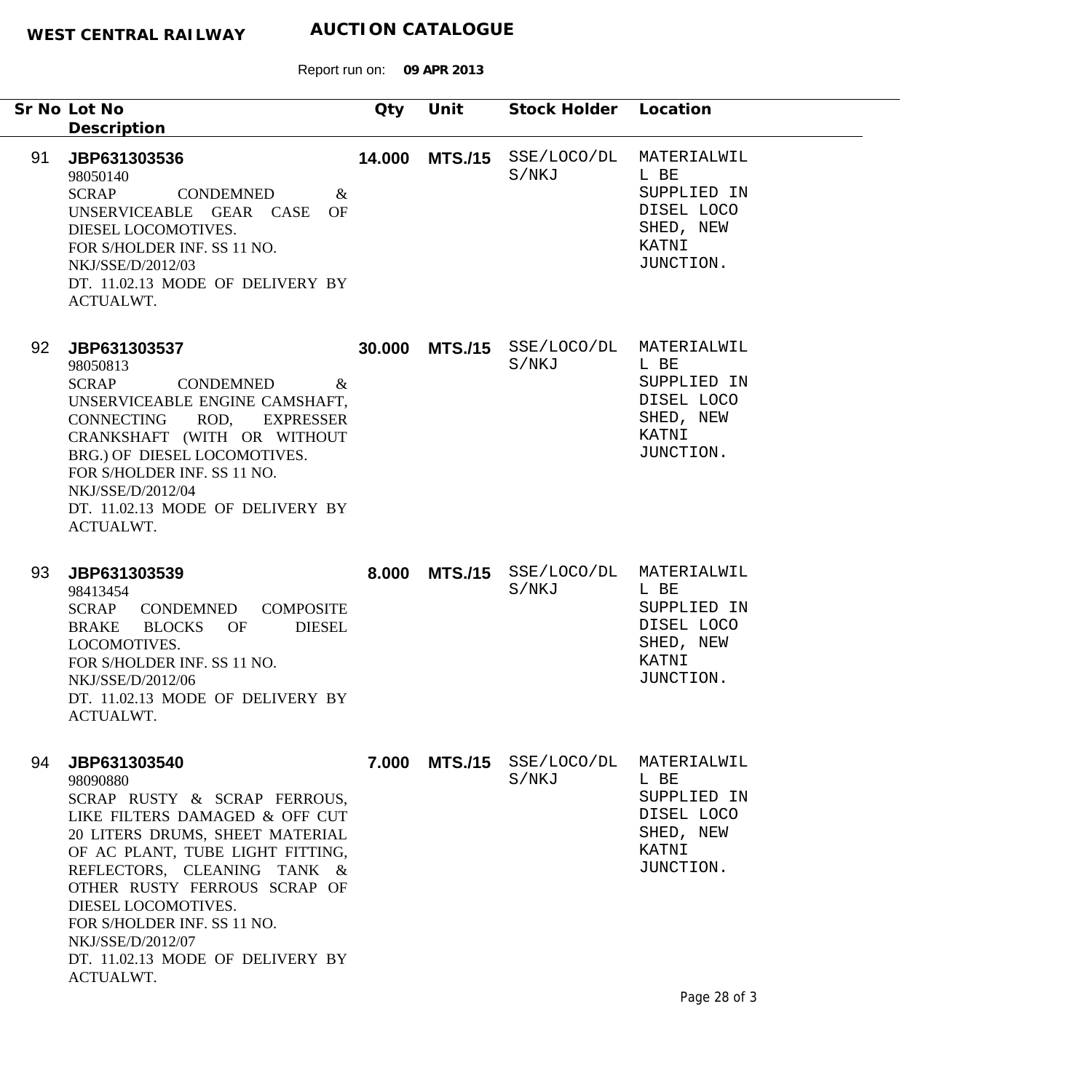Report run on: **09 APR 2013**

|    | Sr No Lot No<br>Description                                                                                                                                                                                                                                                                                                                                                                                            | Qty     | Unit            | Stock Holder Location                          |                                                                                                 |
|----|------------------------------------------------------------------------------------------------------------------------------------------------------------------------------------------------------------------------------------------------------------------------------------------------------------------------------------------------------------------------------------------------------------------------|---------|-----------------|------------------------------------------------|-------------------------------------------------------------------------------------------------|
| 95 | JBP631303542<br>98413405<br>SCRAP<br>CONDEMNED<br>$\&$<br><b>UNSERVICEABLE</b><br><b>CYCLONIC</b><br>SECONDARY FILTERS OF<br><b>DIESEL</b><br>LOCOMOTIVES.<br>FOR S/HOLDER INF. SS 11 NO.<br>NKJ/SSE/D/2012/09<br>DT. 11.02.13 MODE OF DELIVERY BY<br>NOS.                                                                                                                                                             |         | 450.000 NOS./01 | S/NKJ                                          | SSE/LOCO/DL MATERIALWIL<br>L BE<br>SUPPLIED IN<br>DISEL LOCO<br>SHED, NEW<br>KATNI<br>JUNCTION. |
| 96 | JBP631303544<br>98090616<br>SCRAP CONDEMNED AND SCRAP<br>VARIOUS TYPE OF HAND TOOLS, 125<br>NOS. GI BUCKETS AND WISES.<br>FOR S/HOLDER INF. SS 11 NO.<br>NKJ/SSE/D/2012/11<br>DT. 11.02.13 MODE OF DELIVERY BY<br><b>ACTUALWT.</b>                                                                                                                                                                                     |         |                 | 1.000 MTS./15 SSE/LOCO/DL MATERIALWIL<br>S/NKJ | L BE<br>SUPPLIED IN<br>DISEL LOCO<br>SHED, NEW<br>KATNI<br>JUNCTION.                            |
| 97 | JBP631303546<br>98210154<br>SCRAP CARBON BRUSHES WITH OR<br>WITHOUT NF ATTACHMENT.<br>FOR S/HOLDER INF. SS 11 NO.<br>NKJ/SSE/D/2012/13<br>DT. 11.02.13 MODE OF DELIVERY BY<br><b>ACTUALWT.</b>                                                                                                                                                                                                                         |         |                 | 1.000 MTS./15 SSE/LOCO/DL MATERIALWIL<br>S/NKJ | L BE<br>SUPPLIED IN<br>DISEL LOCO<br>SHED, NEW<br>KATNI<br>JUNCTION.                            |
| 98 | JBP631303549<br>98310148<br>SCRAP CONDEMNED AND USED<br>PLASTIC BARRELS, DIFFERENT TYPES<br>OF JARS & 01 LTRS BOTTLES (WITH OR<br>WITHOUT LID $)01$ LTR = 156 NOS., 05<br>LTR= 104 NOS, 10 LTR= 302 NOS., 20<br>LTR= 29 NOS., 25 LTR = 36 NOS., 35<br>LTR= $104$ NOS.= $50$ LTR = $215$ NOS., $200$<br>$LTR = 17 NOS.$<br>FOR S/HOLDER INF. SS 11 NO.<br>NKJ/SSE/D/2012/16<br>DT. 11.02.13 MODE OF DELIVERY BY<br>NOS. | 963.000 | <b>NOS./01</b>  | SSE/LOCO/DL<br>S/NKJ                           | MATERIALWIL<br>L BE<br>SUPPLIED IN<br>DISEL LOCO<br>SHED, NEW<br>KATNI<br>JUNCTION.             |

۰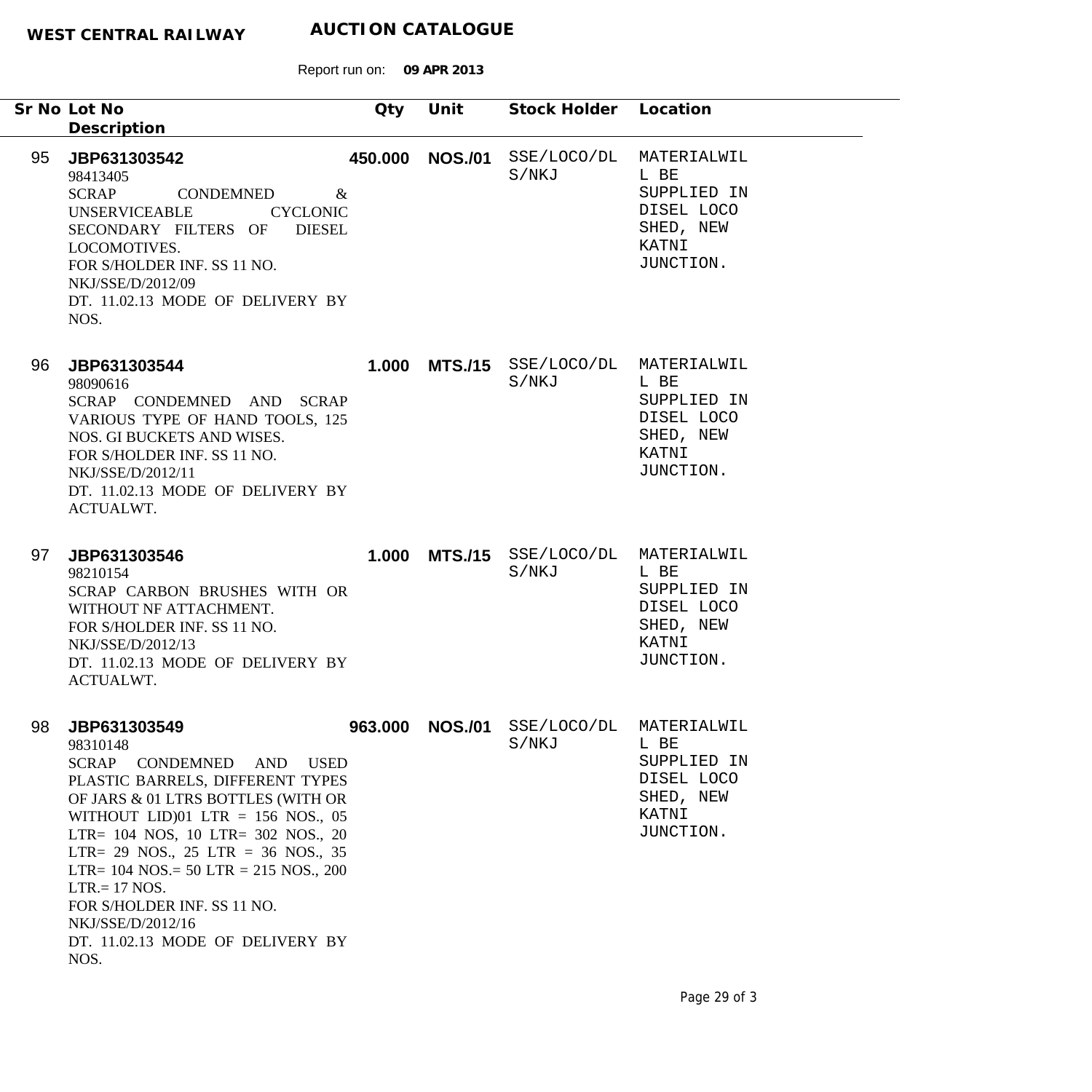Report run on: **09 APR 2013**

|     | Sr No Lot No<br>Description                                                                                                                                                                                    | $Q$ ty | Unit           | Stock Holder | Location                                                         |
|-----|----------------------------------------------------------------------------------------------------------------------------------------------------------------------------------------------------------------|--------|----------------|--------------|------------------------------------------------------------------|
| 99  | JBP631303559<br>98011285<br>$SCRAP RAIL 90 LBS IN 04 STACKS = 129$<br>$NOS. = 1037.84 \text{ RM}.$<br>FOR S/HOLDER INF. SS 11 NO.<br>S4/NKJ/PW/RAJL/90 LBS/12-13/49<br>DT. 14.01.13 MODE OF DELIVERY BY<br>RM. | 46.298 | <b>MTS./15</b> | SSE/PW/NKJ   | $1, 2, 3, 4-$<br>URD2/1067<br>TO<br>URD2/1015<br>ENGINE<br>LINE. |
| 100 | JBP631303562                                                                                                                                                                                                   | 14.300 | <b>MTS./15</b> | SSE/C&W/JBP  | LINE NO. 5<br>C&W SICK<br>OF.                                    |

LINE JBP.

 $\overline{\phantom{0}}$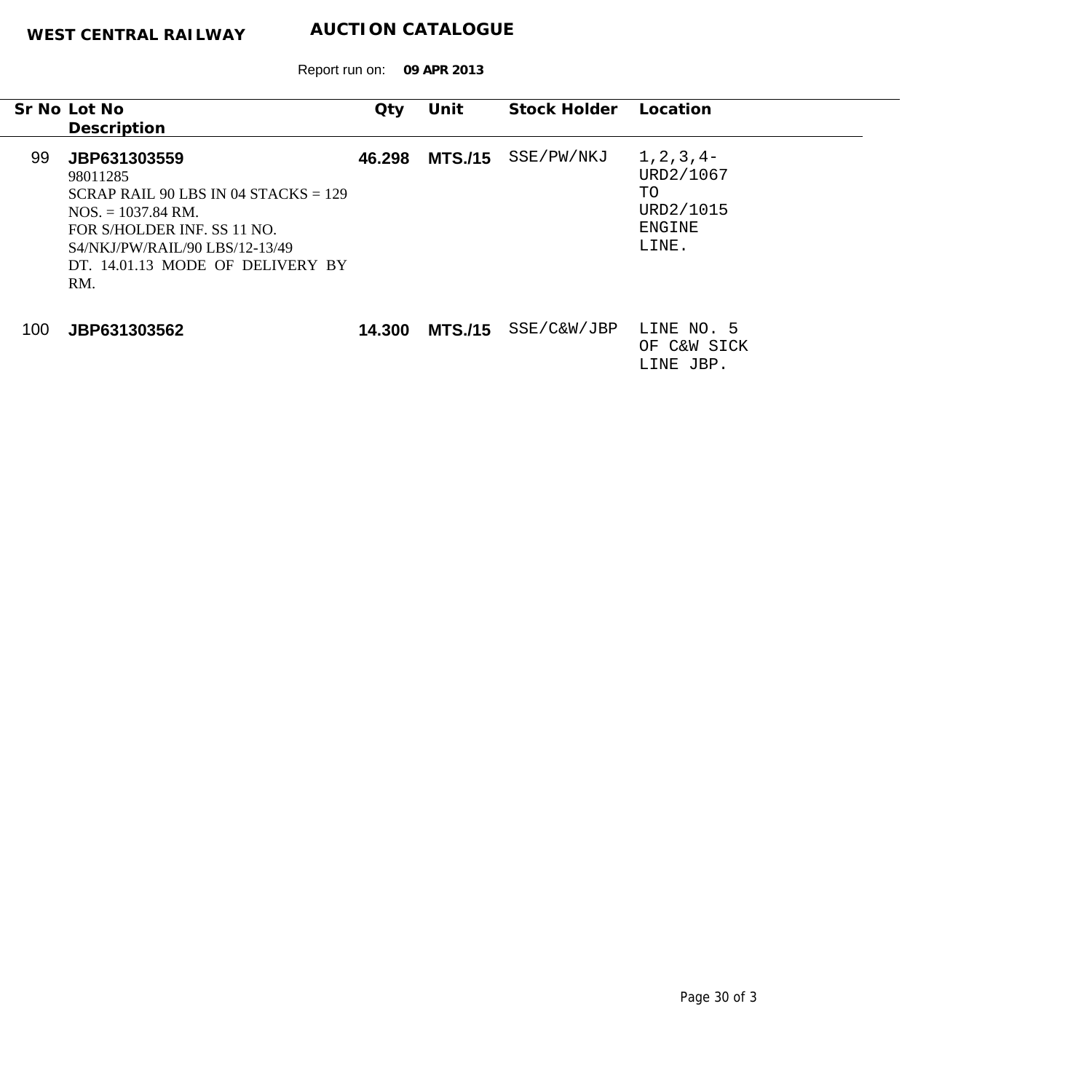|     | Sr No Lot No                                                                                                                                                                                                                                                                                                                                                                                                                                                                                                                                                                                                                                                                                                                                                                                                                                                                                                                                                                                                                                                                                                                                                                                                                                                                                                                                                         | Qty   | Unit           | Stock Holder      | Location                    |
|-----|----------------------------------------------------------------------------------------------------------------------------------------------------------------------------------------------------------------------------------------------------------------------------------------------------------------------------------------------------------------------------------------------------------------------------------------------------------------------------------------------------------------------------------------------------------------------------------------------------------------------------------------------------------------------------------------------------------------------------------------------------------------------------------------------------------------------------------------------------------------------------------------------------------------------------------------------------------------------------------------------------------------------------------------------------------------------------------------------------------------------------------------------------------------------------------------------------------------------------------------------------------------------------------------------------------------------------------------------------------------------|-------|----------------|-------------------|-----------------------------|
|     | Description                                                                                                                                                                                                                                                                                                                                                                                                                                                                                                                                                                                                                                                                                                                                                                                                                                                                                                                                                                                                                                                                                                                                                                                                                                                                                                                                                          |       |                |                   |                             |
| 101 | JBP631303564<br>SCRAP NON FERROUS CONSISTING 1-<br>SIGNAL TRANSFORMER VARIOUS =<br>608 KGS. 2- MECR = 503 KGS. 3- D-8<br>WIRE $= 25$ KGS. 4- LINE RELAY 1000 OM<br>$= 28$ KGS. 5- ROTARY SWITCH $= 5$ KGS.<br>6- TRACK TEED BATTERY CHARGER $=$<br>118 KGS. 7- QUAL BANK BATTERY<br>$CHARGER = 143 KGS. 8- BATTER$<br>CHARGER $60 \text{ V} = 525 \text{ KKGS}$ . 9-<br>BATTERY CHARGER 24 $V = 1225$ KGS.<br>10- BATTERY CHARGER 12 V = 22 KGS.<br>11- STAVILIGER = $245$ KGS. 12-<br>$INVERTOR = 33 KGS.$ 13- UNRESERVAL<br>AXLE COUNTER BOX $= 240$ KGS. 14-<br>INVERTOR $= 110$ KGS. 15- HEAD FREE<br>IN INTEROME PHONE $= 135$ KGS. 16-AG<br>TIMER RELAY = $15$ KGS. 17-<br>TRANSFORMER AND $KVA = 41$ KGS. 18-<br>CHOKE AND B TYPE = $45$ KGS. 19-<br>PANNEL PLEGATE = 120 KGS. 20-<br>POOLSTAL ELEGATE = $760$ KGS. 21-<br>QSERLES RELAY = $151$ KGS. 22- POINT<br>MOTOR= 990 KGS. 23- K 50 RELAY<br>$BASE = 5 KGS$ . 24- K 50 RELAY = 183<br>NOS. 25- K 50 RELAY GROUP = 72 KGS.<br>26- TEG BLOCK 200 WAY 8 KGS. 27- DC<br>DC CONVERTOR = $8$ KGS. 28- NON<br>$FERROUS = 13 KGS$ . 29- ALLUMINIUM<br>BOOME PIECE = $70$ KGS. 30- C CLASS<br>PANEL = $40$ KGS. 31- LED CURRENT<br>REGULATOR = $3$ KGS. 32- ELD AC/DC =<br>14 KGS.<br>FOR S/HOLDER INF. SS 11 NO.<br>SS11/S5/SSE/SIG/DAMOH/MELTING/12-<br>13/04 DT. 25.07.12 MODE OF DELIVERY<br>BY ACTUAL WT. | 6.526 | <b>MTS./15</b> | SSE/SIG/DAM<br>OН | SSE/SIG<br>OFFICE<br>DAMOH. |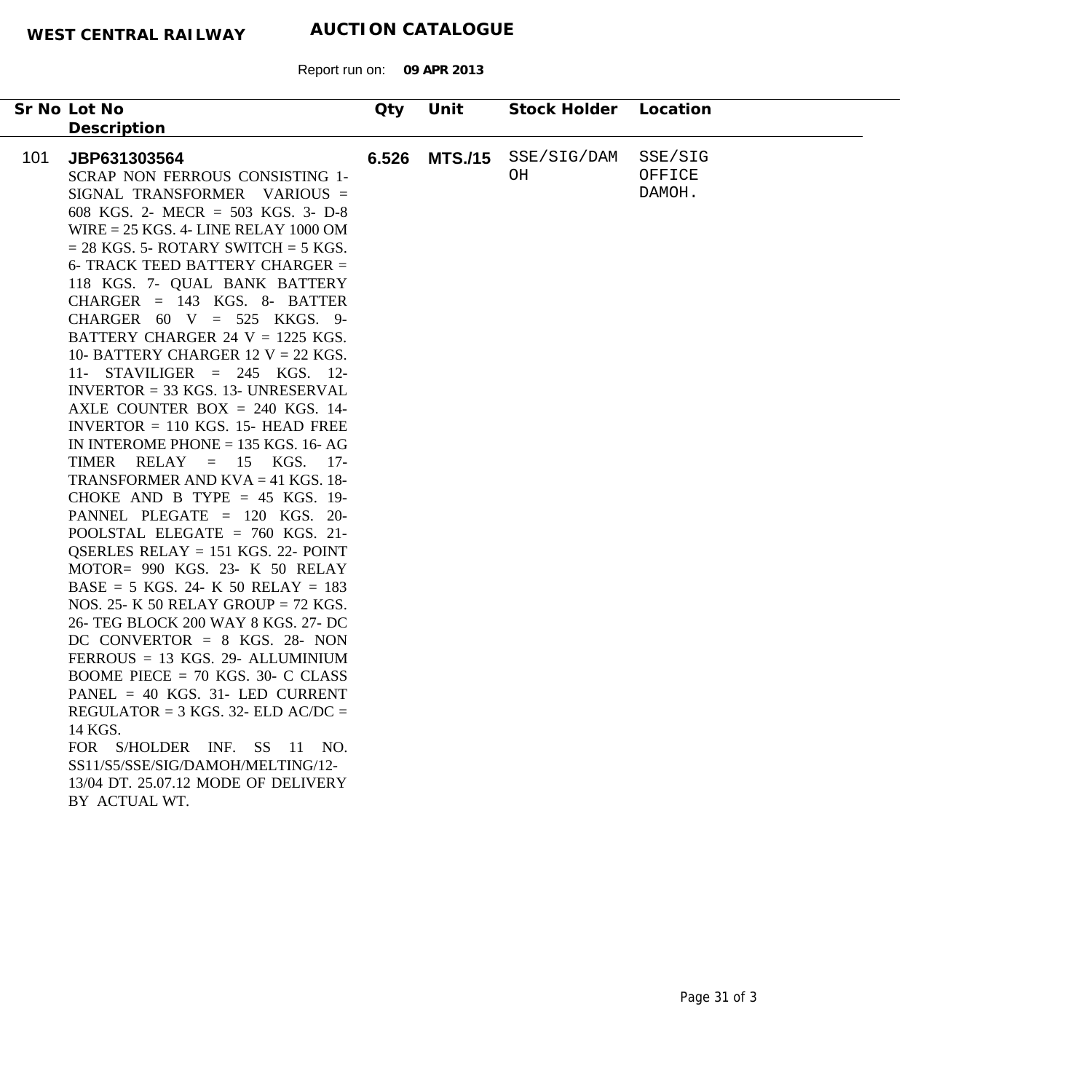Report run on: **09 APR 2013**

| Sr No Lot No                                 | Description                                                                                                                                                                                                                                                                                                                                                                                            | Qty     | Unit            | Stock Holder              | Location                                                                             |
|----------------------------------------------|--------------------------------------------------------------------------------------------------------------------------------------------------------------------------------------------------------------------------------------------------------------------------------------------------------------------------------------------------------------------------------------------------------|---------|-----------------|---------------------------|--------------------------------------------------------------------------------------|
| 102 <sub>1</sub><br>98415815<br><b>SCRAP</b> | JBP631303568<br>CONDEMNED<br><b>DRAINED</b><br>LUBRICATING OIL 700 BARRELS WITH<br>WATER PERCENTAGE 5% IN 01<br>STACKS. BARRELS NOT RUTURNABLE.<br>FOR S/HOLDER INF. SS 11 NO.<br>NKJ/SSE/D/2012/24 DT. 11.02.13<br>MODE OF DELIVERY BY ACTUAL WT.<br>(AUTHORIZATION CERTIFICATE<br><b>IS</b><br><b>REQUIRED OF CPCB)</b>                                                                              | 134.400 | <b>MTS./15</b>  | SSE/LOCO/DL<br>S/NKJ      | MATERIAL<br>WILL BE<br>SUPPLIED IN<br>DIESEL LOCO<br>SHED, NEW<br>KATNI<br>JUNCTION. |
| 103<br>98413569                              | JBP631303569<br>SCRAPCONDEMNED<br>$\&$<br><b>DRAINED</b><br>WASTE OIL 455 BARRELS OF DIESEL<br>LOCOMOTIVES IN 03 STACK- STACK I-<br>142 BARRELS, STACK II-167 BARRELS,<br>STACK III- 146 BARRELS. BARRELS<br>NOT RETURNABLE.<br>FOR S/HOLDER INF. SS 11 NO.<br>NKJ/SSE/D/2012/25 DT. 11.02.13<br>MODE OF DELIVERY BY ACTUAL WT.<br>(AUTHORIZATION CERTIFICATE<br><b>IS</b><br><b>REQUIRED OF CPCB)</b> | 87.360  | <b>MTS./15</b>  | SSE/LOCO/DL<br>S/NKJ      | MATERIAL<br>WILL BE<br>SUPPLIED IN<br>DIESEL LOCO<br>SHED, NEW<br>KATNI<br>JUNCTION. |
| 104<br>98011285<br>RM.                       | JBP631303572<br>SCRAP RAILS 100 DH/BH (BG) ABOVE 1<br>METER IN 01 STACK = 31 NOS. = $277.08$<br>FOR S/HOLDER INF. SS 11 NO. S-4/100<br>DH/BH/115 DT. 06.02.13<br>MODE OF DELIVERY BY RM                                                                                                                                                                                                                |         |                 | 13.770 MTS./15 SSE/PW/KTE | $1080/5 - 6$ UP<br>KTE YD.                                                           |
| 105<br>98011285                              | JBP631303574<br>SCRAP RAILS 52 KG III RD (BG) ABOVE<br>1 METER IN 03 STACK = 172 NOS. =<br>2041.92 RM.<br>FOR S/HOLDER INF. SS 11 NO. S-4/52<br>KG/112 DT. 01.02.13<br>MODE OF DELIVERY BY RM                                                                                                                                                                                                          |         | 105.955 MTS./15 | SSE/PW/KTE                | $1096/4-6$ TO<br>1097/7-8 UP<br>& DN JKE<br>YD.                                      |

۰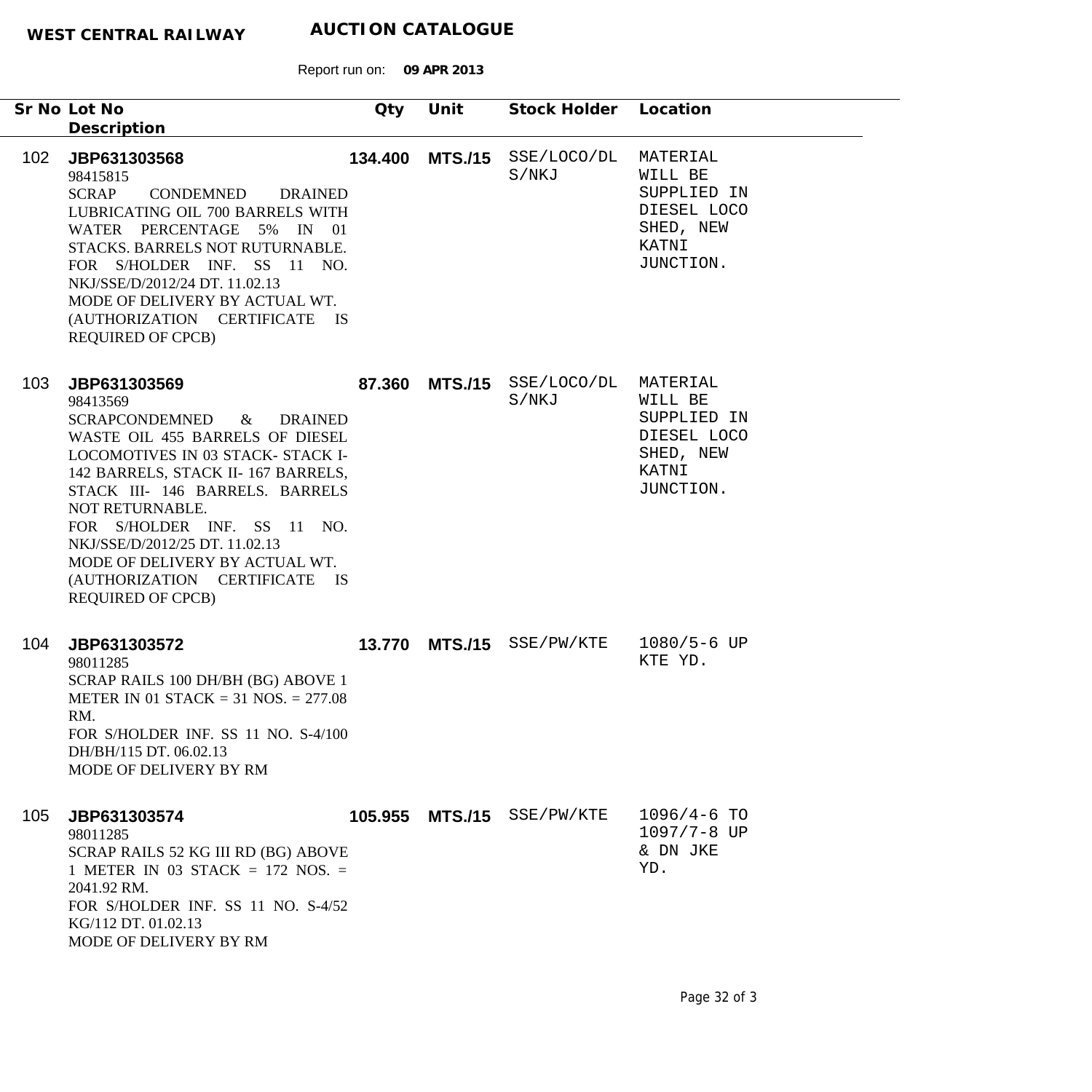|     | Sr No Lot No<br>Description                                                                                                                                                                            | Qty     | Unit            | Stock Holder Location      |                                                                    |
|-----|--------------------------------------------------------------------------------------------------------------------------------------------------------------------------------------------------------|---------|-----------------|----------------------------|--------------------------------------------------------------------|
| 106 | JBP631303575<br>98011285<br>SCRAP RAILS 100 FF IN 02 STACK = $150$<br>$NOS. = 1516.88 \text{ RM}.$<br>FOR S/HOLDER INF. SS 11 NO. S-4/100<br>FF/109 DT. 17.01.13<br>MODE OF DELIVERY BY RM             | 75.388  | <b>MTS./15</b>  | SSE/PW/KTE                 | KM 1107/9<br>TO 1108/0<br>LH JKE KYCE<br>SEC.                      |
| 107 | JBP631303577<br>98011285<br>SCRAP RAILS 90 LBS (BG) ABOVE 1<br>METER IN 11 STACK = $395$ NOS. =<br>2311.58 RM.<br>FOR S/HOLDER INF. SS 11 NO. S-4/90<br>LBS/113 DT. 05.02.13<br>MODE OF DELIVERY BY RM |         |                 | 103.119 MTS./15 SSE/PW/KTE | $1080/9-$<br>1081/0 TO<br>$1080/6 - 7$ UP<br>RD KTE YD.            |
| 108 | JBP631303587<br>98011285<br>SCRAP UNSERVICEABLE RAIL 60 KG<br>IN 1-5 STACKS = $158$ NOS. = $1968.52$ RM.<br>FOR S/HOLDER INF. SS 11 NO.<br>JBP/SGO/R60/209 DT. 02.03.13<br>MODE OF DELIVERY BY RM      |         | 118.780 MTS./15 | SSE/PW/SGO                 | $1069/1 -$<br>$1065/19 - 29$<br>UP TO<br>$1066/3 - 13$<br>UP ROAD. |
| 109 | JBP631303588<br>98011285<br>SCRAP UNSERVICEABLE RAIL 60 KG<br>IN 1-6 STACKS = 219 NOS. = $2670.21$ RM.<br>FOR S/HOLDER INF. SS 11 NO.<br>JBP/SGO/R60/208 DT. 01.03.13<br>MODE OF DELIVERY BY RM        | 161.120 |                 | MTS./15 SSE/PW/SGO         | $1066/21-33$<br>UP TO<br>$1067/7 - 23$<br>UP ROAD.                 |
| 110 | JBP631303589<br>98080015<br>SCRAP CST-9 PLATE BROKEN &<br>RUSTED.<br>FOR S/HOLDER INF. SS 11 NO.<br>JBP/N/CST/12-13/35 DT. 21.02.13<br>MODE OF DELIVERY BY ACTUAL WT.                                  | 13.287  | <b>MTS./15</b>  | SSE/PW/N/JB<br>Ρ           | $990/9 -$<br>991/1 LOCO,<br>NEAR<br>WASHING PIT<br>NO. 5.          |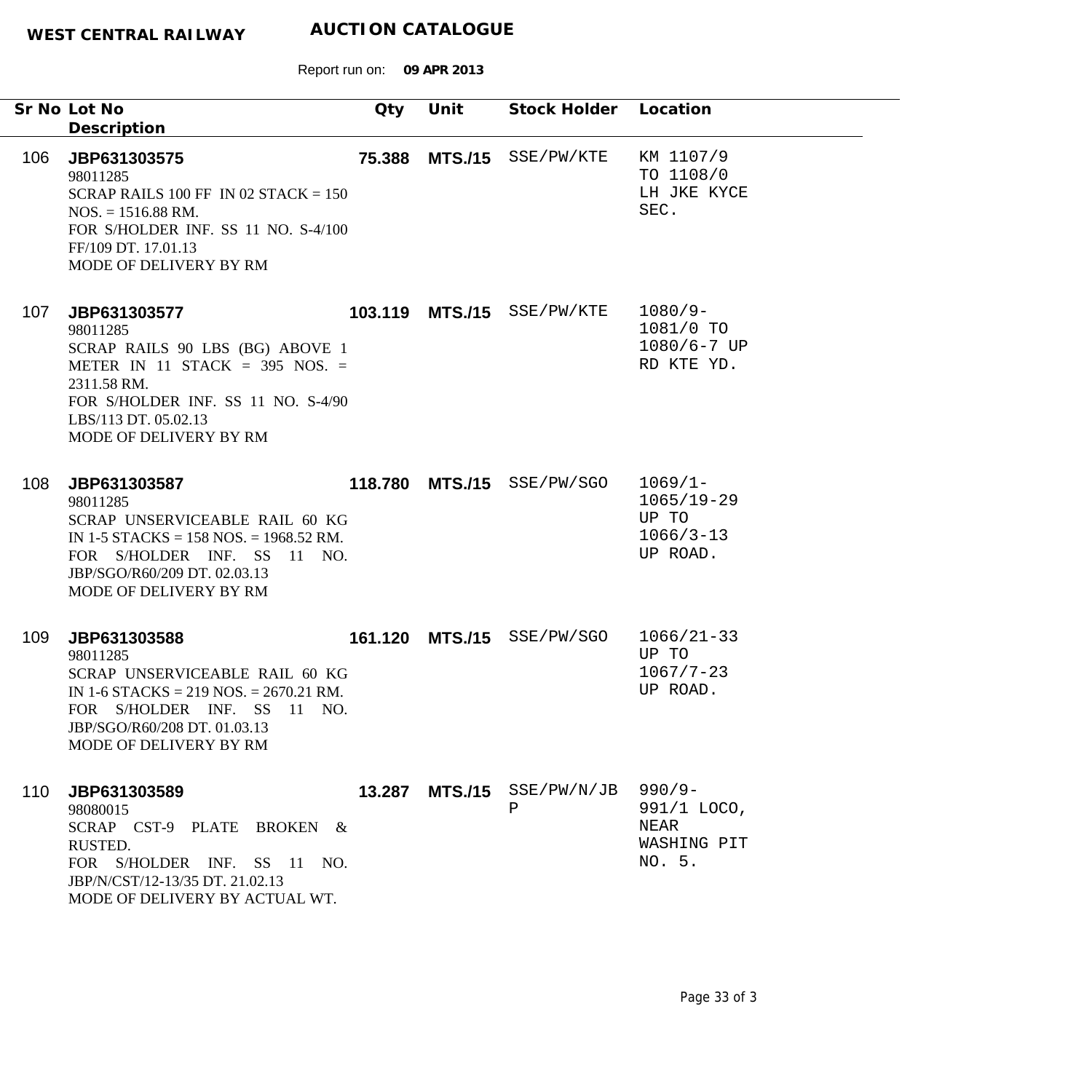|     | Sr No Lot No                                                                                                                                                                                                                                                                  | Qty | Unit            | Stock Holder Location                                 |                                                            |
|-----|-------------------------------------------------------------------------------------------------------------------------------------------------------------------------------------------------------------------------------------------------------------------------------|-----|-----------------|-------------------------------------------------------|------------------------------------------------------------|
|     | Description                                                                                                                                                                                                                                                                   |     |                 |                                                       |                                                            |
| 111 | JBP631303590<br>98080015<br>SCRAP CST-9 PLATE BROKEN &<br>RUSTED.<br>FOR S/HOLDER INF. SS 11 NO.<br>JBP/CST/12-13/36 DT. 21.02.13<br>MODE OF DELIVERY BY ACTUAL WT.                                                                                                           |     |                 | 16.142 MTS./15 SSE/PW/N/JB<br>$\, {\bf P}$            | $989/9 -$<br>990/0 UP<br><b>NEAR</b><br>PRAKASH<br>COLONY. |
| 112 | JBP631303591<br>98080015<br>1- SCRAP WMR PLATE SINGLE &<br>BROKEN WITH BROKEN $= 22.078$ MTS.<br>2- SCRAP TIEBAR BROKEN BADLY<br>CORRODED RUSTED WITH MUD = 5.197<br>MTS.<br>FOR S/HOLDER INF. SS 11 NO.<br>JBP/N/WMR/12-13/37 DT. 21.02.13<br>MODE OF DELIVERY BY ACTUAL WT. |     |                 | 27.275 MTS./15 SSE/PW/N/JB KM 990/9-<br>$\mathbf P$   | 991/1 LOCO<br>NEAR<br>WASHING PIT<br>NO. 5                 |
| 113 | JBP631303592<br>98050709<br>SCRAP STEEL TROUGH SLEEPER OF<br>168 LBS.<br>FOR S/HOLDER INF. SS 11 NO.<br>JBP/N/STS/12-13/38 DT. 25.02.13<br>MODE OF DELIVERY BY NOS.                                                                                                           |     | 224.000 NOS./01 | $SSE/PW/N/JB$ KM 990/9-<br>$\, {\bf P}$               | 991/1 LOCO<br>NEAR WAHING<br>PIT NO. 5.                    |
| 114 | JBP631303593<br>98050709<br>SCRAP STEEL TROUGH SLEEPER OF<br>171 LBS WITHOUT PLATE.<br>FOR S/HOLDER INF. SS 11 NO.<br>JBP/N/STS/12-13/39 DT. 25.02.13<br>MODE OF DELIVERY BY NOS.                                                                                             |     |                 | 276.000 NOS./01 SSE/PW/N/JB KM 990/9-<br>$\, {\bf P}$ | 991/1 LOCO<br>NEAR WAHING<br>PIT NO. 5.                    |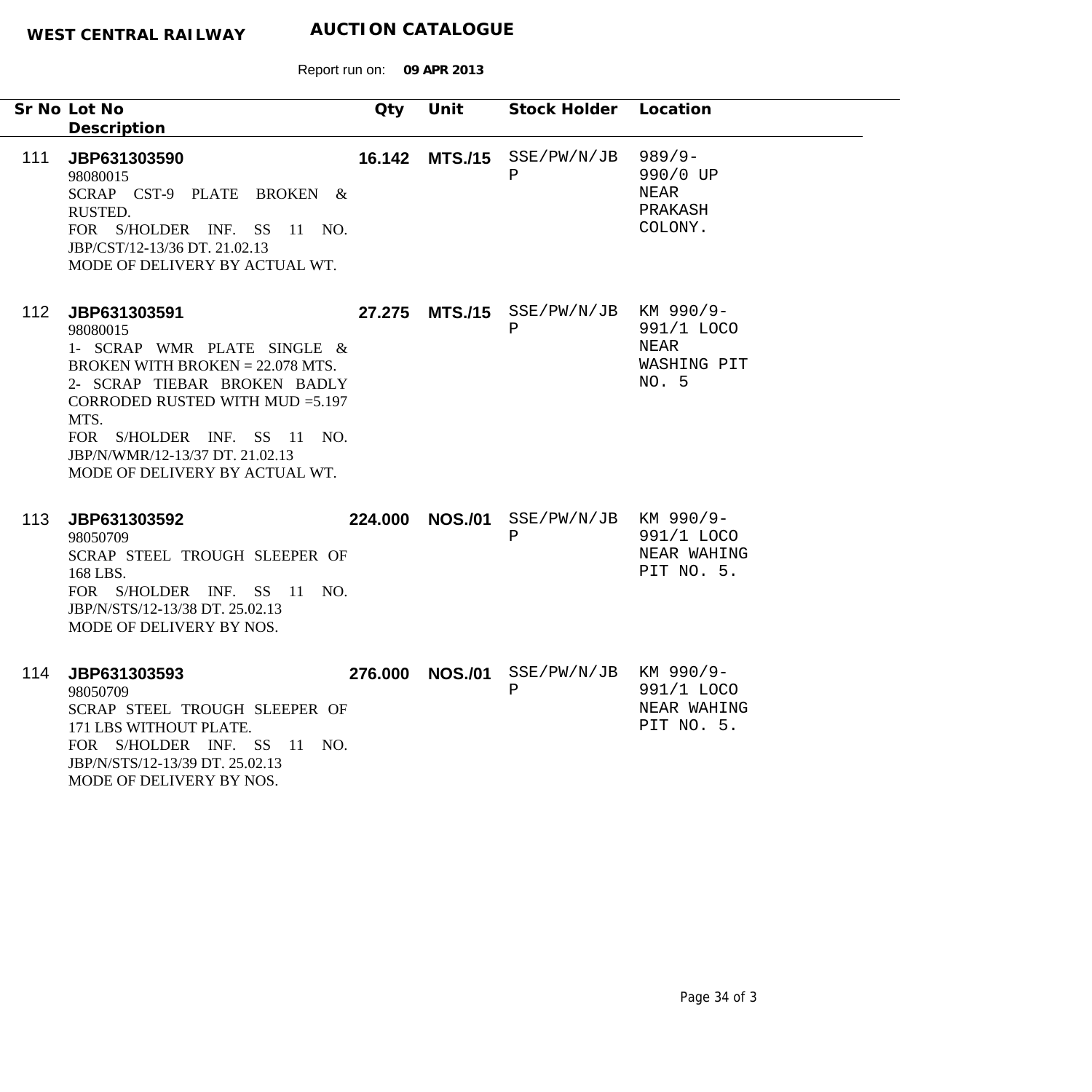| Auction Catalogue N 63130033<br>Auctioneer: Dy CMM(S)                                                                                                                                                                                                                                                                                                                                                                                                                          |        |                | Auction Date: 18-04-2013<br>Place: KOTA |                                     |
|--------------------------------------------------------------------------------------------------------------------------------------------------------------------------------------------------------------------------------------------------------------------------------------------------------------------------------------------------------------------------------------------------------------------------------------------------------------------------------|--------|----------------|-----------------------------------------|-------------------------------------|
| Sr No Lot No<br>Description                                                                                                                                                                                                                                                                                                                                                                                                                                                    | Qty    | Unit           | Stock Holder                            | Location                            |
| 631303046WC<br>$\mathbf{1}$<br>Y<br>98111061<br>COND BG WAGON ROLLING STOCK<br>IRON BODY IRON FLOOR AND STEEL<br><b>BODY STEEL FLOOR 4 WHEELER TG</b><br>WAGON NO 1 92093 ER TG 2 92104 ER<br>TG 3 41191 CR TG 4 96439 SE TG 5 41232<br>CR TG 6 85180 WR TG 7 85119 WR TG 8<br>41212 CR TG 9 85166 WR TG 10 85126<br>WR TG 11 85174 WR TG 12 41398 CR TG<br>13 41171 CR TG 14 40834 CR TG 15 41081<br>CR TG TOTAL 15 NOS<br>RECLAIM ITEMS WHEEL SET WITH<br><b>RBAB 30 NOS</b> | 15.000 | <b>NOS./01</b> | DMS POH<br>YARD KOTA                    | LYING AT<br>POH YARD<br><b>KOTA</b> |
| 631303047WC<br>$\overline{2}$<br>Y<br>98111061<br>COND BG WAGON ROLLING STOCK<br>IRON BODY IRON FLOOR AND STEEL<br><b>BODY STEEL FLOOR 4 WHEELER TG</b><br>WAGON NO 1 40852 CR TG 2 27801 SR<br>TG 3 92091 ER TG 4 110184 CR TG 5<br>41013 CR TG 6 110199 CR TG 7 41399 CR<br>TG 8 40952 CR TG 9 40929 CR TG 10<br>41224 CR TG 11 41313 CR TG 12 41395 SR<br>TG 13 41208 CR TG 14 41288 CR TG 15<br>41033 CR TG TOTAL 15<br>RECLAIM ITEMS WHEEL SET WITH<br><b>RBAB 30 NOS</b> | 15.000 | <b>NOS./01</b> | DMS POH<br>YARD KOTA                    | LYING AT<br>POH YARD<br><b>KOTA</b> |